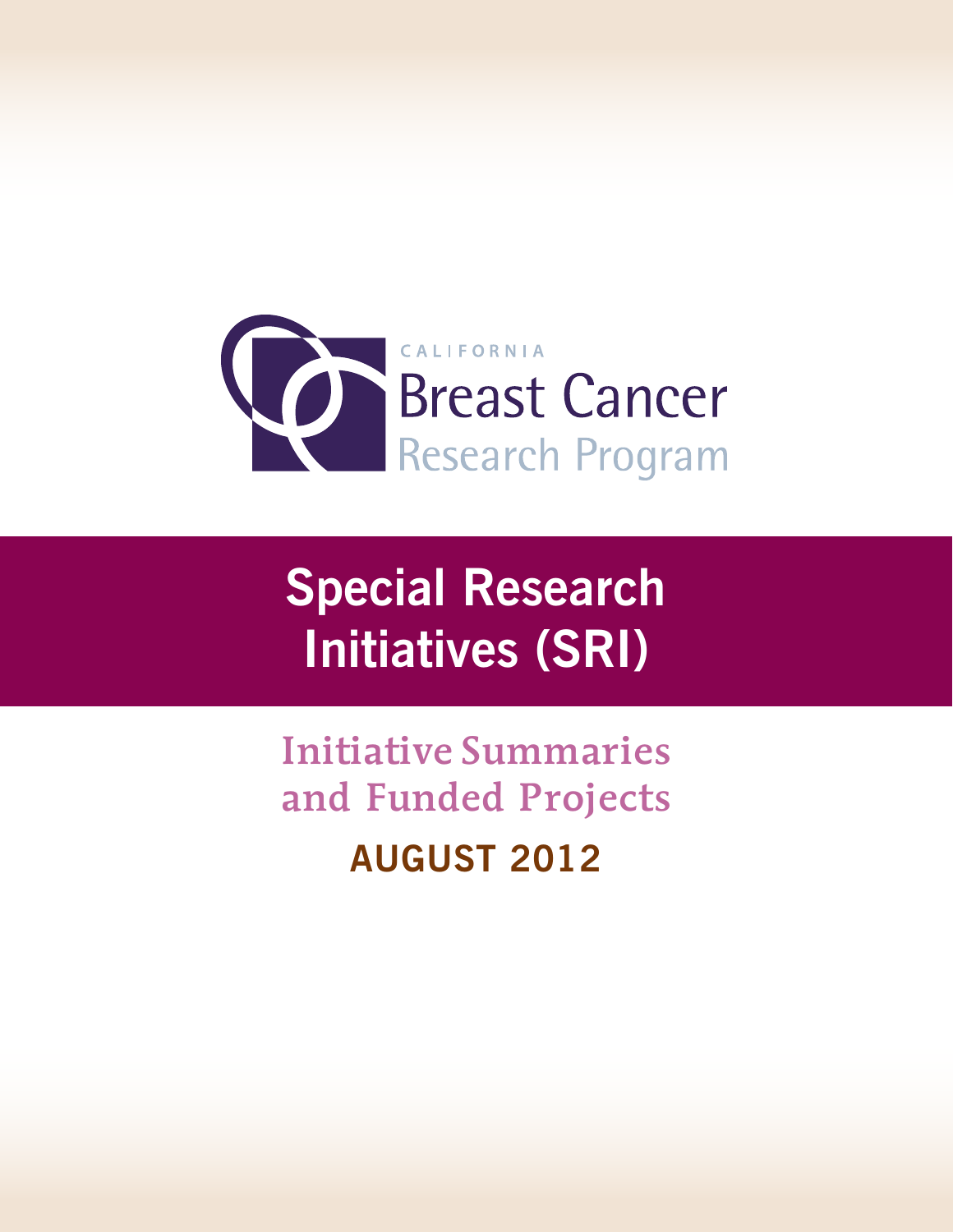#### *Steering Committee*

Julia G. Brody, PhD Executive Director Silent Spring Institute

Marion (Mhel) H.E. Kavanaugh-Lynch, MD, MPH **Director** California Breast Cancer Research Program

Olufunmilayo I (Funmi) Olopade, MD Walter L. Palmer Distinguished Service Professor of Medicine University of Chicago Medical Center

Susan Matsuko Shinagawa Breast Cancer and Chronic Pain Survivor/Advocate, Intercultural Cancer Council; Asian and Pacific Islander National Cancer Survivors Network

Sandra Steingraber, PhD Author and Distinguished Visiting Scholar Ithaca College

David R. Williams, PhD Department of Society, Human Development and Health Harvard School of Public Health

### *Editorial Team*

Marj Plumb, DrPH, MNA, Senior Consultant, Plumbline Coaching and Consulting, Inc.

Catherine Thomsen, MPH, Program Officer, Environmental Health & Health Policy Sciences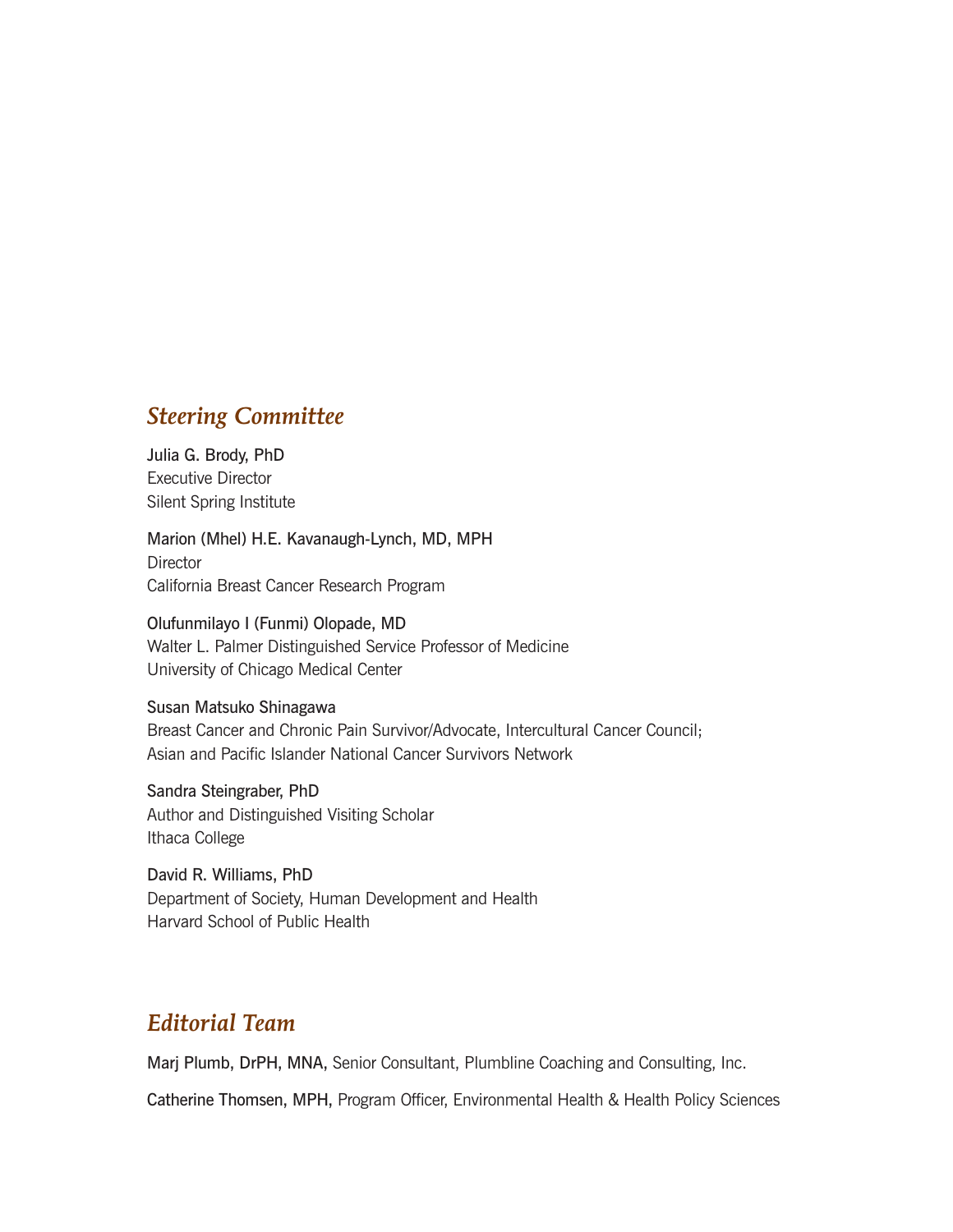## Table of Contents

| 1. Understanding Racial and Ethnic Differences in Stage-Specific Breast Cancer Survival4                                                         |  |
|--------------------------------------------------------------------------------------------------------------------------------------------------|--|
| 2. Demographic Questions for California Breast Cancer Research8                                                                                  |  |
| 3. Piloting an Integrated Approach to Understanding Behavioral, Social and Physical<br>Environment Factors and Breast Cancer among Immigrants 10 |  |
|                                                                                                                                                  |  |
| 4. Toward the Development of a California Chemicals Policy that Considers Breast Cancer 12                                                       |  |
| 5. Making Chemicals Testing Relevant to Breast Cancer 15                                                                                         |  |
| BOTH ENVIRONMENT & DISPARITIES  24                                                                                                               |  |
| 6. Statistical Methods to Study Interacting Factors that Impact Breast Cancer 24                                                                 |  |
| 7. Toward An Ecological Model of Breast Cancer Causation and Prevention 30                                                                       |  |
|                                                                                                                                                  |  |
| 9. Environmental Exposures & Breast Cancer in a Large, Diverse Cohort35                                                                          |  |
| REQUIRED INVESTIGATOR COLLABORATIONS 37                                                                                                          |  |
| Epidemiologic Studies and Statistical Methods Meeting 37                                                                                         |  |
|                                                                                                                                                  |  |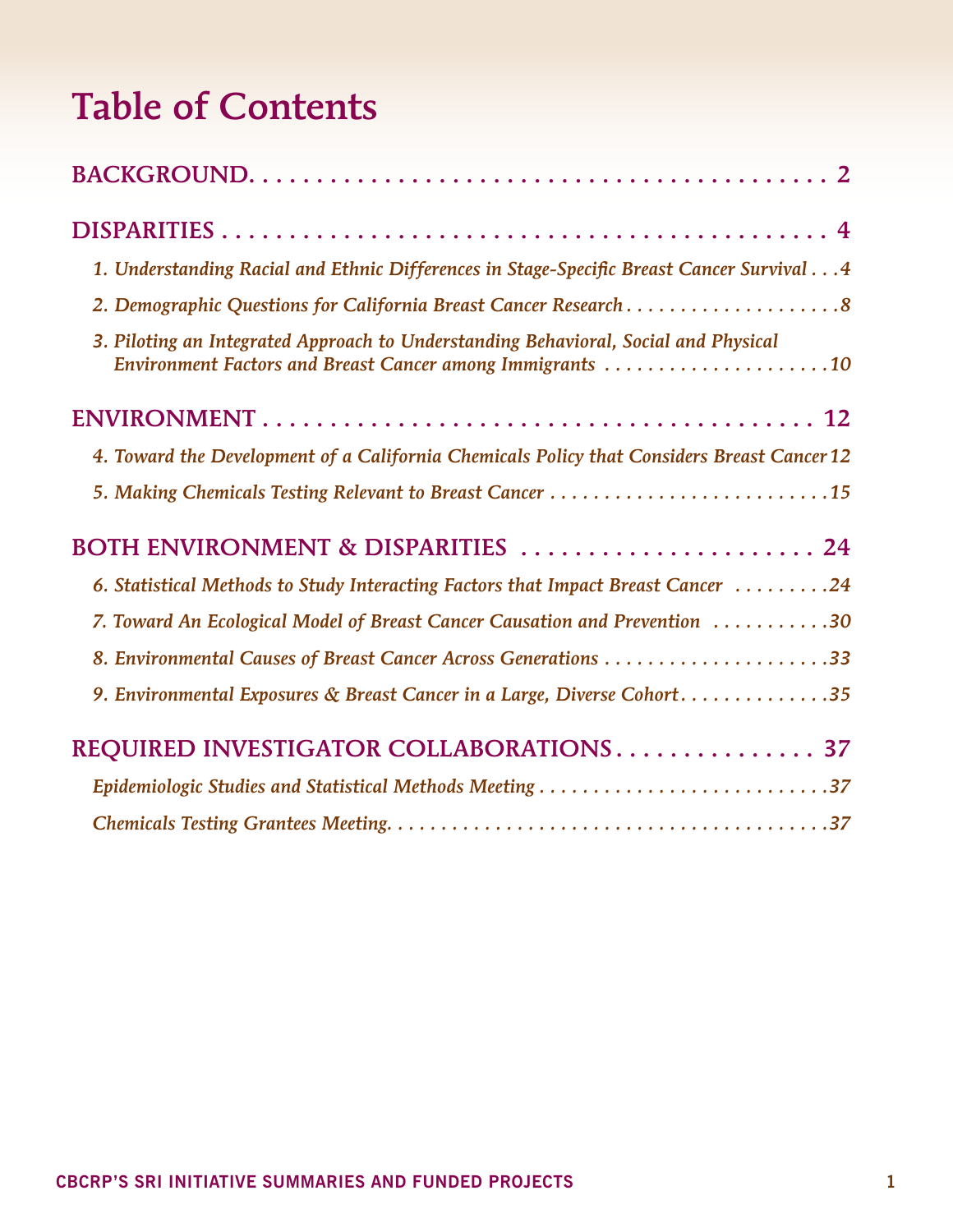## <span id="page-3-0"></span>Background

In 2004, the CBCRP Research Council (Council) completed a comprehensive review of the program and decided to allocate 30% of the funding between 2004 and 2009 to a Special Research Initiatives (SRI) to support research that addressed:

1. The effects of the environment on the development of breast cancer; and

2. Disparities in breast cancer, i.e., the reasons why some groups of women are more likely to get breast cancer or to die from the disease.

The SRI was designed to fund research that not only increased knowledge about these topics, but also pointed to solutions that would reduce the suffering from breast cancer and move science closer to eliminating the disease.

A multi-year strategy development process was launched to leverage California's unique and diverse geography, population and research resources, and to avoid duplicating previous research. The five-part SRI strategy development began with the recruitment of the Steering Committee—a group of national experts and advocates to lead the effort.

The 2nd step involved an extensive review of the literature on the role of the environment in breast cancer and disparities in the disease. More than 50 writers and scientific advisors from various fields were engaged to produce a 500+ page report, "Identifying Gaps in Breast Cancer Research". Science advisors also offered recommendations for research in their topic areas.

Stakeholders from affected communities, funding agencies, governmental bodies, academia, clinical fields and advocacy organizations were engaged in brainstorming ideas for research in step 3. More than 200 people attended meetings across California and teleconferences, generating hundreds of ideas. These were synthesized and stakeholders sorted and rated the final 95 ideas on potential impact, uniqueness and feasibility.

For the 4th step, a 40-person Strategy Team was formed. Using the Gaps document, a database of 191 California resources and research ideas that they helped generate, the Strategy Team worked together over six months to identify and prioritize innovative strategies. They worked in teams with CBCRP staff to develop 10 Concept Proposals with detailed research questions and approaches. The Concept Proposals were assessed by the Steering Committee.

In 2008, the Steering Committee took the final step, presenting possible research packages to the Council for their consideration. In conjunction with Steering Committee members, the Council arrived at and adopted a SRI funding strategy. Since that time, CBCRP staff has implemented the strategy, with the oversight of the Council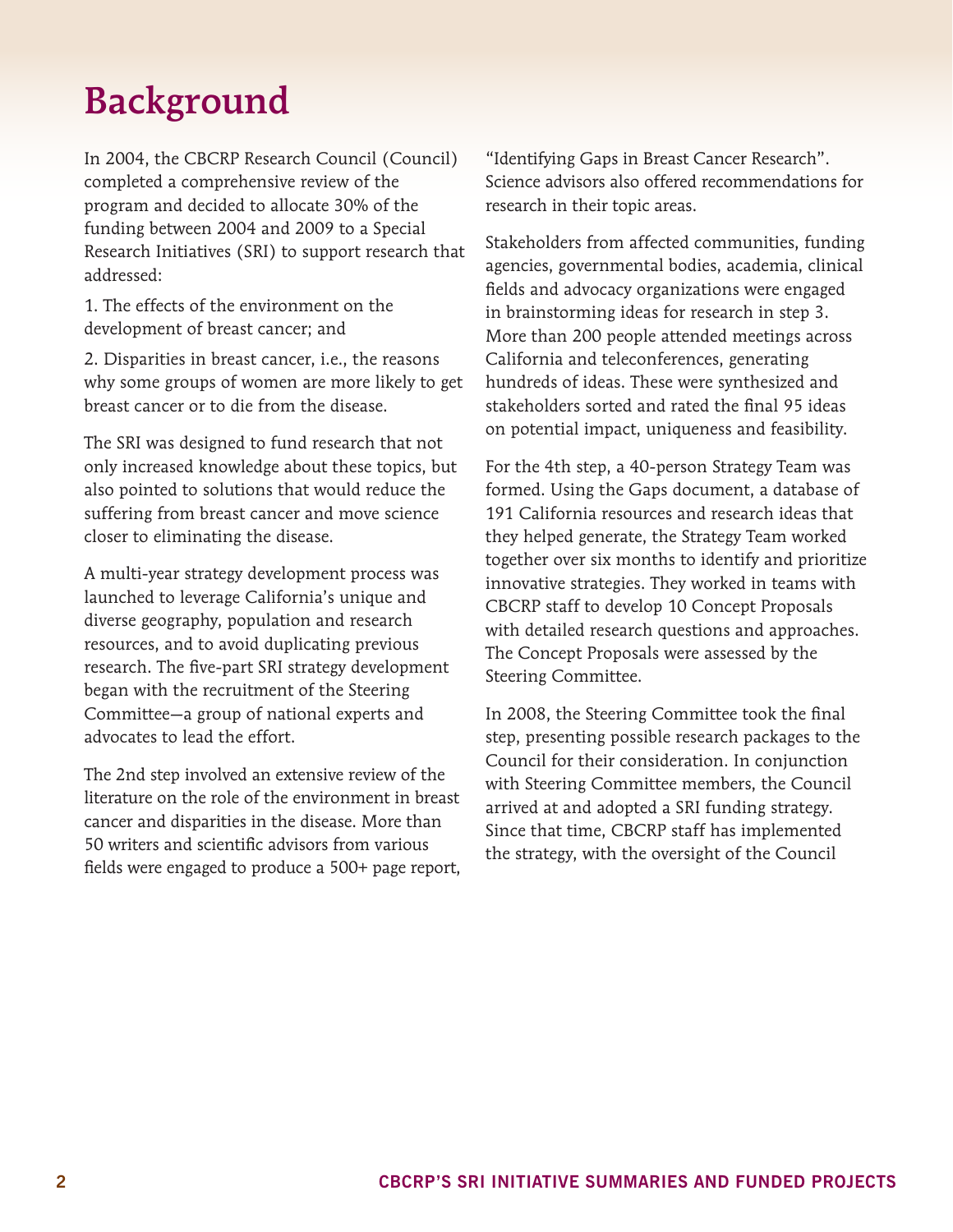and periodic input from former Steering Committee and Strategy Team members. In 2011, the final SRI research projects were funded.

In March 2010, the council decided to build on the existing SRI by devoting 50 percent of CBCRP research funds for the next five years. The focus was expanded to include:

1. Population-level interventions (including policy research) on known and suspected risk factors and protective measures; and

2. Targeted interventions for high-risk individuals including new methods for identifying or assessing risk.

This document provides basic information on the projects funded in the SRI to inform thinking about future research recommendations. The Initiatives are organized by topic: Disparities, Environment and both, followed by a description of efforts to facilitate collaboration between grantees.

For each Initiative, the following is included:

- RFP or RFQ Goal (goal from the concept paper used in the Request for Proposal or Request for Qualifications)
- • Application Process Results (number of applications received, etc.)
- • Funded Research including:
	- • Title
	- • Award Period
	- Principal Investigator(s)
	- • Research Aims
	- • Methods
	- • Progress (abstracts from any reports to date)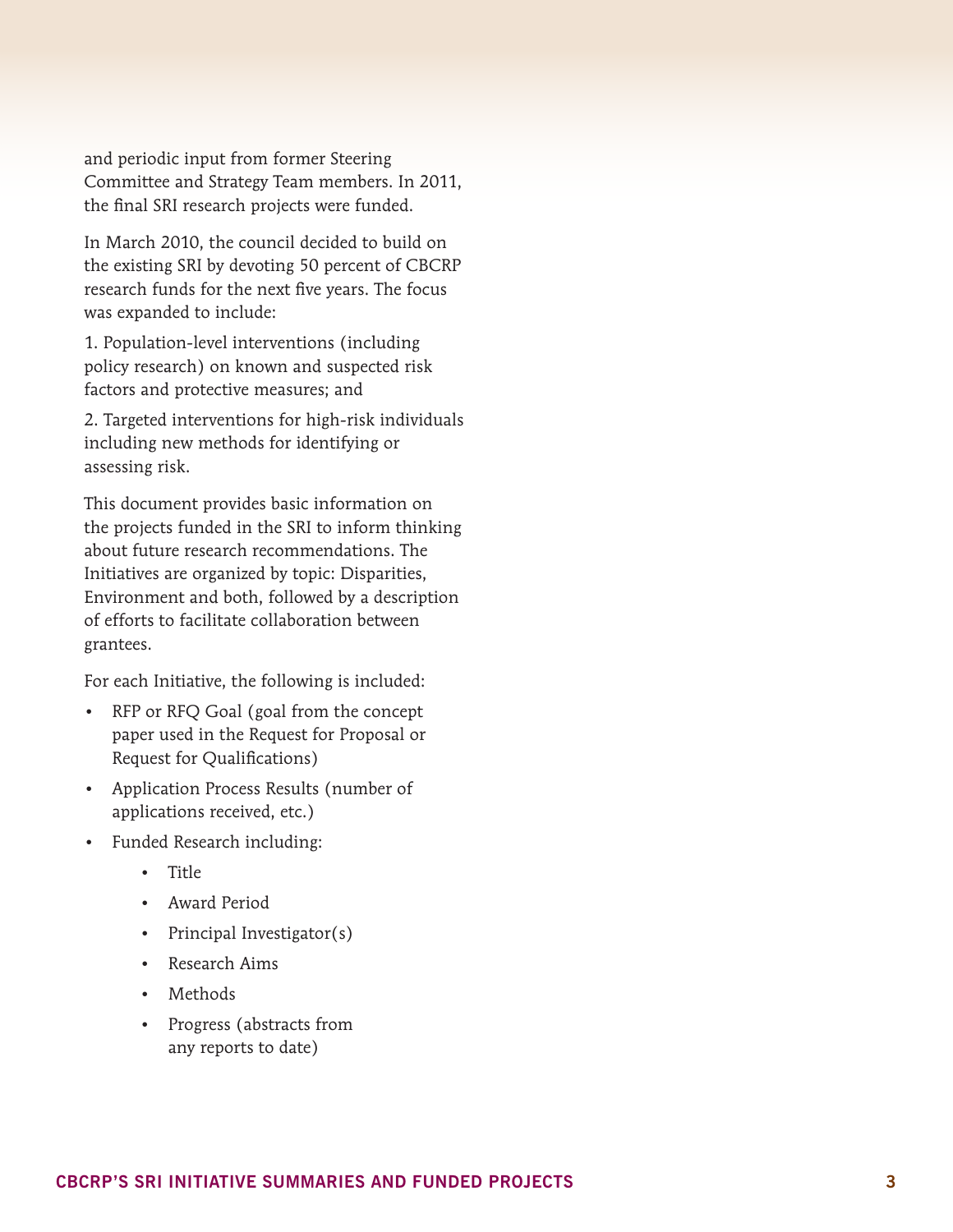# <span id="page-5-0"></span>**DISPARITIES**

## *1. Understanding Racial and Ethnic Differences in Stage-Specific Breast Cancer Survival*

## RFQ Goals: Feasibility Study

To determine the feasibility of combining data from case control and cohort studies in California. The feasibility study will focus on the comparability of survey instruments and databases, quality and type of additional data which could be linked to data from study participants, and the specific research questions that can only be answered by pooling data from these studies. Additionally, IRB and individual study approvals to share data will be sought during the feasibility phase.

Specific research questions can be developed by the PIs after a full assessment has been done of the data that can be pooled from the studies as well as other data that can be linked to the data from the study participants.

#### RFQ Goals: Full Study

- 1. To explore the interaction of factors (tumor, individual, social, environmental, genetic) which account for racial and ethnic differences in stage-specific survival among women diagnosed with breast cancer in California.
- 2. To examine whether these factors lead to higher risks in certain racial and ethnic groups than in other groups (interaction effects.) To identify specific areas for intervention or for further, more detailed investigation.

#### Application Process Results

CBCRP invited representatives of the breast cancer studies that had been identified in the SRI development process to apply and sent the announcement out widely to others involved in breast cancer research. No new studies were identified and all invited researchers applied and participated in the pilot. Only those involved in the pilot were eligible for the full award Consortium.

#### Pilot Study Results

This project brought together collaborating researchers from five research institutions representing seven breast cancer studies for a pilot project to determine the feasibility of pooling data and identify important research questions. Details about the pilot awards are available on the CBCRP website in the Research Portfolio. Based upon that work, this group successfully proposed a 3-year study and the formation of a consortium to address four research questions. One of the requirements of these awards is to collaborate with grantees funded under other initiatives. Details of their collaboration to date are in the last section of this report.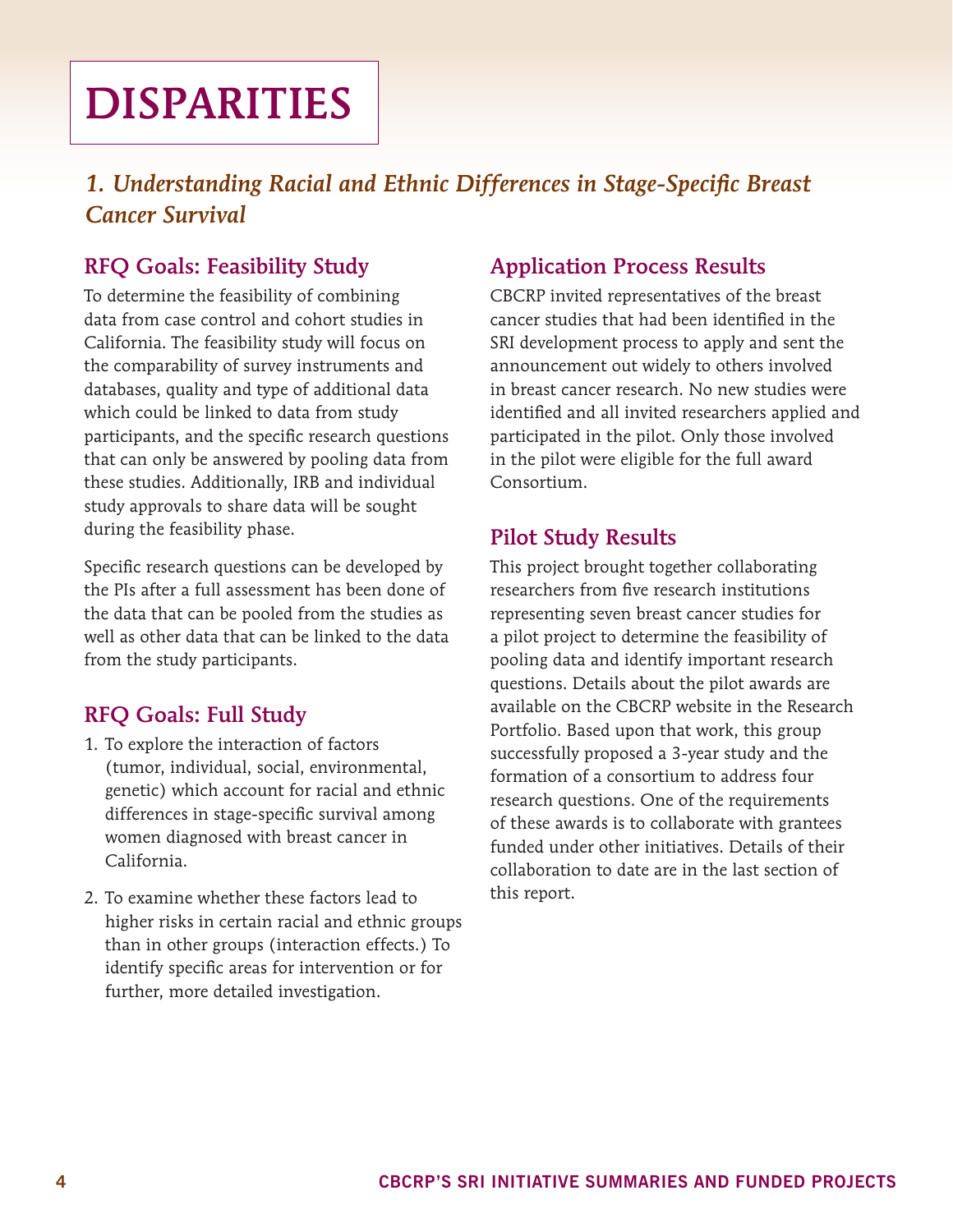| <b>TITLE</b>                        | California Breast Cancer Survivorship Consortium                                                                                                                                                                                                                                                                                                                                                                                                                                                                                                                                                                                                                                                                                                                                                                                                                      |
|-------------------------------------|-----------------------------------------------------------------------------------------------------------------------------------------------------------------------------------------------------------------------------------------------------------------------------------------------------------------------------------------------------------------------------------------------------------------------------------------------------------------------------------------------------------------------------------------------------------------------------------------------------------------------------------------------------------------------------------------------------------------------------------------------------------------------------------------------------------------------------------------------------------------------|
| <b>AWARD PERIOD</b>                 | $1/1/2011 - 12/31/2013$                                                                                                                                                                                                                                                                                                                                                                                                                                                                                                                                                                                                                                                                                                                                                                                                                                               |
| <b>COLLABORATORS</b>                | • Anna Wu, PhD, University of Southern California and the Breast Cancer in Asian-<br>American Women Study (Facilitator)<br>• Leslie Bernstein, PhD, Beckman Research Institute of the City of Hope, Women's CARE<br>Study and In Situ Breast Cancer Study, California Teachers Study<br>• Scarlett Gomez, PhD, Northern California Cancer Center, SF Bay Area Breast Cancer<br>Study<br>• Marilyn Kwan, PhD, Kaiser Foundation Research Institute, Life after Cancer<br>Epidemiology Study (LACE); Pathways (withdrawn)<br>• Kristine Monroe, PhD, University of Southern California, Multi-Ethnic Cohort                                                                                                                                                                                                                                                             |
| <b>RESEARCH</b><br><b>QUESTIONS</b> | The overall aim was to examine four groups of exposures: contextual factors, physical<br>activity, body size, and comorbidities, and determine whether separately or in<br>combination they explain the differences in stage-specific breast cancer survival by race<br>and ethnicity. These four primary exposures were selected because of their modifiable<br>nature, their documented variability across racial/ethnic groups, their associations with<br>breast cancer mortality in general, their potential for broad impact in reducing disparities<br>in breast cancer survival, and their consistent collection and availability across the<br>studies.                                                                                                                                                                                                      |
| <b>METHODS</b>                      | Collaborating partners created the California Breast Cancer Survivorship Consortium<br>(CBCSC), consisting of seven California-based breast cancer studies with over 16,000<br>breast cancer cases, including 2603 African Americans, 2113 Asian Americans, 2582<br>Latinas, and 9306 non-Latina Whites. Consortium members pool study data into two Core<br>data sets and pursue analyses associated with modifiable factors associated with racial/<br>ethnic differences in stage-specific breast cancer survival. These interrelated factors are to<br>be investigated among these racially and ethnically diverse breast cancer survivors in four<br>Projects.                                                                                                                                                                                                   |
|                                     | <b>Project 1: Contextual-level factors</b><br>The impact of contextual-level socioeconomic status (SES) and the interaction with<br>individual-level education on survival;<br>• The impact of the built environment (neighborhood attributes that promote walking and<br>healthy living, such as availability of parks, healthy eating places, mixed land use) and<br>the interaction with individual-level BMI and physical activity on survival;<br>• The impact of ethnic enclaves and the interaction with individual-level migration<br>characteristics (nativity, age at migration, language usage) on survival; and<br>• The impact of institutional (hospital-level) factors such as ownership status, academic<br>affiliation, patient composition (SES and race/ethnicity), distance to medical facilities<br>with individual-level education on survival. |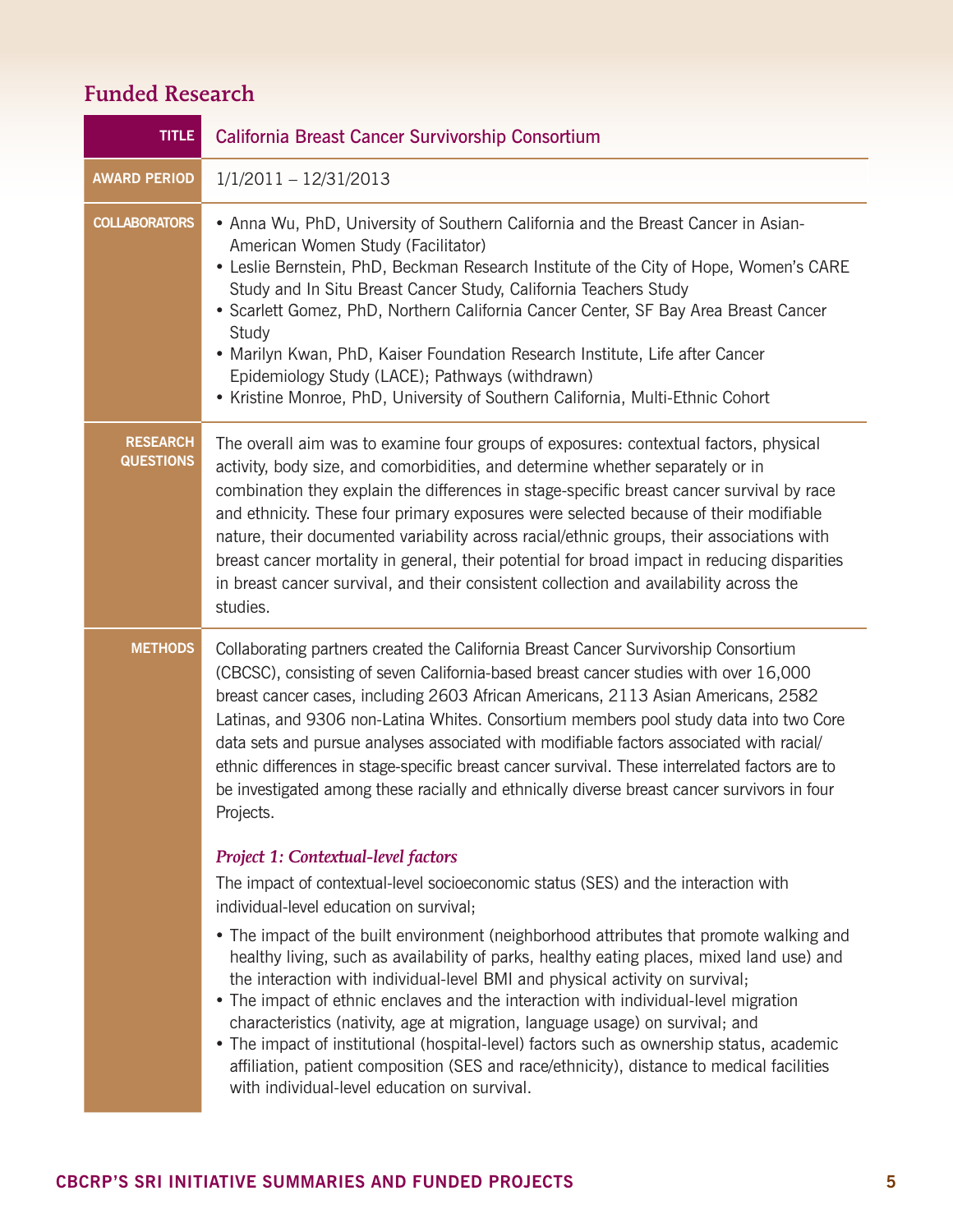#### *Project 2: Physical activity*

Determine whether recreational, occupational and total (recreational and nonrecreational) pre-diagnosis physical activity are independently associated with death due to breast cancer and death due to any cause.

#### *Project 3: Body size*

Examine the associations between body size measures (body mass index, waist and hip circumference and waist-to-hip ratio around the time of diagnosis; and weight gain since age 18 or 20 years until time of diagnosis) and all-cause and breast cancer mortality by race/ethnicity, stage, tumor receptor status, and overall, adjusting for prognostic and lifestyle factors.

#### *Project 4: Comorbidities*

Determine the race/ethnic specific relationship between pre-diagnostic hypertension, diabetes, heart disease and the number of comorbid conditions and risk of overall mortality and breast cancer-specific mortality.

These factors were selected because they have been implicated to influence breast cancer mortality and the number of women with varying profiles of these factors differs by race/ethnicity. The Consortium will conduct generalizability analyses to assess the representativeness of the pooled study sample to the population-based cancer registry data.

#### **Progress:**

**<sup>2011</sup>** Study investigators, advisors and advocates hold semi-annual in-person meetings to discuss the objectives, deliverables, and time table for the study. They also have monthly conference calls to discuss progress and any concerns or issues. The activities they completed during Year 1 included: 1) established study website; 2) signed data transfer agreements between the participating institutions, 3) compiled cancer registry data for the cases from the six studies in Core 1; 4) checked poolability of data in Core 2 and Projects and harmonized variables; 5) completed data exchanges for the two Cores and 4 Projects, 6) developed preliminary statistical model, and 7) completed preliminary analyses using summary variables in Cores 1 and 2 and in each of the four Projects.

Over the reporting period, they encountered a few challenges. First, the Principal Investigator for one of the original studies decided not to participate. This decreased the overall sample size, but most of that study's participants were recently diagnosed and had limited follow-up time, so this will not substantially affect the statistical power of the pooled analyses. Another challenge was in learning that protected health information (PHI) for the LACE participants could not be released. PHI is needed to link the LACE participants to their cancer registry record and to enable the contextual analyses. The Collaborators worked with the Kaiser collaborators to request a HIPAA waiver from the Kaiser IRB, which was granted.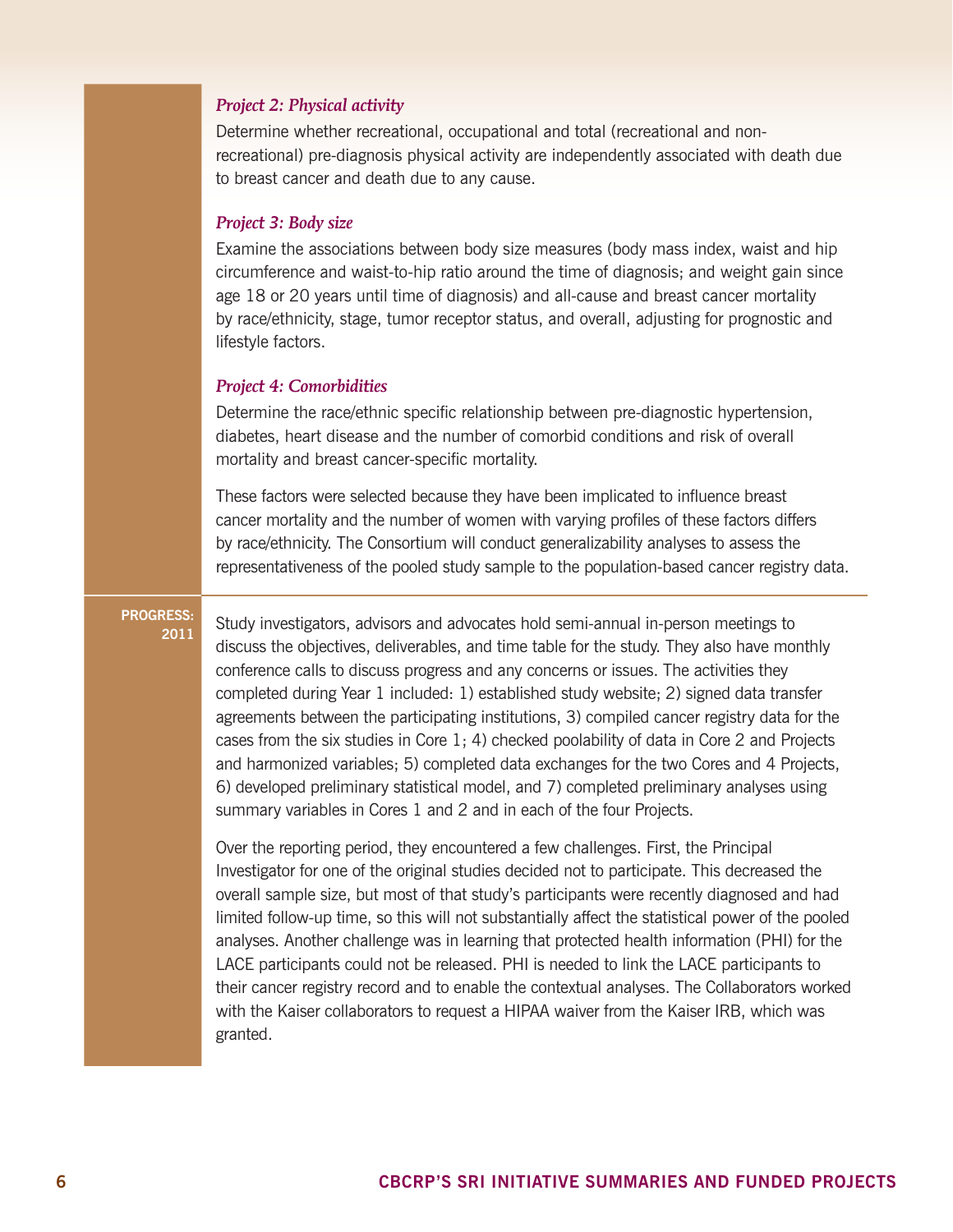#### *Project 1: Contextual-level factors*

Conducted preliminary analyses examining individual-level education and block-group level socioeconomic status

#### *Project 2: Physical activity*

Created recreational physical activity variables for the three participating studies: average hours per week each year and average metabolic equivalent task (MET)-hours per week each year for long-term recreational physical activity (ages 10 through age at breast cancer diagnosis), recreational physical activity between ages 10 and 19 years, and recreational physical activity during 10 years before the woman's breast cancer diagnosis. The studies vary in several ways: with 13% to 21% and 26% of women inactive. Among physically active women exercise ranged from 1.8 to 2.6 and 2.9 hrs/wk/yr.

#### *Project 3: Body size*

Body size variables (pre- and post-diagnosis BMI, BMI at age 18 or age 20, and pre- and post-diagnosis waist-hip-ratio) were constructed for the10,215 breast cancer cases included in this project. Preliminary survival models were run, and some potentially interesting results regarding the association of waist-hip-ratio and survival arose.

#### *Project 4: Comorbidities*

Preliminary analyses were conducted of pre-diagnostic hypertension, diabetes, and heart disease.

*As of summer 2012, the collaborators have drafted a methods paper and submitted abstracts for presentations of preliminary findings.*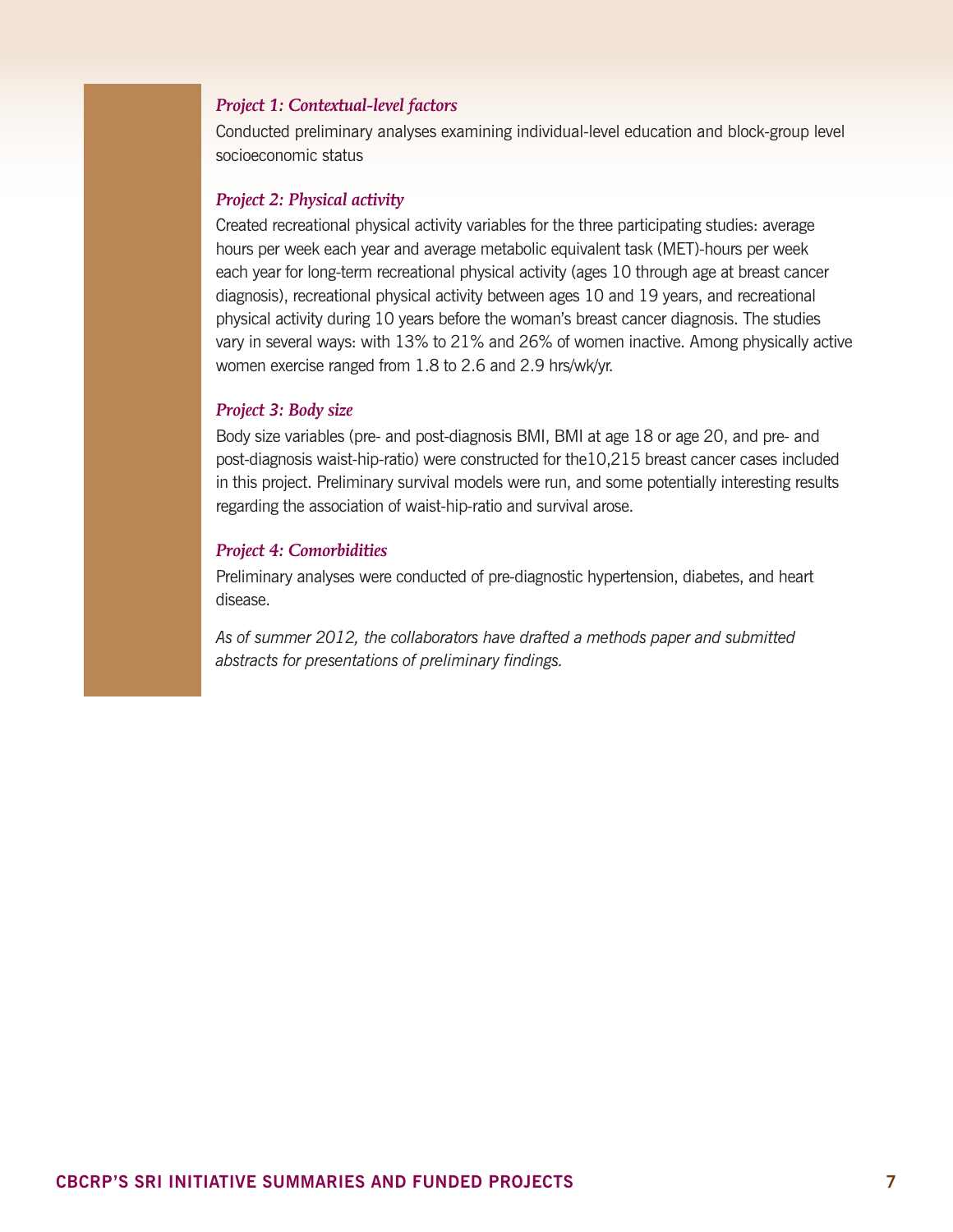## <span id="page-9-0"></span>*2. Demographic Questions for California Breast Cancer Research*

#### RFQ Goals

The aim of this project is to develop recommendations for researchers in gathering demographic information when conducting research on breast cancer in California. The demographic domains of interest include: race, ethnicity, community characteristics, migration history, disability status, socio-economic status, gender, and sexual orientation. Each of these domains of interest is infused with cultural beliefs emanating from shared experiences and generational transference which can influence behavioral and lifestyle factors that likely impact risk, screening and treatment decisions and access, utilization, and survival rates.

#### Application Process Results

CBCRP received three applications in response to the Request for Qualifications. The reviewers gave all of the applicants high scores, but only one project could be funded.

| <b>TITLE</b>                            | Demographic Questions for California Breast Cancer Research                                                                                                                                                                                                                                                                                                                                                                                                                                                                                                                                                                                                                                                                                                                                                                                                                                                                                                                                     |
|-----------------------------------------|-------------------------------------------------------------------------------------------------------------------------------------------------------------------------------------------------------------------------------------------------------------------------------------------------------------------------------------------------------------------------------------------------------------------------------------------------------------------------------------------------------------------------------------------------------------------------------------------------------------------------------------------------------------------------------------------------------------------------------------------------------------------------------------------------------------------------------------------------------------------------------------------------------------------------------------------------------------------------------------------------|
| <b>AWARD PERIOD</b>                     | $3/1/2009 - 2/29/2012$                                                                                                                                                                                                                                                                                                                                                                                                                                                                                                                                                                                                                                                                                                                                                                                                                                                                                                                                                                          |
| <b>PRINCIPAL</b><br><b>INVESTIGATOR</b> | Scarlet Lin Gomez, PhD, Northern California Cancer Center                                                                                                                                                                                                                                                                                                                                                                                                                                                                                                                                                                                                                                                                                                                                                                                                                                                                                                                                       |
| <b>RESEARCH</b><br><b>QUESTIONS</b>     | This project proposed to identify demographic measures that would improve understanding<br>of disparities in breast cancer.                                                                                                                                                                                                                                                                                                                                                                                                                                                                                                                                                                                                                                                                                                                                                                                                                                                                     |
| <b>METHODS</b>                          | Researchers at the Northern California Cancer Center and their collaborator at Harvard<br>University, Nancy Krieger, worked closely with scientific and community experts to<br>develop a set of survey tools that will be used to gather data associated with breast<br>cancer disparities more consistently. The standards for data collection that are developed<br>through this study will help to ensure that scientists can effectively interpret and compare<br>information they use to study breast cancer. Factors to be surveyed included an individual's<br>race, ethnicity, birthplace, migration history, language, community characteristics, disability<br>status, socioeconomic status, gender, and sexual orientation. Additionally, the survey tool<br>used in this study were to be translated into several major languages and reviewed and<br>tested by a wide range of experts, making it applicable to gathering data for research within<br>many different populations. |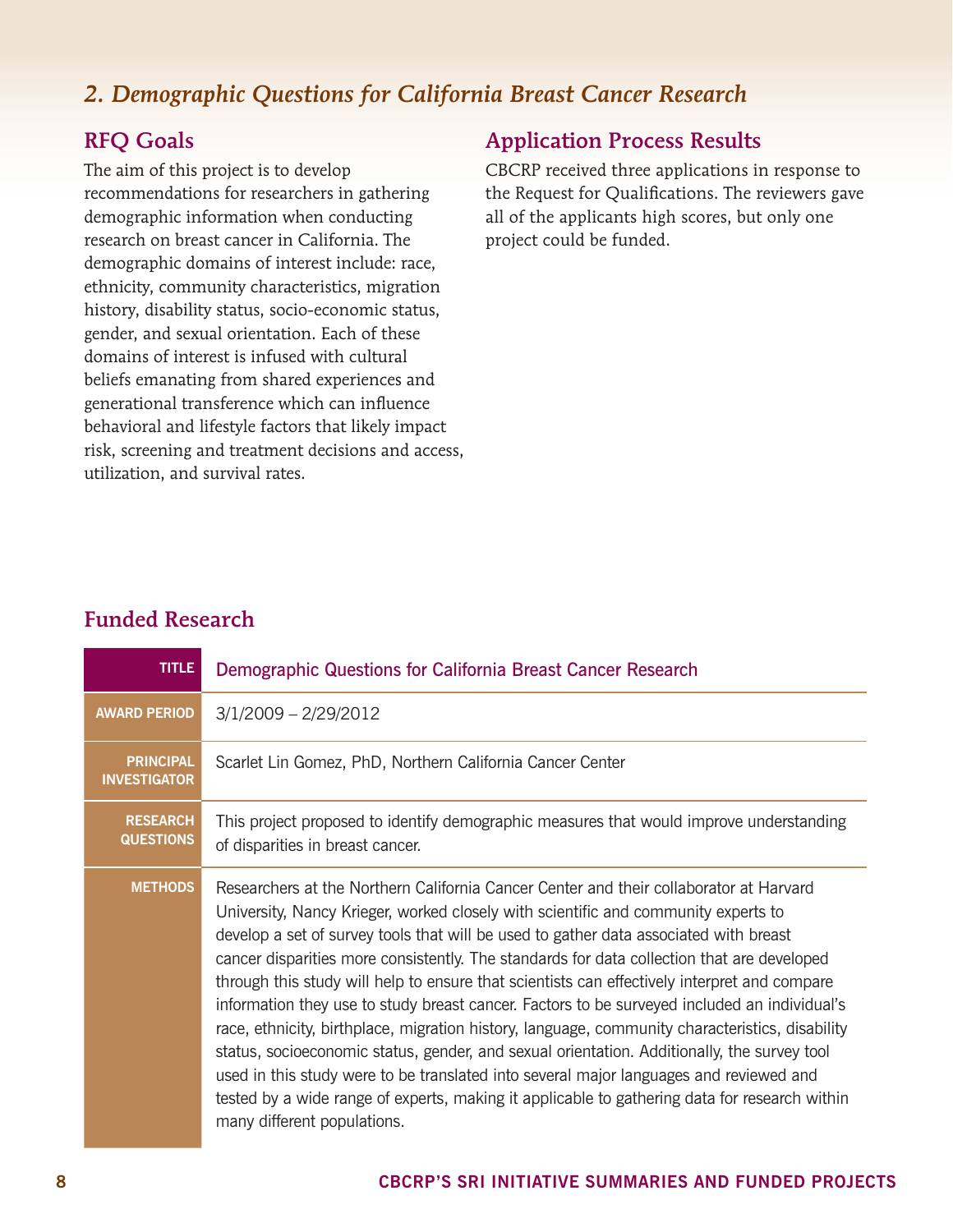| <b>PROGRESS:</b><br>2010 | During the first year of the study, the researchers conducted, documented, and synthesized<br>a comprehensive review of existing survey instruments. They convened a one-day meeting<br>of 11 expert advisors and a half-day meeting of 10 community advisors. They developed<br>telephone and self-administered versions of a survey instrument to be tested via cognitive<br>(think-aloud) and pilot interviews. This instrument was approved by the institution's and the<br>state's IRBs, and was in the process of being translated.                                                                                                                                                                                                                                                                        |
|--------------------------|------------------------------------------------------------------------------------------------------------------------------------------------------------------------------------------------------------------------------------------------------------------------------------------------------------------------------------------------------------------------------------------------------------------------------------------------------------------------------------------------------------------------------------------------------------------------------------------------------------------------------------------------------------------------------------------------------------------------------------------------------------------------------------------------------------------|
| <b>PROGRESS:</b><br>2011 | The researchers translated the survey instrument into five languages, hired and trained<br>bilingual interviewers, and began cognitive testing for comprehension and cultural<br>appropriateness. The IRB approvals included a contingency for making minor revisions<br>during the cognitive testing process, so that questions testing as problematic could be<br>adjusted.                                                                                                                                                                                                                                                                                                                                                                                                                                    |
|                          | In the past year, the researchers conducted cognitive interviews in 6 languages, devised a<br>systematic method for analyzing results, consulted with scientific advisors regarding issues,<br>and refined survey questions as necessary. While their original survey tool was drafted in<br>consideration of an 8th grade reading level, cognitive testing revealed that adjustments were<br>necessary to further reduce reading and comprehension levels, and some questions were<br>dropped. After these changes, they did a second round of cognitive testing. Concurrently,<br>the researchers are developing a detailed " $Q \times Q$ " (including source and origins of questions,<br>how and why they were modified, recommendations for their use, and reasons why certain<br>questions were dropped). |
|                          | Due to the extent of the changes to the survey instrument, subsequent retesting, and the<br>resignation of the Tagalog interviewer (and difficulty hiring for this position) the researchers<br>requested and were granted a no cost extension to finish their work.                                                                                                                                                                                                                                                                                                                                                                                                                                                                                                                                             |
|                          | Another CBCRP project adapted this survey instrument for on-line self-administration and<br>provided feedback to the researchers in May 2012.                                                                                                                                                                                                                                                                                                                                                                                                                                                                                                                                                                                                                                                                    |
| <b>FINAL</b>             | Despite experiencing barriers related to staff attrition, IRB delays, and unexpectedly low<br>study response rates, this team successfully completed the originally proposed activities<br>and assembled several resource documents that researchers can utilize in considering using<br>these survey items in their research.                                                                                                                                                                                                                                                                                                                                                                                                                                                                                   |
|                          | Although they employed a multi-method, mixed-method approach to developing and testing<br>these sociodemographic survey items, they were not able to text items as thoroughly as<br>they wanted. The expectation is that these survey items will continue to be refined through<br>use by these and other researchers. They will make these materials available through a<br>website, and to encourage their use and further testing by sharing them through word of<br>mouth with colleagues.                                                                                                                                                                                                                                                                                                                   |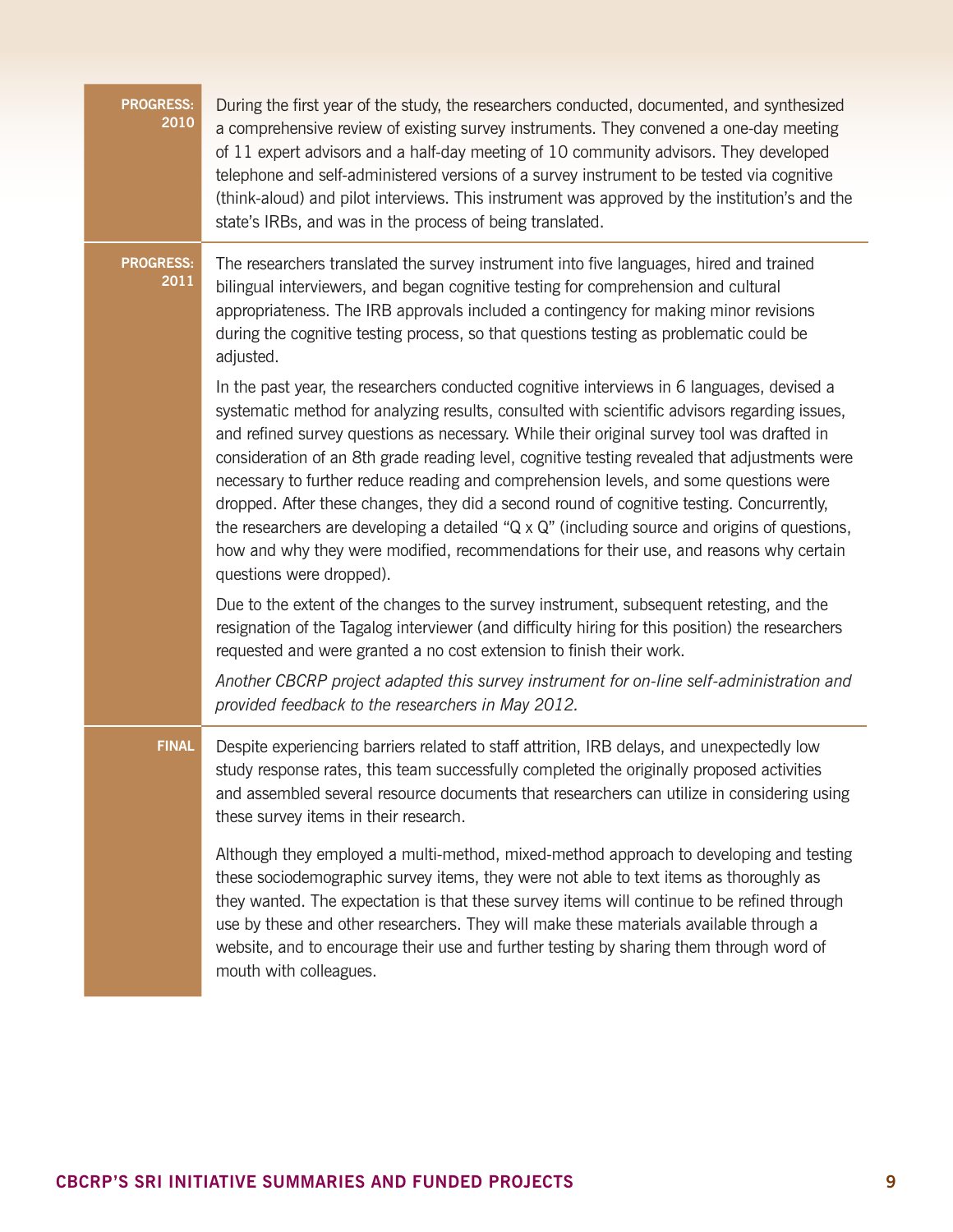## <span id="page-11-0"></span>*3. Piloting an Integrated Approach to Understanding Behavioral, Social and Physical Environment Factors and Breast Cancer among Immigrants*

### RFP Goals

For a given immigrant population, researchers should gather and/or pool and analyze multilevel data to provide a more richly detailed description of what environmental, social and cultural factors associated with immigration (e.g. rates of acculturation), influence breast cancer risk. Successful applicants will address one or more of the following:

- A. Which structural, social and physical environment and occupational factors (e.g. neighborhood characteristics, employment networks) most affect breast cancer risk and/or outcomes among immigrants? Why and/or how do they occur?
- B. How does the timing of immigration (stage of life) and the associated changes in behavior and exposure effect breast cancer risk? (Incidence? Outcome?) How does this differ with varying rates of acculturation?
- C. What intergenerational differences exist in exposures, risks and outcomes and how are they determined?
- D. What differences can be biologically measured among first and second generation immigrant women, pregnant and otherwise, that might influence breast cancer risk?

### Application Process Results

In response to the Request for Proposals, CBCRP received seven applications. One grant was awarded, which used less than half of the funds allocated for this Initiative. The other proposals were found to lack scientific merit. Common reviewer concerns included objectives being too broad, use of multi-level factors that were not well integrated; not accounting for the dynamic nature of immigration and/or the complexity of other data; and insufficient community involvement.

| <b>TITLE</b>                            | The Immigrant Experience and Breast Cancer Risk in Asians                                                                                                                                                                                                                                                                                                                                                                       |
|-----------------------------------------|---------------------------------------------------------------------------------------------------------------------------------------------------------------------------------------------------------------------------------------------------------------------------------------------------------------------------------------------------------------------------------------------------------------------------------|
| <b>AWARD PERIOD</b>                     | $11/1/2011 - 10/31/2013$                                                                                                                                                                                                                                                                                                                                                                                                        |
| <b>PRINCIPAL</b><br><b>INVESTIGATOR</b> | Scarlet Lin Gomez, PhD, Cancer Prevention Institute of California (CPIC)                                                                                                                                                                                                                                                                                                                                                        |
| <b>RESEARCH</b><br><b>QUESTIONS</b>     | This project proposed to 1) document the extent to which new and established risk factors<br>among Asian Americans (AA) vary across over the lifespan and are affected by family and<br>community influences; 2) explore new hypotheses relating to the impact of immigrant<br>exposures across the lifespan on breast cancer risk, and 3) compile pilot data on effective<br>strategies for recruiting AAs for future studies. |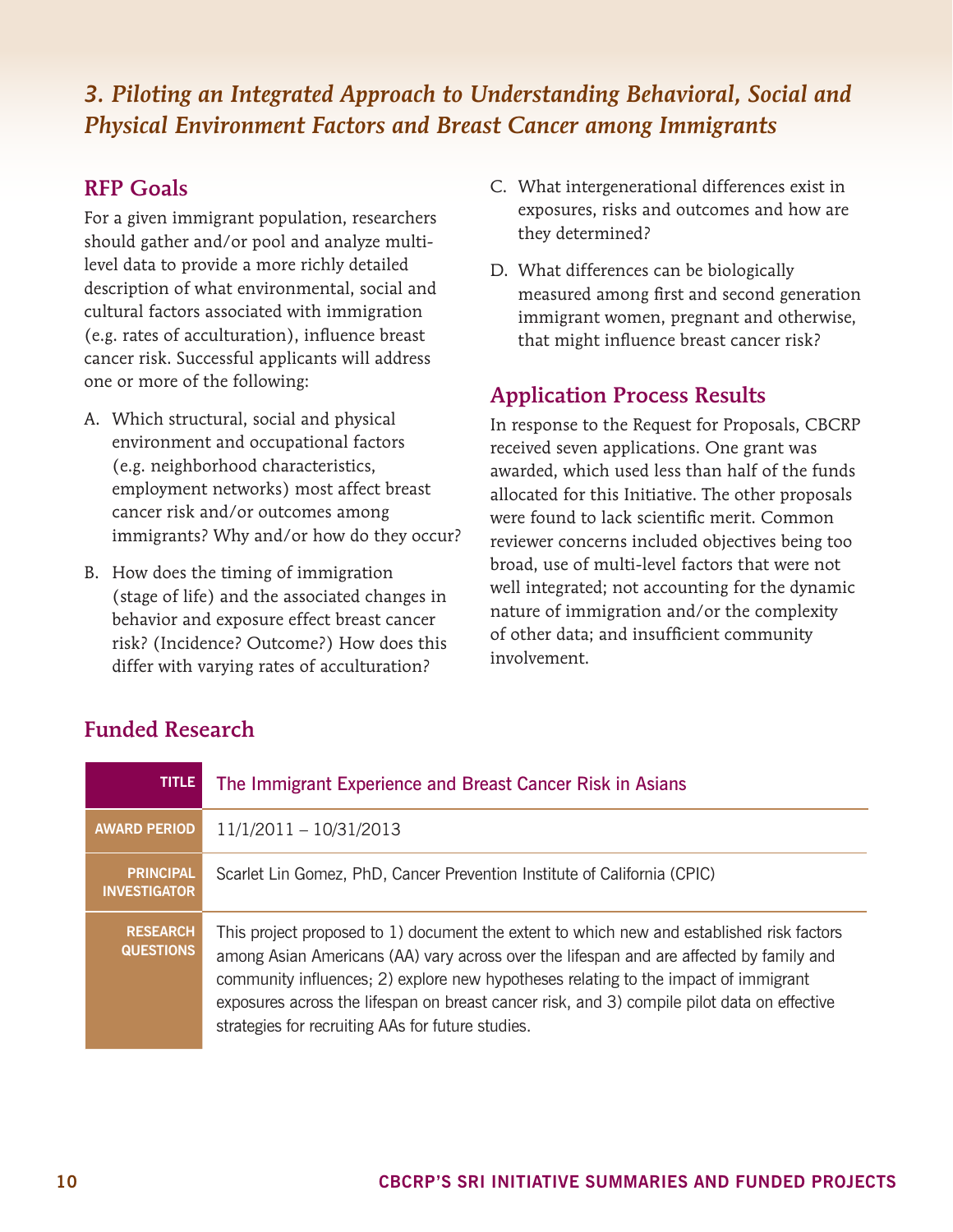**Methods** The study proposed to examine the critical windows of exposure for risk factors like diet and weight gain, and for identifying new risk factors, including infectious exposures, family and community influences, and social stressors related to the process of immigration, being an immigrant, and to discrimination. This study will efficiently leverage CPIC's ongoing work with AA breast cancer cases being recruited through the population-based regional cancer registry as part of a currently funded cancer survivorship study called Equality in Breast Cancer Care (EBCC).

> Some exposure data was to be obtained through the EBCC telephone interviews; a second interview would collect the additional information needed for the currently proposed study. The researchers proposed to incorporate existing data on community-level measures from their California Neighborhoods Data System, to relate community factors to individual-level risk factors and breast cancer risk. Controls were to be recruited using one of four methods: 1) an approach based on address directories; 2) the California Cancer Detection Program; 3) the Army of Women; and 4) various community-based approaches. The researchers expected these methods to be considerably more efficient than prior approaches in recruiting AA controls, and pooled together, were expected to result in a representative sample.

> *Within the first two months the grantees found that two of the original sources of controls were no longer feasible for recruitment into the EBCC study. The PI will continue to explore the effectiveness of recruiting through the Army of Women, although those participants are no longer eligible for enrollment into a study with follow on measures. Another online mechanism, Craigslist, will also be used. The other unavailable source is the state Cancer Detection Program. Instead controls will be recruited through Asian Health Services and other SF Bay Area community health clinics, which serve low-income Asians.*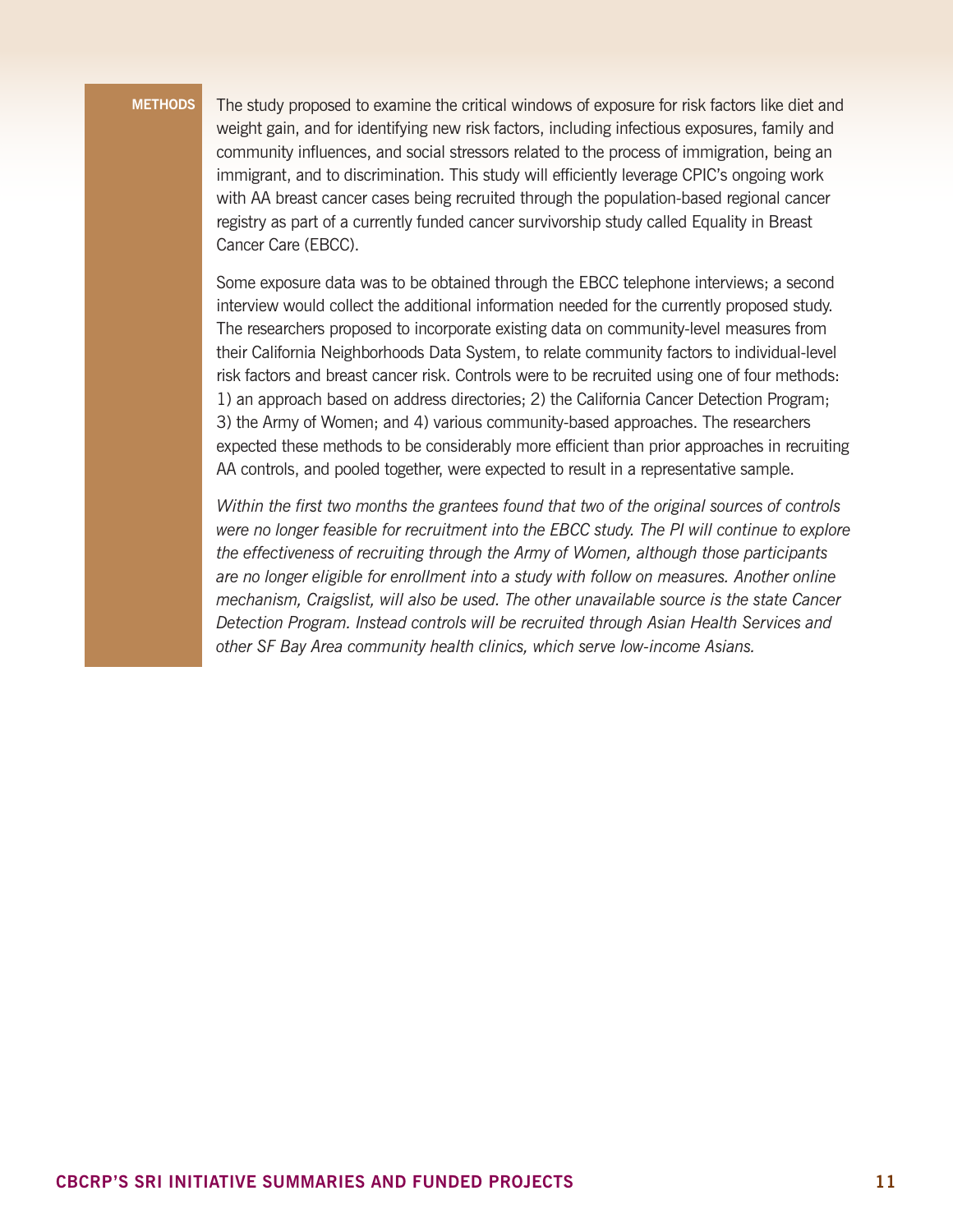# <span id="page-13-0"></span>**ENVIRONMENT**

## *4. Toward the Development of a California Chemicals Policy that Considers Breast Cancer*

## RFQ Goals

The aim of this project is to use the current scientific knowledge base to develop timely recommendations for chemicals policy in California that will fill the data gap by considering the unique causal pathways thought to contribute to breast cancer. While another proposal will fund laboratory research to identify, evaluate, and develop new tests (see Proposal 7), this proposal focuses on the need to use what knowledge we have today to inform policy today. Specific questions to be answered include:

- 1. What data do consumers, businesses and government need to evaluate chemicals for their potential to contribute to breast cancer?
- 2. What causal and mechanistic pathways (mammary gland carcinogenesis, endocrine

disruption, developmental susceptibility, etc.) should be included when considering potential to contribute to breast cancer?

- 3. How can such data requirements be structured as a stepwise set of tests that can initially screen large numbers of chemicals and enable selection of potential contributors to breast cancer for further, more detailed tests?
- 4. What are the appropriate criteria for prioritizing potential contributors to breast cancer for testing and for biomonitoring?

### Application Process Results

Despite extensive outreach, a single application was submitted. Fortunately, it was very strong and received solid scientific review scores.

| <b>TITLE</b>                            | <b>Breast Cancer and Chemicals Policy (BCCP)</b>                                                                                                                                                                                                                                                                                                                                                       |
|-----------------------------------------|--------------------------------------------------------------------------------------------------------------------------------------------------------------------------------------------------------------------------------------------------------------------------------------------------------------------------------------------------------------------------------------------------------|
| <b>AWARD PERIOD</b>                     | $1/5/2009$ - $6/4/2013$ (Supplemental extension awarded)                                                                                                                                                                                                                                                                                                                                               |
| <b>PRINCIPAL</b><br><b>INVESTIGATOR</b> | Megan Schwarzman, MD, MPH, University of California Berkeley and the Northern<br>California Center for Occupational and Environmental Health                                                                                                                                                                                                                                                           |
| CO-<br><b>INVESTIGATOR</b>              | Sarah Janssen, MD, PhD, MPH, National Resources Defense Council                                                                                                                                                                                                                                                                                                                                        |
| <b>RESEARCH</b><br><b>QUESTIONS</b>     | • Develop an approach for identifying chemicals that may contribute to the development<br>or progression of breast cancer;<br>• Identify research needs and recommend improvements to existing test methods; and<br>• Pilot a model process that can be applied to other disease endpoints, enabling the<br>ultimate aim of producing a comprehensive approach for identifying hazardous<br>chemicals. |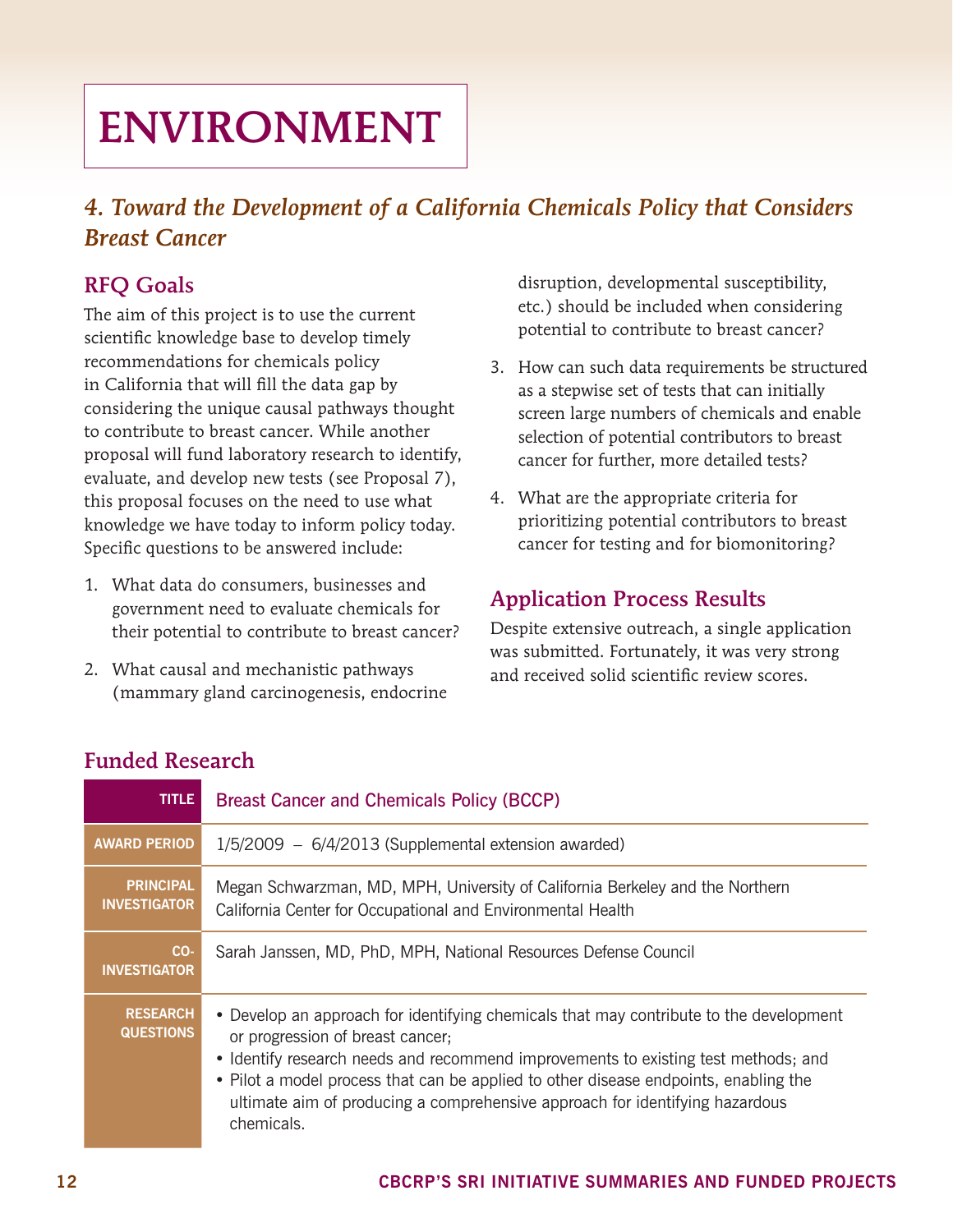| <b>METHODS</b>           | The project sought to assess both existing toxicological tests and gaps in the availability<br>of testing measures that could be used to prioritize which chemicals are of most concern<br>for their links to breast cancer. A multidisciplinary panel of experts was to be convened<br>to evaluate the existing scientific literature on causal pathways and suspected chemicals<br>implicated in breast cancer and to identify significant gaps in current knowledge.                                                                                                                                                                                                                                                                                                                                                                                                                                                                                                |
|--------------------------|------------------------------------------------------------------------------------------------------------------------------------------------------------------------------------------------------------------------------------------------------------------------------------------------------------------------------------------------------------------------------------------------------------------------------------------------------------------------------------------------------------------------------------------------------------------------------------------------------------------------------------------------------------------------------------------------------------------------------------------------------------------------------------------------------------------------------------------------------------------------------------------------------------------------------------------------------------------------|
|                          | The panel was to summarize the causal pathways and outline a strategy for identifying<br>chemicals suspected in the development of breast cancer and how toxicity testing methods<br>could be used by California to pursue more effective management of chemicals. They were<br>to recommend how to narrow the gaps in chemicals data, testing methods and scientific<br>knowledge about the likely contribution of chemicals to breast cancer, and intended to<br>propose a plan for disseminating their findings to policy makers, the breast cancer advocacy<br>community, and scientists.                                                                                                                                                                                                                                                                                                                                                                          |
| <b>PROGRESS:</b><br>2010 | Working from current epidemiologic and laboratory evidence, the Panel first identified<br>changes in biological processes associated with the development or progression of<br>breast cancer. Second, they identified existing toxicity testing methods that detect these<br>changes. Third, the Panel designed a testing scheme, calling it the Hazard Identification<br>Approach, for identifying chemicals that may raise the risk of breast cancer. The Panel<br>also recommended methods for prioritizing the types of chemicals that would undergo<br>testing.                                                                                                                                                                                                                                                                                                                                                                                                   |
|                          | The most significant barrier they had to overcome was also one of the project's strong<br>points: the interdisciplinary nature of the panel. The BCCP project's subject matter required<br>the input of people with divergent areas of expertise, including breast cancer biology,<br>chemicals policy, toxicity testing, epidemiology, and breast cancer advocacy. They bridged<br>the gaps by providing a primer of background reading materials, as well as introductory<br>presentations at the meetings. The Co-investigators actively facilitated the meetings to<br>continually articulate the project framework and focus the group's deliberations on the<br>project goals. A Core Advisory Group met monthly to develop the ideas produced by the<br>full panel and bring products back for discussion and refinement. The panelists expressed<br>great satisfaction in having participated in this multidisciplinary project and in the<br>accomplishments. |
|                          | The primary outcome of the BCCP project was the Hazard Identification Approach<br>(HIA), a recommended method for testing a chemical's effect on a variety of endpoints in<br>biological processes that, if altered, could affect breast cancer risk. A final published report<br>described the project rationale, process, and findings, including the biological pathways<br>associated with breast cancer risk and the HIA. The Panel concluded that chemical toxicity<br>testing—and the public policies that require it—can serve as a critical tool in breast cancer<br>prevention, providing a practical basis for reducing potentially harmful exposures. The<br>findings are summarized in four recommendations:                                                                                                                                                                                                                                              |
|                          | 1. Chemicals must be tested for their possible impact on breast cancer risk and include<br>the following endpoints: cell cycle changes; genotoxicity; endocrine disruption (e.g.,<br>estrogenicity); and altered mammary gland development.                                                                                                                                                                                                                                                                                                                                                                                                                                                                                                                                                                                                                                                                                                                            |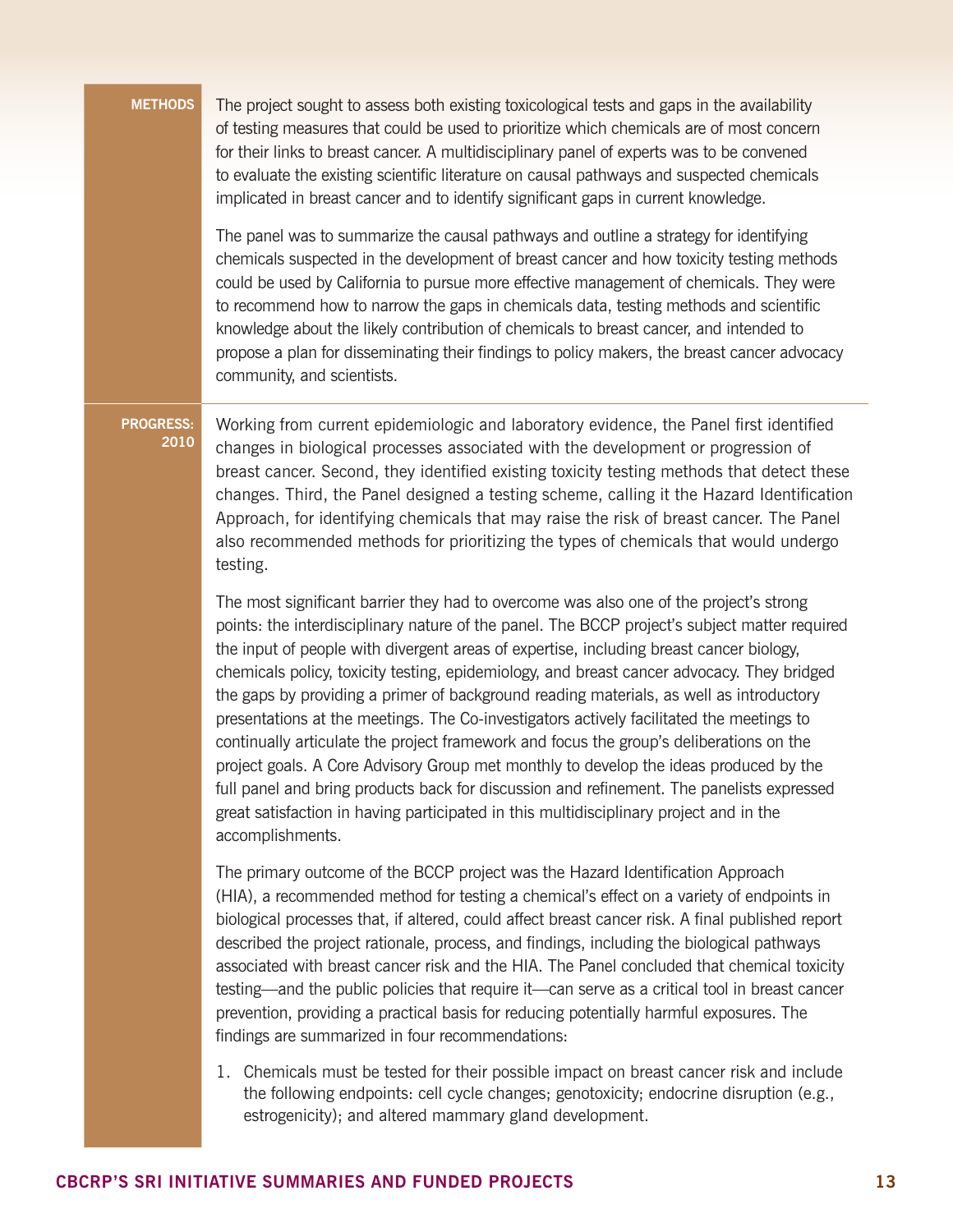|                            | 2. To accurately evaluate the potential of a chemical to raise the risk of breast cancer,<br>toxicity tests must be designed and conducted with the understanding that a<br>chemical's effects vary depending on timing of exposure and underlying susceptibility<br>factors.<br>3. Research needs to:<br>• Further elucidate biological processes;<br>• Adapt current toxicity testing methods to be more relevant to breast cancer; and<br>• Develop and validate new toxicity testing methods, including high-throughput<br>screening.<br>4. The process that this panel devised and carried out could be applied to other disease<br>endpoints in order to develop a comprehensive approach to identifying chemicals that<br>pose a risk to human health.<br>The final report "Pathways to Breast Cancer: A Case Study for Innovation in Chemical<br>Safety Evaluation," an executive summary and other project information are available at:<br>http://coeh.berkeley.edu/greenchemistry/cbcrp.htm. |
|----------------------------|---------------------------------------------------------------------------------------------------------------------------------------------------------------------------------------------------------------------------------------------------------------------------------------------------------------------------------------------------------------------------------------------------------------------------------------------------------------------------------------------------------------------------------------------------------------------------------------------------------------------------------------------------------------------------------------------------------------------------------------------------------------------------------------------------------------------------------------------------------------------------------------------------------------------------------------------------------------------------------------------------------|
| <b>SUPPLEMENT:</b><br>2011 | Supplemental funding was awarded to the Co-investigators to advance the projects goals<br>and disseminate the findings to targeted audiences. Three articles are being drafted by the<br>leads and some Panel members for publication in peer reviewed journals to validate the<br>scientific approach and provide a foundation for future efforts in breast cancer research and<br>chemicals testing. The grantees will also translate the final report and the journal articles<br>into lay document(s) and fact sheet(s) to inform policy and other efforts.                                                                                                                                                                                                                                                                                                                                                                                                                                         |
| <b>PROGRESS:</b><br>2012   | As of May 2012, the topic areas of three articles were defined and outlined. Two of the<br>three planned journal articles were in draft form, and the topic area of the third article was<br>undergoing revision in light of other recent publications. Co-authors were identified from<br>among the panel members, as were the journals to target for submission. As each article is<br>revised it will be formatted for the target journal and submitted for publication.                                                                                                                                                                                                                                                                                                                                                                                                                                                                                                                             |
|                            | Several potential science writers were identified to draft the lay materials, including a<br>summary document and fact sheets. After the selection process, a writer will be contracted<br>to produce the materials in preparation for additional dissemination of the project findings.                                                                                                                                                                                                                                                                                                                                                                                                                                                                                                                                                                                                                                                                                                                |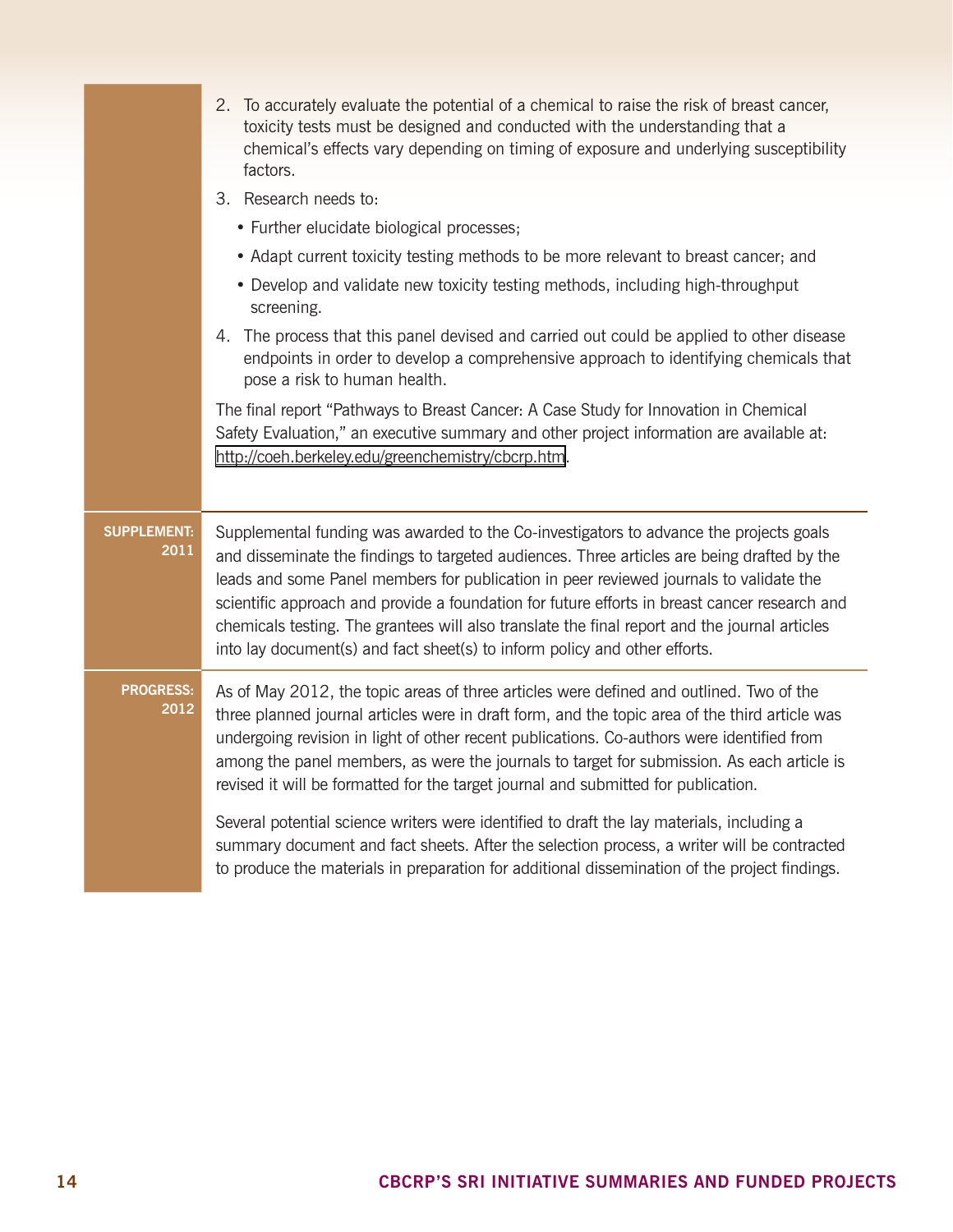### <span id="page-16-0"></span>*5. Making Chemicals Testing Relevant to Breast Cancer*

#### RFP Goals

The original goals of this initiative were:

- 1. Identify and evaluate a comprehensive, cost-effective battery of assays for screening chemicals that incorporates the spectrum of mechanisms (tumor promotion, tumor initiation, tumor enabling and developmental disruption) by which chemicals are known or suspected to contribute to breast cancer.
- 2. Develop new testing methods and model systems for identifying and testing chemicals for their potential to contribute to breast cancer. An expert group was convened to review the RFP in light of the Breast Cancer and Chemicals Policy (BCCP) preliminary results. These reviewers included BCCP Panel and SRI Strategy Team members. They agreed to limit the scope of this RFP to the first initiative aim, developing tests

to screen chemicals for activity in biological mechanisms that play a role in breast cancer and to demonstrate the relevance of these tests for breast cancer using experimental cell based and animal models.

#### Application Process Results

In response to the Request for Proposals (RFP), CBCRP received eight applications and funded five. Interestingly, the review committee initially recommended funding four proposals and recommended not funding one, but was split about the merit of the remaining three. Those three were invited to revise their applications after receiving reviewer input; one was funded after review by the committee. One of the requirements of these awards is to collaborate with the other funded grantees. Details of their collaboration to date are in the last section of this report.

| <b>TITLE</b>                            | A: Biologically Relevant Screening of Endocrine Disruptors                                                                                                                                                                                                                                                                                                                                                            |
|-----------------------------------------|-----------------------------------------------------------------------------------------------------------------------------------------------------------------------------------------------------------------------------------------------------------------------------------------------------------------------------------------------------------------------------------------------------------------------|
| <b>AWARD PERIOD</b>                     | $8/1/2011 - 7/31/2014$                                                                                                                                                                                                                                                                                                                                                                                                |
| <b>PRINCIPAL</b><br><b>INVESTIGATOR</b> | Shiuan Chen, PhD, Beckman Research Institute of the City of Hope                                                                                                                                                                                                                                                                                                                                                      |
| <b>RESEARCH</b><br><b>QUESTIONS</b>     | The goal of this proposed research was to develop screening assays for identifying and<br>testing chemicals with relevance to known and suspected causes of estrogen-dependent<br>breast cancer.                                                                                                                                                                                                                      |
|                                         | Findings from this and other laboratories were intended to allow the researchers to<br>hypothesize that environmental chemicals play critical roles in modulating breast cancer<br>through the estrogen receptor, aromatase and the ERR receptor. The researchers planned<br>to develop functionally relevant assays that would allow the identification of environmental<br>chemicals contributing to breast cancer. |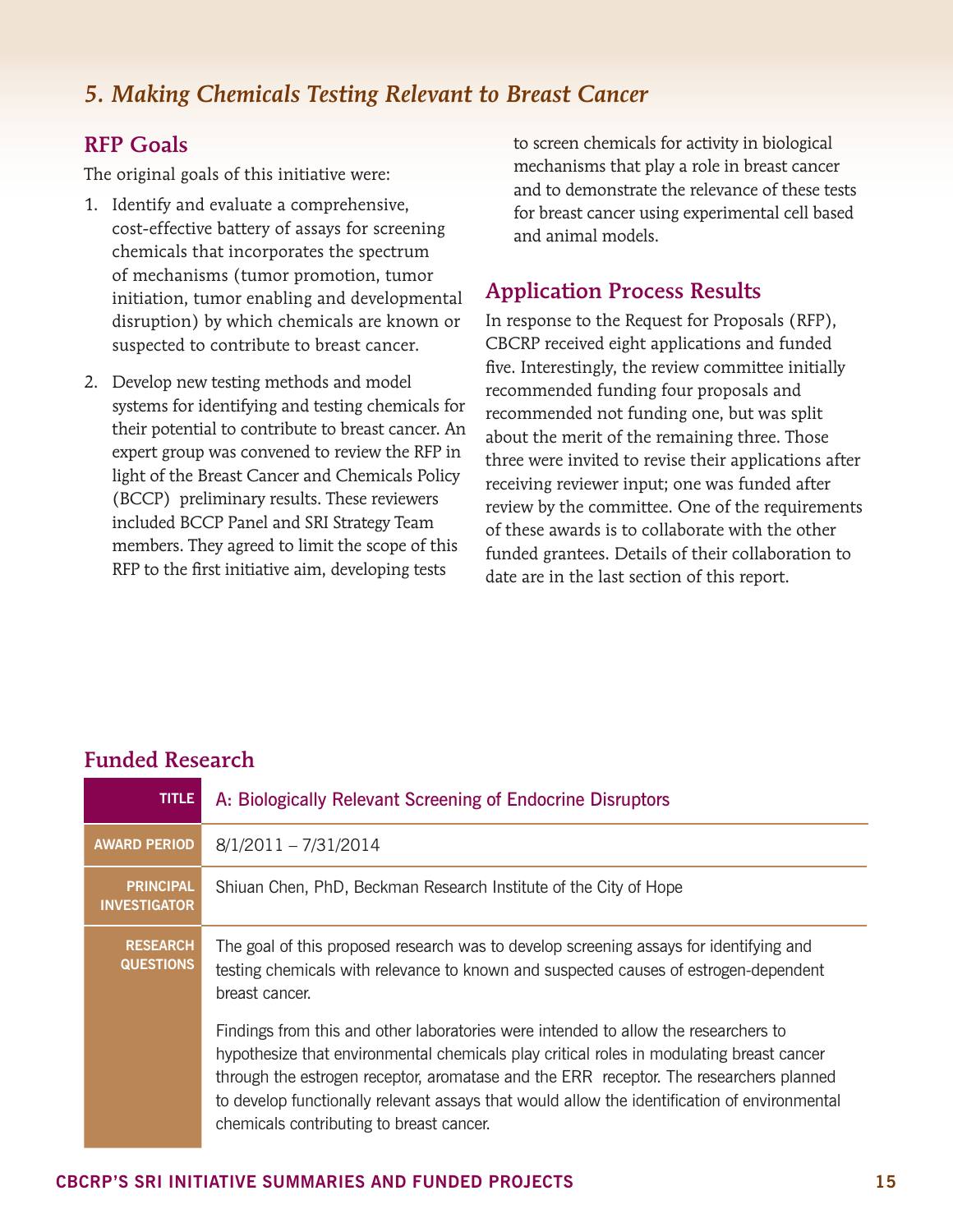| <b>METHODS</b>           | 1. The researchers intended to refine a breast cancer-relevant high-throughput screening<br>assay using a breast cancer cell line generated in their laboratory that was positive for all<br>three important targets (ER, aromatase and ERR) of endocrine disruptors.                                                                                                                                                                                                                                                                                                                                                                                                                                                                                                                                                                                                                                    |
|--------------------------|----------------------------------------------------------------------------------------------------------------------------------------------------------------------------------------------------------------------------------------------------------------------------------------------------------------------------------------------------------------------------------------------------------------------------------------------------------------------------------------------------------------------------------------------------------------------------------------------------------------------------------------------------------------------------------------------------------------------------------------------------------------------------------------------------------------------------------------------------------------------------------------------------------|
|                          | 2. A set of breast cancer-relevant genes were to be tested for usage as markers to confirm<br>the physiological importance of the chemicals identified from the screening assay.                                                                                                                                                                                                                                                                                                                                                                                                                                                                                                                                                                                                                                                                                                                         |
|                          | 3. Experiments were to be performed to identify additional novel markers for environmental<br>chemical-mediated responses in breast cancer.                                                                                                                                                                                                                                                                                                                                                                                                                                                                                                                                                                                                                                                                                                                                                              |
|                          | 4. Animal experiments were to be performed to confirm the utility of the screening cell line<br>and gene expression signature in the prediction of the effects of endocrine disruptors in<br>the body.                                                                                                                                                                                                                                                                                                                                                                                                                                                                                                                                                                                                                                                                                                   |
| <b>PROGRESS:</b><br>2012 | During the first year, the team of investigators with research experience in breast cancer<br>translational research, estrogen biology, bioinformatics analysis, and animal experiments<br>has worked hard to develop a novel and breast cancer-relevant assay for the endocrine<br>disruptor screen. They refined a breast cancer-relevant high-throughput screening assay<br>using a breast cancer cell line generated in this laboratory that is positive for all three<br>important biological targets (ER, aromatase and $ERR\alpha$ ) of endocrine disruptors. The<br>screening system has been adapted to a 1,536 well-format, thus they can screen 1,536<br>compounds each time. They tested the system with a collection of 466 compounds and<br>have found some of them with the capacity to change the ability of breast cancer cells to<br>produce estrogen and to affect estrogen function. |
|                          | Through collaboration with Dr. C. Teng and her colleagues at NIH, this laboratory's assay<br>has been nominated and approved by the Tox21 project (a federal effort for environmental<br>chemical screen.) Collaboration between scientists at City of Hope and those at the Tox21<br>community has been initiated to facilitate the development of innovative assays to identify<br>chemicals that can contribute to breast cancer.                                                                                                                                                                                                                                                                                                                                                                                                                                                                     |

| <b>TITLE</b>                            | B: Xenoestrogen-Specific Perturbations in the Human Breast                |
|-----------------------------------------|---------------------------------------------------------------------------|
| <b>AWARD PERIOD</b>                     | 9/1/2011 - 8/30/2014                                                      |
| <b>PRINCIPAL</b><br><b>INVESTIGATOR</b> | Shanaz Dairkee, PhD, California Pacific Medical Center Research Institute |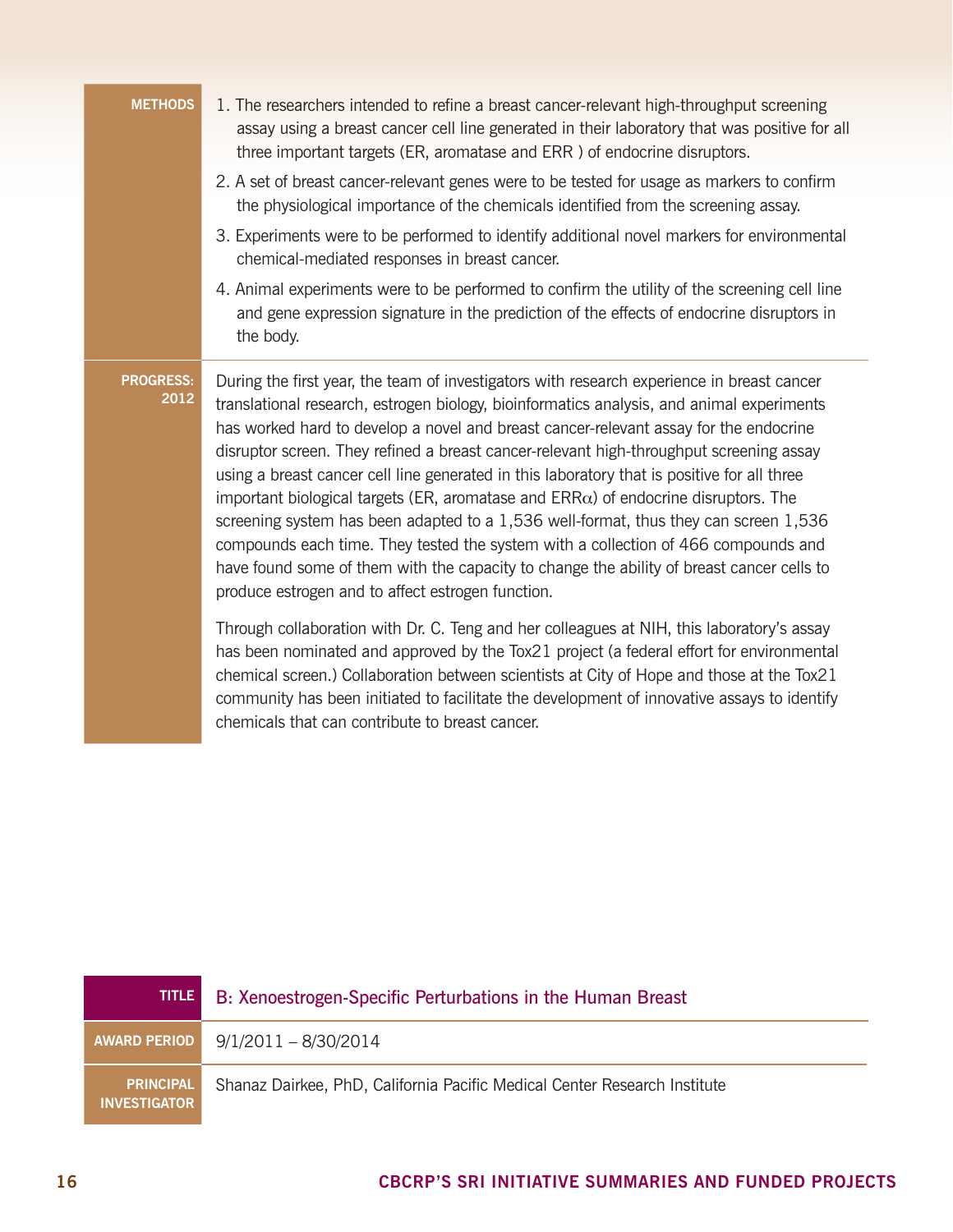| <b>RESEARCH</b><br><b>QUESTIONS</b> | The collaborators on this project previously developed interactive processes to evaluate<br>the effects of potentially carcinogenic chemicals on non-malignant human breast cells<br>that could be studied experimentally. They had already demonstrated that environmental<br>chemicals caused dramatic changes in cell programming, which are similar to the effects<br>of estrogens. Since estrogens are involved in the origins of breast cancer, it is important to<br>regulate the use of chemicals that mimic this hormone, also known as xenoestrogens (XEs).<br>For example, the well-known carcinogen, diethylstilbestrol or DES, is an estrogen mimic<br>and increases breast cancer risk.                                                                                                                                                                                                                     |
|-------------------------------------|---------------------------------------------------------------------------------------------------------------------------------------------------------------------------------------------------------------------------------------------------------------------------------------------------------------------------------------------------------------------------------------------------------------------------------------------------------------------------------------------------------------------------------------------------------------------------------------------------------------------------------------------------------------------------------------------------------------------------------------------------------------------------------------------------------------------------------------------------------------------------------------------------------------------------|
|                                     | The researchers hypothesized that continued exposure of non-malignant breast cells to<br>XEs—at levels already reported in mother's blood, cord blood, placenta, mother's milk and<br>human tissue-alters central functions of cell metabolism, and redirects exposed cells on<br>the path to cancer.                                                                                                                                                                                                                                                                                                                                                                                                                                                                                                                                                                                                                     |
| <b>METHODS</b>                      | Using bisphenol A (BPA) as a test chemical, the researchers previously identified six sets of<br>genes that allow damaged human breast cells to survive and acquire additional defects and<br>predict functional deficiencies also found within aggressive breast tumors. They intended to<br>build on these findings in 3 steps:                                                                                                                                                                                                                                                                                                                                                                                                                                                                                                                                                                                         |
|                                     | 1. Define consistent changes caused by a wide panel of known XEs in non-malignant breast<br>cells using established cell biology assays. This would establish a basic battery of tests<br>to screen unknown chemicals, which might behave as XEs.                                                                                                                                                                                                                                                                                                                                                                                                                                                                                                                                                                                                                                                                         |
|                                     | 2. Apply novel technologies and computational approaches to enhance the understanding<br>of XE-induced functional changes thereby facilitating the development of additional tests.<br>This would allow an expanded choice of reliable screens from a comprehensive battery<br>of assays for XE effects.                                                                                                                                                                                                                                                                                                                                                                                                                                                                                                                                                                                                                  |
|                                     | 3. Apply the researchers' ability to obtain significant data from small numbers of cells<br>within clinical samples to develop assays utilizing readily renewable and repeatedly<br>available sources of non-malignant breast cells such as human milk.                                                                                                                                                                                                                                                                                                                                                                                                                                                                                                                                                                                                                                                                   |
|                                     | The researchers addressed scientific skepticism of why or how biological effects of XEs are<br>relevant by identifying a series of simple metabolic functions that could define pertinent<br>cancer related effects-or lack of effects-of a chemical on human cells. They showed<br>that oxidative stress, metabolic pathway signaling, apoptosis, and proliferation consistently<br>occurred after exposure of living cells to BPA and to methylparaben. Ascertaining these and<br>other functional changes at the cellular level provides the needed mechanistic framework for<br>whole animal studies and advances standardized XE screening. To extend the study of tiny<br>samples from human breast tissue to the earliest steps of carcinogenesis, and to establish<br>other sources of breast epithelium, they proposed to optimize techniques they had already<br>used to grow stem cells present in human milk. |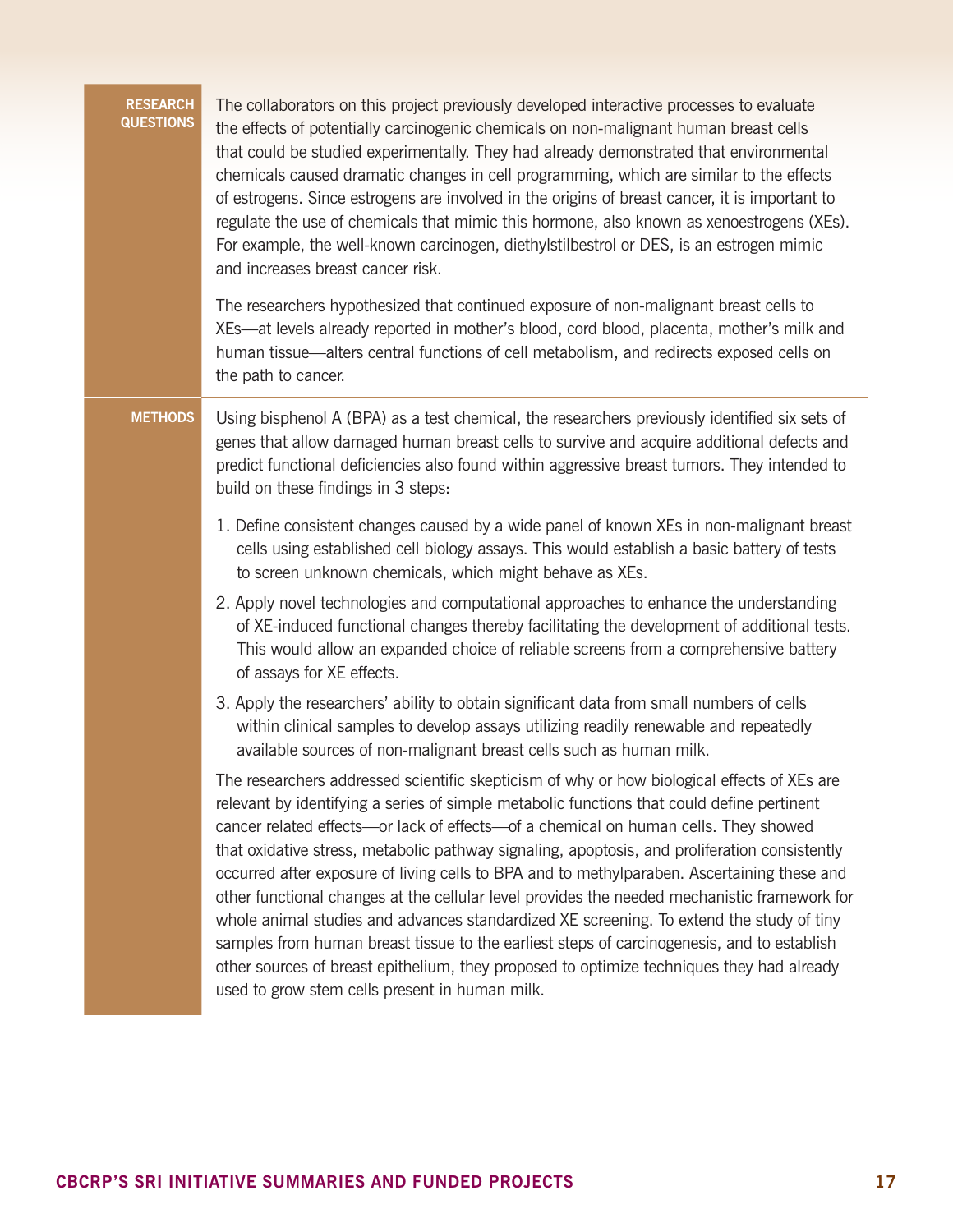During the initial funding period, a total of 6 non-malignant HRBEC lines, and breast cancer cell lines were exposed to test XEs at concentrations encompassing levels encountered in human body fluids. To date, a total of 270 exposure conditions including multiple non-XE controls were implemented. Fractions from each test condition were collected towards the analysis of rapid changes in candidate gene expression, and quantitative shifts in relevant gene products. Functional response measurements of cell death evasion and cell cycle distribution have also been completed for the entire sample set. Based on the most significant criteria identified, future goals involve validation studies with HRBEC samples from several individuals.

| <b>TITLE</b>                            | C: Cell Bioassays for Detection of Aromatase Gene Activators                                                                                                                                                                                                                                                                                                                                                                                                                                                                                                                                                                                                                                                                                                                                                                                                                                                     |
|-----------------------------------------|------------------------------------------------------------------------------------------------------------------------------------------------------------------------------------------------------------------------------------------------------------------------------------------------------------------------------------------------------------------------------------------------------------------------------------------------------------------------------------------------------------------------------------------------------------------------------------------------------------------------------------------------------------------------------------------------------------------------------------------------------------------------------------------------------------------------------------------------------------------------------------------------------------------|
| <b>AWARD PERIOD</b>                     | $8/1/2011 - 7/31/2014$                                                                                                                                                                                                                                                                                                                                                                                                                                                                                                                                                                                                                                                                                                                                                                                                                                                                                           |
| <b>PRINCIPAL</b><br><b>INVESTIGATOR</b> | Michael Denison, PhD, University of California, Davis                                                                                                                                                                                                                                                                                                                                                                                                                                                                                                                                                                                                                                                                                                                                                                                                                                                            |
| <b>RESEARCH</b><br><b>QUESTIONS</b>     | Researchers for this study proposed that new methods are needed for testing chemicals for<br>their potential to contribute to breast cancer, in this case examining aromatase promoters.                                                                                                                                                                                                                                                                                                                                                                                                                                                                                                                                                                                                                                                                                                                         |
|                                         | Are chemicals capable of activating the breast cancer-relevant aromatase promoters PII, I.3,<br>1.4 and 1.7, thus increasing the risk of developing hormone-dependent mammary tumors?<br>How can this be detected?                                                                                                                                                                                                                                                                                                                                                                                                                                                                                                                                                                                                                                                                                               |
| <b>METHODS</b>                          | This project proposed to construct breast cancer cells that contain the 4 promoters of<br>aromatase coupled to a luciferase gene. The researchers proposed that these cell constructs<br>would be able to produce light upon exposure to chemicals that stimulate the activity of<br>one or more of these promoters. Increased aromatase promoter activity results in increased<br>expression of mammary aromatase, production of estrogens and ultimately stimulation of<br>hormone-dependent mammary tumors.                                                                                                                                                                                                                                                                                                                                                                                                   |
|                                         | Aromatase promoter gene sequences for PII, 1.3, 1.4 and 1.7 were to be coupled to the gene<br>for the enzyme luciferase which, upon stimulation, produces light. These constructs were<br>to be incorporated into the DNA of commercially available breast cancer cell lines. These<br>stably transfected cells would be characterized and validated by determining their response<br>to compounds known to stimulate the activity of each of the inserted aromatase promoters.<br>Cell constructs that respond to these compounds as would endogenous aromatase<br>would be selected for the screening of various chemicals known or suspected to cause<br>endocrine disruption, including pesticides, environmentally persistent chemicals (e.g. flame<br>retardants), and chemicals used in large quantities in industrial processes or consumer<br>products (e.g. phthalate plasticizers, bisphenol A, etc.) |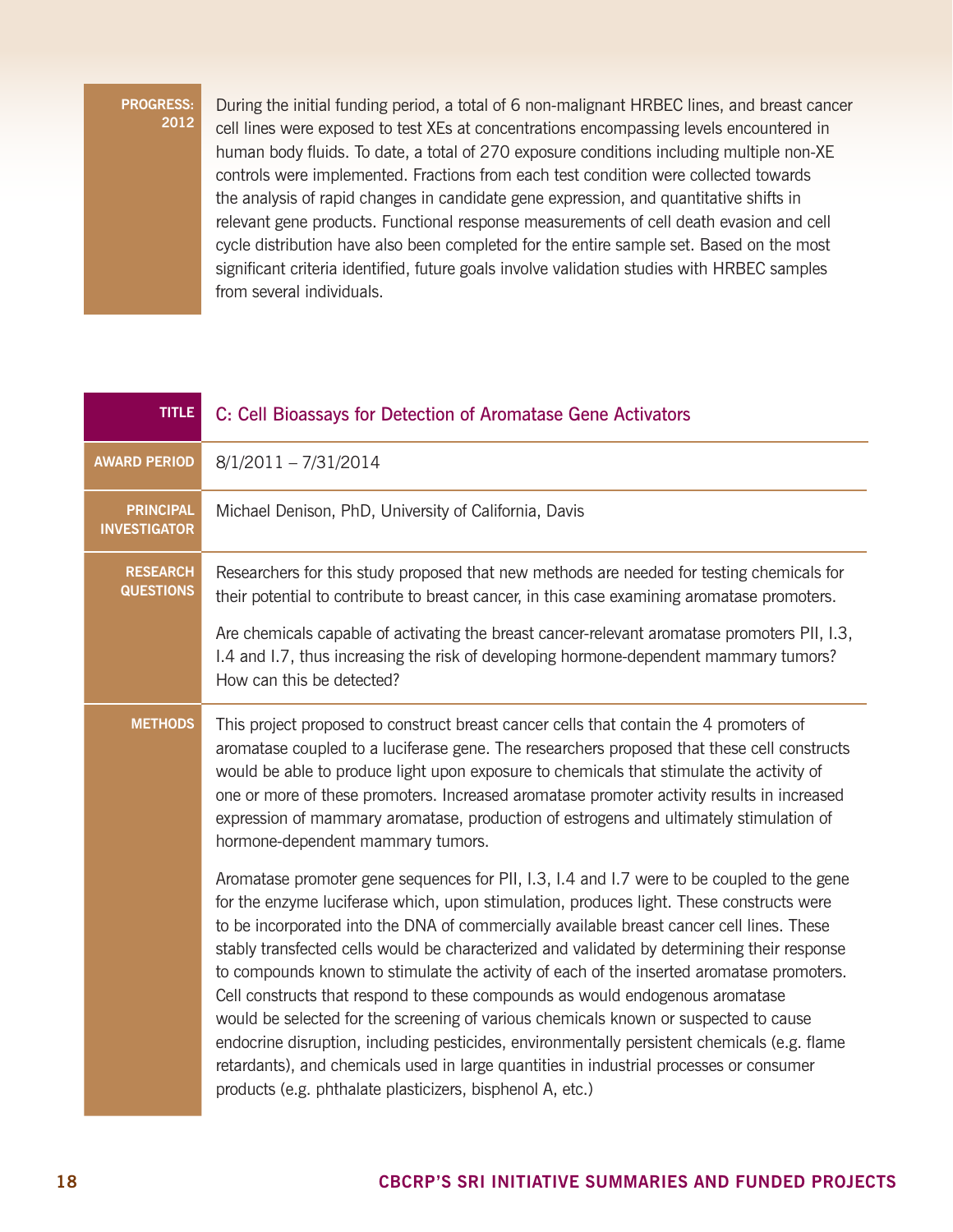Aromatase-specific promoter-luciferase reporter gene DNA plasmids containing promoters pII, pI.3 and pI.4 were obtained and its DNA sequence confirmed. The pI.7 promoter and its regulatory sequences are currently being isolated by recombinant DNA techniques. Insertion (i.e. transfection) of these plasmids into human breast and liver cancer cell lines revealed that all but one of these aromatase plasmids were active, albeit to a relatively low level; however, the aromatase promoter I.4-luciferase plasmid exhibited elevated activity.

These studies demonstrate the feasibility of the proposed approach to generate aromatase promoter-specific screening bioassays. The functional activity of these aromatase promoterspecific luciferase reporter plasmids transfected into a wide variety of other breast cancer cell lines is currently being examined to identify the optimal cell line for bioassay development. Validation of these recombinant cell bioassays will involve comparisons to promoter-specific expression of endogenous aromatase activity and effects on estrogen synthesis and proliferation of breast cancer cells in vivo using method that were established in the current grant period. Additionally, they optimized cell culture and dosing protocols necessary for high-throughput chemical screening applications using these cell lines when they are optimized and validated.

| <b>TITLE</b>                            | D. Biomarkers for Environmental Exposures in Breast Cancer                                                                                                                                                                                                                                                                                                                                                                                                                                                                                                                                                                                                                                                    |
|-----------------------------------------|---------------------------------------------------------------------------------------------------------------------------------------------------------------------------------------------------------------------------------------------------------------------------------------------------------------------------------------------------------------------------------------------------------------------------------------------------------------------------------------------------------------------------------------------------------------------------------------------------------------------------------------------------------------------------------------------------------------|
| <b>AWARD PERIOD</b>                     | $8/1/2011 - 7/31/2014$                                                                                                                                                                                                                                                                                                                                                                                                                                                                                                                                                                                                                                                                                        |
| <b>PRINCIPAL</b><br><b>INVESTIGATOR</b> | Zena Werb, PhD, University of California, San Francisco                                                                                                                                                                                                                                                                                                                                                                                                                                                                                                                                                                                                                                                       |
| <b>RESEARCH</b><br><b>QUESTIONS</b>     | By developing improved mouse mammary tissue models that respond to critical doses of<br>environmental agents, molecules that change as a result of the exposure can be identified.<br>The researchers proposed that one category of molecules that might change were the<br>sugars that modify proteins made by the breast tissue. Such sugar modifications are seen in<br>breast cancer, and therefore their appearance in response to these chemicals could be the<br>first harbinger of changes leading to breast cancer.<br>The researchers hypothesized that environmental agents that increase the risk of breast<br>cancer risk would alter the sugar modifications of proteins made by mammary cells. |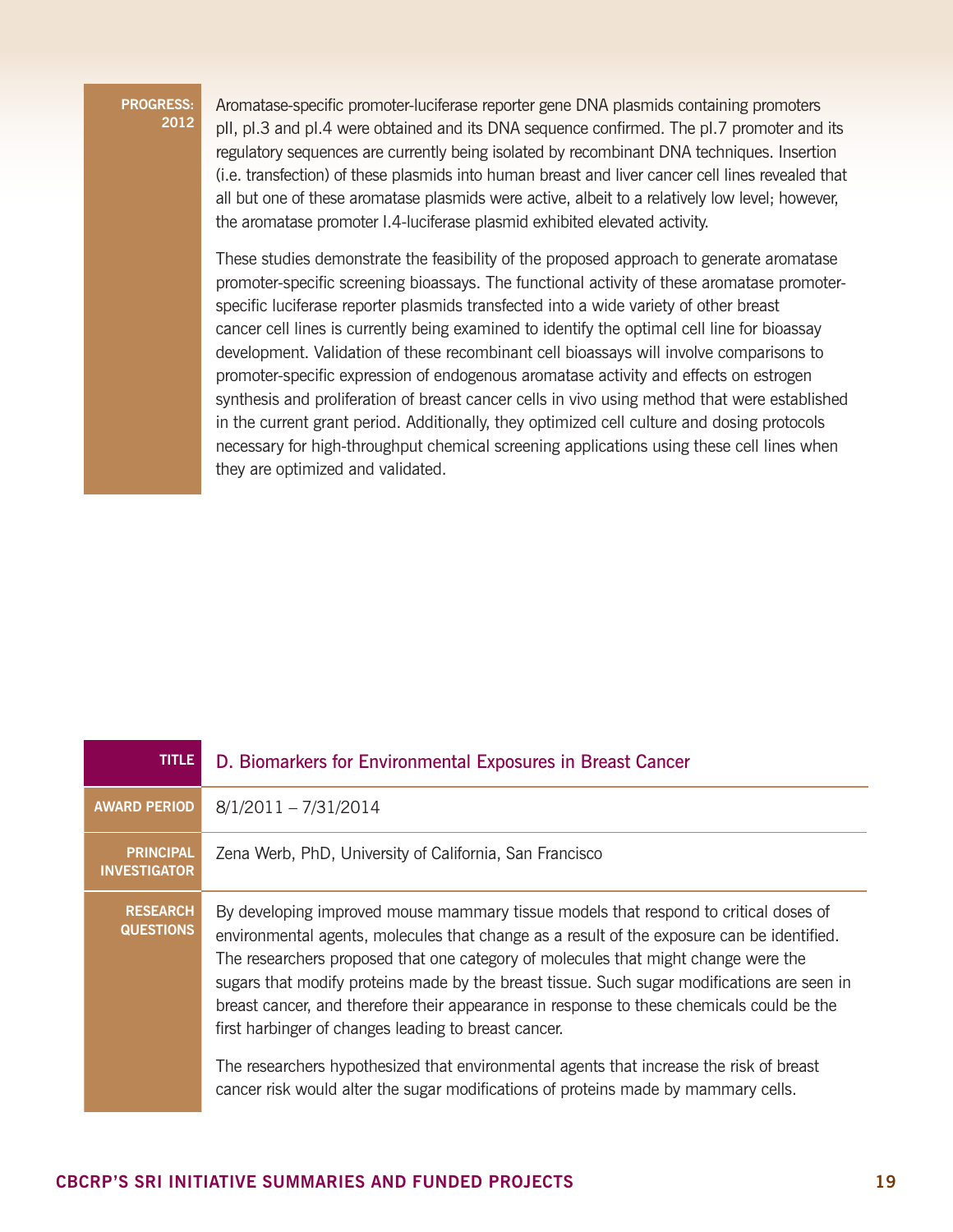**Methods** The researchers proposed to use mouse and human breast tissues in 3D culture systems that model the development of the normal mammary gland. To assess the risk from these environmental chemicals, they planned to treat these tissues and look for abnormal development, and then look for the production of proteins that have altered their sugar modification.

> This project was to use mass spectrometry to measure these modified sugars. The researchers assembled a multidisciplinary team of mouse and human breast biology and cancer and systems biology and regulatory toxicologists at California EPA. This team intended to focus on the perturbation of breast development by environmental chemical stressors in both mouse and human tissues in culture and in vivo.

> The team proposed to use the mouse mammary organoid assay, which undergoes branching like real breast in a tissue culture model, to analyze potential various environmental agents. These agents may affect whether breast cells divide, branch or make milk proteins, whether they differentiate and may start the breast cells on the way to cancer. Their approach looked at the exposure-related changes in sugars that modify breast proteins by a special separation procedure, mass spectrometry. In looking for biomarkers, they hope to develop an assay for assessing exposure in girls and women. Many biomarkers with clinical utility in cancer already rely on modified sugars, making the team confident that they would be able to find such new biomarkers that could lead to specific tests.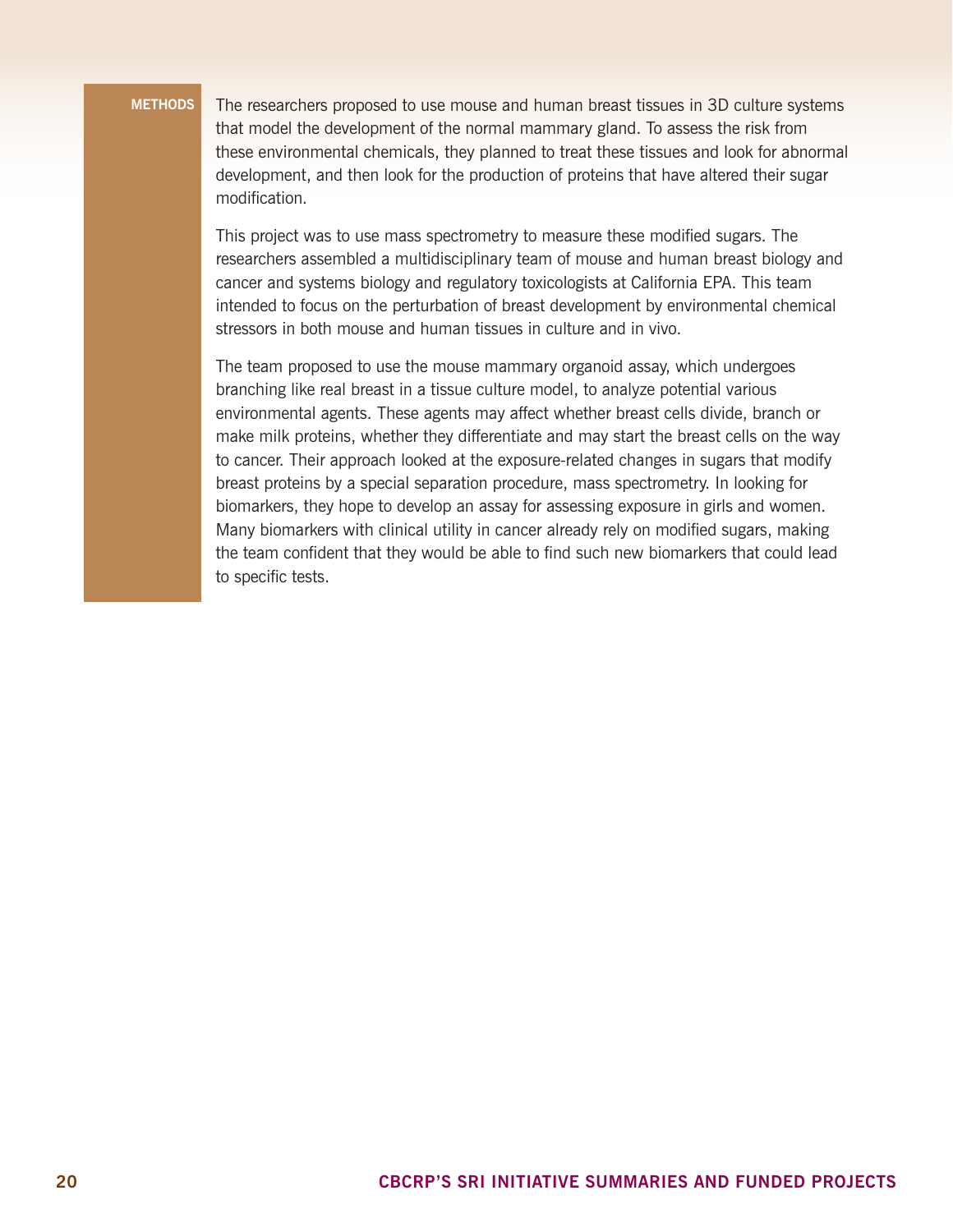In the first year of funding this team successfully developed models using mouse breast tissues in conventional cultures and in three-dimensional (3D) organ-like cell cultures and shown that several prototype environmental chemicals alter the development of these tissues. To begin to develop tools to look for biomarkers that indicate exposures, they examined the carbohydrates made by the breast cells exposed to these environmental agents using proteins called lectins that bind to specific types of sugars. As an additional and novel approach they also initiated use of a novel computational approach to examine potential proteins with which the environmental chemicals might interact.

This team is currently further investigating the effects of environmental chemicals on the different cell populations that are involved in forming branched structures in organotypic cultures of primary mouse mammary epithelial cells using immunohistochemical markers. To date, they have found that both MECs and stromal cells have glycoproteins that carry carbohydrate structures that can interact with leukocytes, interesting since breast tumors often have immune cell infiltrates.

Overall, this team reported meeting initial goals for the first year. These studies are relevant for determining how environmental agents alter breast development and for identifying markers that could be valuable in assessing levels of exposure that might affect risk for breast cancer.

*This investigator reported publishing work from this award: Ewald, A. J., R. Huebner, H. Palsdottir, J. K. Lee, M. Perez, D. M. Jorgens, K. J. Cheung, A. Tauscher, Z. Werb & M. Auer (2012). Mammary collective cell migration involves transient loss of epithelial features and individual cell migration within the epithelium. J. Cell Sci. [Epub 17 Feb] doi:10.1242/jcs.096875. PMID: 22344263.*

| <b>TITLE</b>                            | E. Building on National Initiatives for New Chemicals Screening |
|-----------------------------------------|-----------------------------------------------------------------|
| <b>AWARD PERIOD</b>                     | 8/1/2011 - 7/31/2014                                            |
| <b>PRINCIPAL</b><br><b>INVESTIGATOR</b> | Chris Vulpe, PHD, University of California, Berkeley            |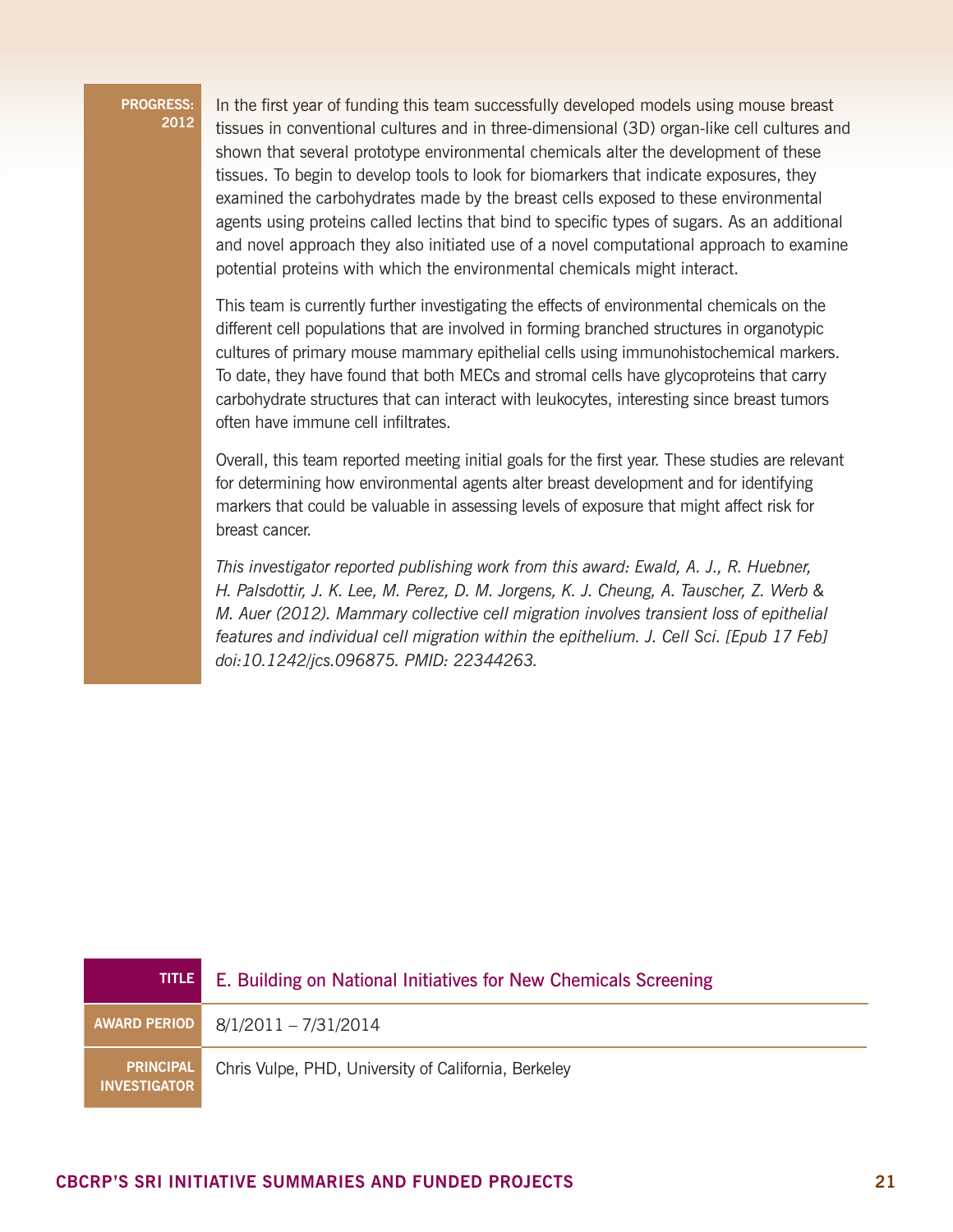| <b>RESEARCH</b><br><b>QUESTIONS</b> | The project responded to the findings of the CBCRP-funded Breast Cancer and Chemicals<br>Policy project, which recommended development of novel breast cancer-relevant cell-based<br>chemical tests (assays) that could be incorporated into regulatory testing programs and<br>initiatives to design safer chemicals (green chemistry). The goal of this project is to identify<br>the assays that help predict whether a chemical will cause mammary gland tumors in<br>animals, allowing researchers to screen many chemicals and flag the most hazardous ones<br>or others that need further study.          |
|-------------------------------------|------------------------------------------------------------------------------------------------------------------------------------------------------------------------------------------------------------------------------------------------------------------------------------------------------------------------------------------------------------------------------------------------------------------------------------------------------------------------------------------------------------------------------------------------------------------------------------------------------------------|
|                                     | The researchers anticipated that cell-based (in vitro) chemical tests could be adapted<br>and used to quickly and cost-effectively identify chemicals that may play a role in breast<br>cancer. The EPA ToxCast assays evaluate many different mechanisms of action. However,<br>these tests were not specifically designed to detect mechanisms relevant to breast cancer.<br>By identifying the cell changes that occur frequently with exposure to chemicals known to<br>cause breast cancer in laboratory animals, the researchers expect to be able to create a<br>profile of a possible breast carcinogen. |
| <b>METHODS</b>                      | This project proposed to build on programs at the US Environmental Protection Agency<br>(EPA ToxCast program) and the National Toxicology Program (NTP Tox21 program) that<br>are developing rapid chemical screening methods to fill current gaps in chemical safety<br>evaluation. Data from the EPA ToxCast and NTP Tox21 screening programs are to be<br>used to prioritize chemicals for further evaluation and regulation, so it was important that<br>they use breast-cancer relevant tests.                                                                                                              |
|                                     | First the researchers proposed to select from chemical tests already validated by ToxCast,<br>choosing the assays that are most relevant to breast cancer. They planned to transfer<br>these tests into a variety of breast cell models that range in their complexity. They also<br>proposed to develop two new assays (e.g. to measure changes in mammary cell specific<br>enzymes involved in estrogen production) that are not part of the ToxCast program but<br>that represent mechanisms likely to be important in breast cancer.                                                                         |
|                                     | Second, the researchers proposed to run these assays on approximately 60 chemicals<br>and compare the results of assays performed on chemicals not associated with breast<br>cancer to the results of assays performed on known carcinogens. Several of the chemicals<br>they selected for testing are associated with breast cancer risk in humans, but because<br>there is more data available from laboratory animal studies, their analysis proposed to<br>focus on animal carcinogens.                                                                                                                      |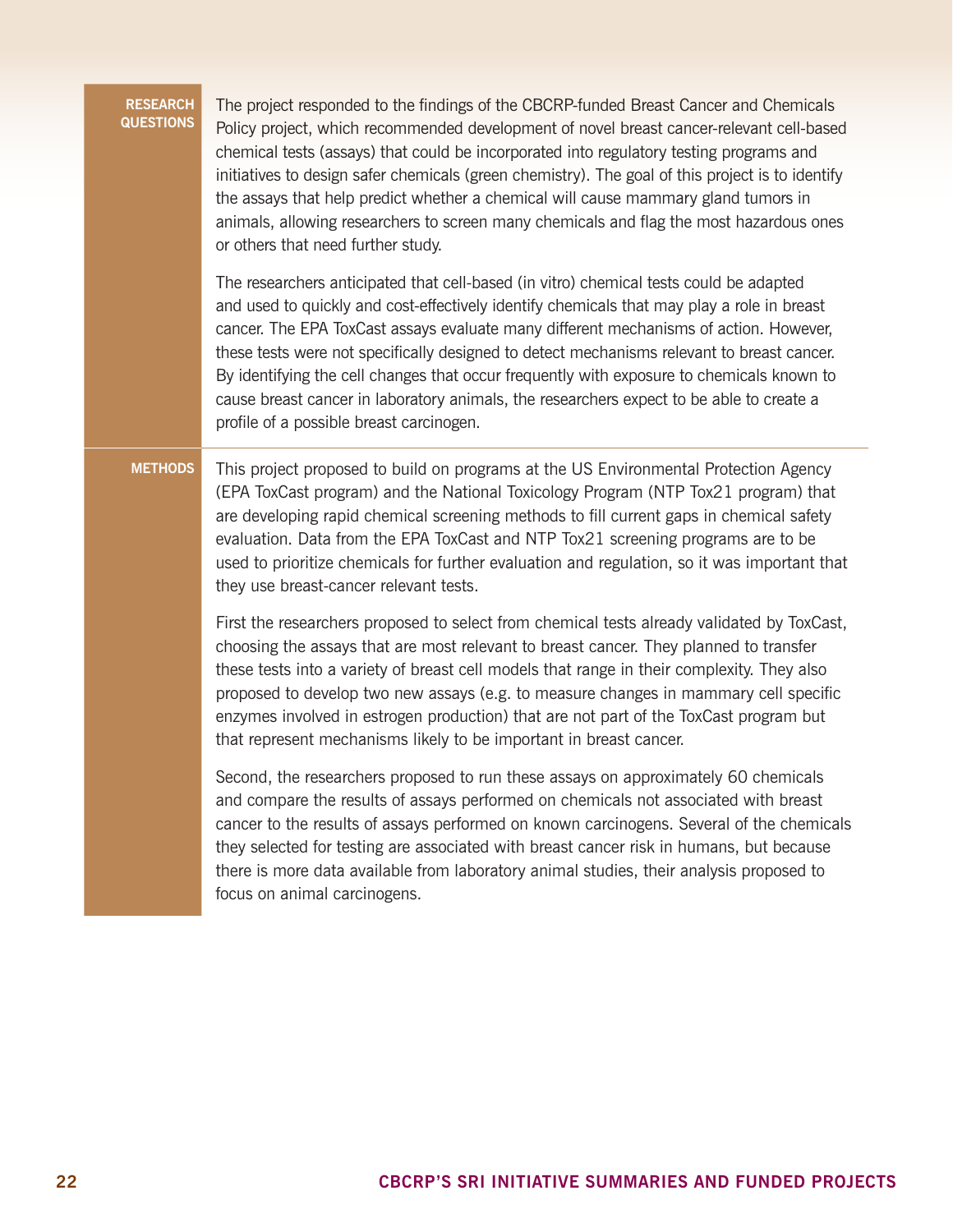In the first year of the project, this team made substantial progress on testing mammary carcinogens and noncarcinogens in a variety of in vitro tests using two different mammary cell models (MCF-7 and MCF10A). They finalized a list of 143 chemicals that to be tested, categorizing them as mammary gland carcinogens, mammary gland development disruptors, and chemicals that were not carcinogenic in long term tests at the NTP. Mammary gland carcinogens were further divided into more and less genotoxic. They made arrangements to obtain many of these chemicals from federal agencies involved in the Tox21. They updated their list of over 100 assays to use to test the chemicals to reflect the rapid technological advances occurring in the field and to maximize comparability with Tox21 test programs. They finalized testing protocols and conducted initial experiments with 9 chemicals in 11 assays at 13 dose levels.

In parallel with these efforts, the Yaswen laboratory continued its work to develop human mammary tissue models that better reflect tissue complexity. For example, they began developing 3-dimensional tissue models that will include mammary epithelial and stromal cells. These more complex models may be used for assays in later stages of this project. The Leitman laboratory conducted initial work in a human BT474 breast cancer line that expresses both ER alpha and HER2 pathways and they are evaluating use of these models in order to identify chemicals activating these pathways.

A project community advisory committee including representatives from women's health and breast cancer organizations as well as state and federal regulatory agencies and NIH, was formed and met in September 2011. The project was presented to the US EPA National Center for Computational Toxicology as part of efforts to ensure comparability of methods between these projects. One of the partners in this grant is also maintaining a website on this project: www.silentspring.org/our-research/chemicals-and-breast-cancer/ tools-green-chemistry-high-throughput-screening.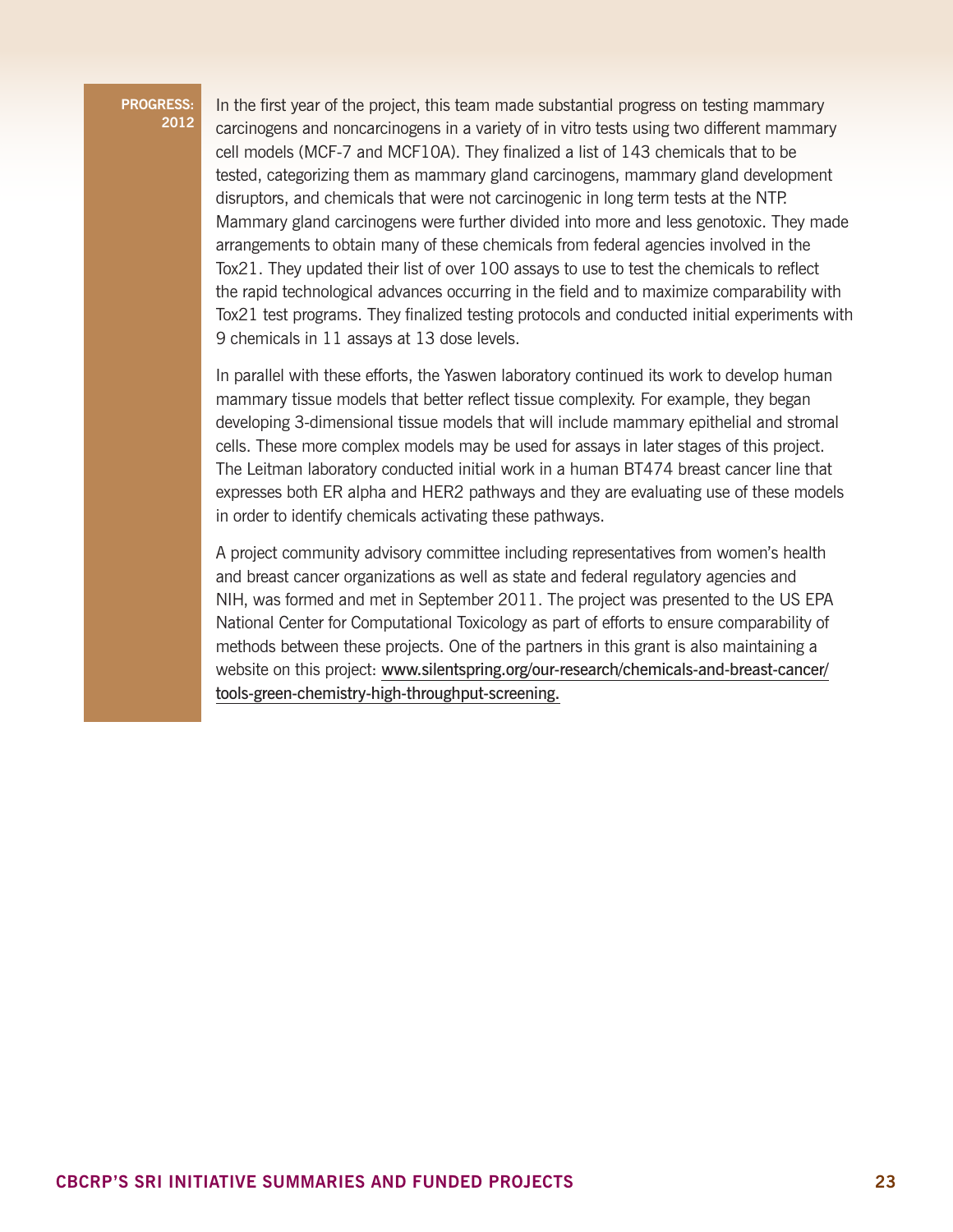## <span id="page-25-0"></span>BOTH ENVIRONMENT & DISPARITIES

## *6. Statistical Methods to Study Interacting Factors that Impact Breast Cancer*

#### RFP Goals

- A. What statistical methods can best take into account the complexity of breast-cancer risk, including the likelihood that the effects of risk factors vary in combination with each other and over the life course?
	- a.What methods are most appropriate when variables often treated as confounders may, in fact, be on the causal pathway?
	- b.What methods are most appropriate to elucidate effect measure modification (interactions) involving more than two variables? What are the best methods for identifying effects of risk factors co-occurring across multiple domains, for example, chemical exposures in the presence of psychosocial stressors and/or susceptibility factors from early life?
	- c.What are the best methods for analyzing effects and exposures that may vary by life stage?
- B. What are the best methods for identifying joint effects (additive, synergistic, or higherorder effects) of multiple chemical exposures operating via a shared biological pathway (for example, endogenous plus multiple

environmental estrogens)?

- C. What are the best methods for incorporating area-level measures of environmental, psychosocial, and other exposures to account for spatial variation, spatial auto-correlation, and multi-level effects?
- D. What relationships are revealed by applying the new methods developed in response to one or more of the other specific aims in existing data sets?
- E. What are the implications of complex statistical methods for the design of future studies: What kinds of exposure data and study populations are needed?

#### Application Process Results

In response to the Request for Proposals CBCRP received eight applications and funded three awards. The scientific review committee was asked to make a recommendation of a package for funding; they unanimously agreed upon two proposals and included one other with a contingency. One of the requirements of these awards is to collaborate with the other funded grantees. Details of their collaboration to date are in the last section of this report.

| <b>TITLE</b>                            | A. Model-building with Complex Environmental Exposures |
|-----------------------------------------|--------------------------------------------------------|
| AWARD PERIOD                            | $9/1/2009 - 8/31/2012$                                 |
| <b>PRINCIPAL</b><br><b>INVESTIGATOR</b> | David Nelson, PhD, Northern California Cancer Center   |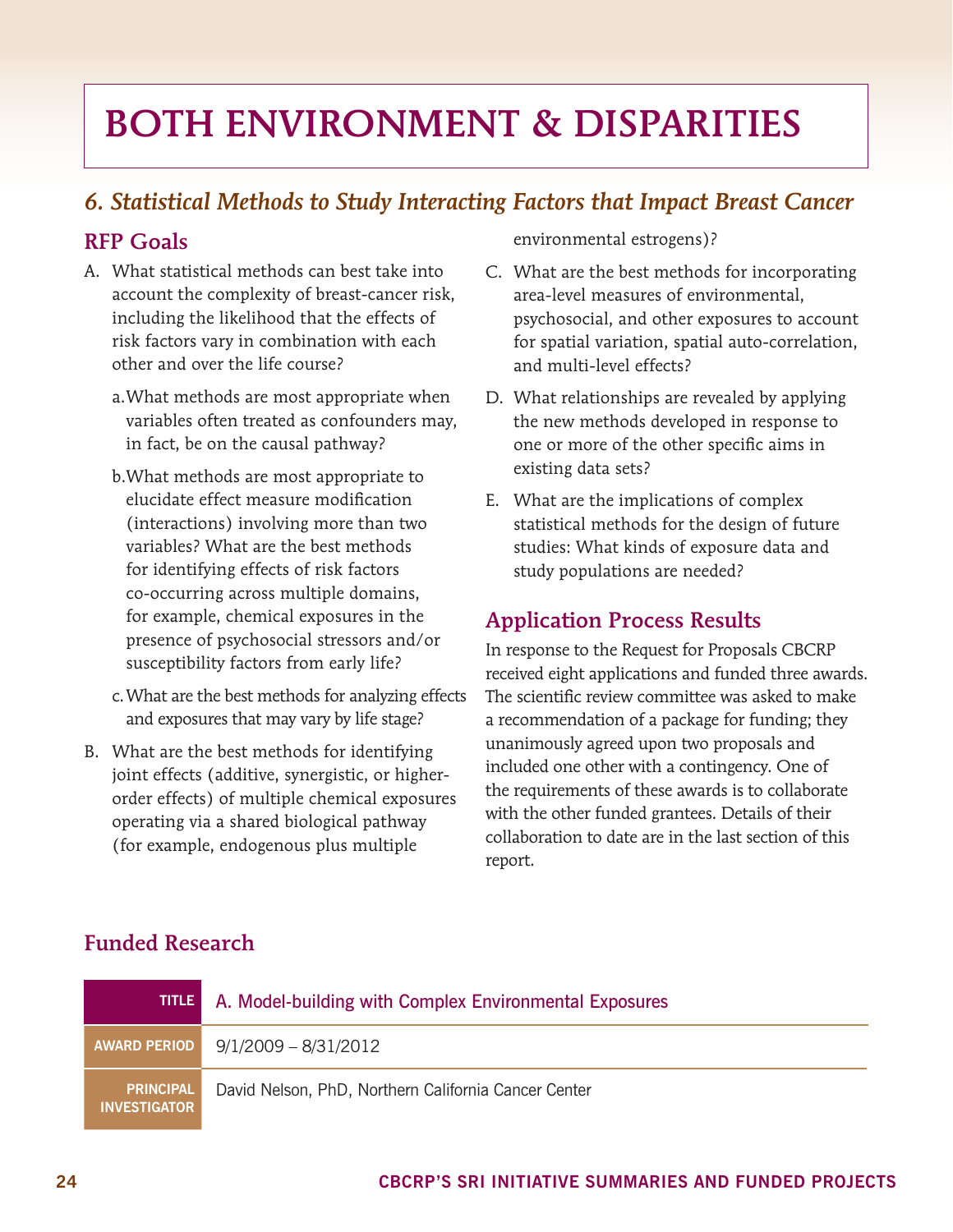| <b>RESEARCH</b><br><b>QUESTION</b> | The overall goal of this proposal was to extend computer-intensive methods to complex<br>cancer and environmental data sets.                                                                                                                                                                                                                                                                                                                                                                                                                                                                                                                                                                                                                                                                                                                                                                                                                                                                                                                                                                                                                                                     |
|------------------------------------|----------------------------------------------------------------------------------------------------------------------------------------------------------------------------------------------------------------------------------------------------------------------------------------------------------------------------------------------------------------------------------------------------------------------------------------------------------------------------------------------------------------------------------------------------------------------------------------------------------------------------------------------------------------------------------------------------------------------------------------------------------------------------------------------------------------------------------------------------------------------------------------------------------------------------------------------------------------------------------------------------------------------------------------------------------------------------------------------------------------------------------------------------------------------------------|
|                                    | Can statistical data mining methods being developed to explore and discover associations<br>and relationships in large, complex data sets be profitably applied to determining which, if<br>any, of the thousands of pesticide compounds being used in California agriculture pose a<br>risk of breast cancer?                                                                                                                                                                                                                                                                                                                                                                                                                                                                                                                                                                                                                                                                                                                                                                                                                                                                   |
| <b>METHODS</b>                     | The researchers proposed to use data from a large, ongoing study to address an important<br>public health topic: understanding the relationship between agricultural pesticide use<br>and the occurrence of breast cancer, using two unique California resources. The first,<br>the California Teachers Study, is an ongoing research effort begun in 1995 and involving<br>over 130,000 active and retired California teachers. The second is California's Pesticide<br>Use Reporting System. This system has tracked every commercial application of over<br>1000 different agricultural pesticides throughout the state of California since 1990. The<br>database contains information about the what, when, where, who, how, and how much,<br>of every agricultural pesticide application in California. Integrating these data sets would<br>provide a unique opportunity to evaluate the relationship between pesticide exposures<br>and breast cancer. The researchers proposed to then use expert knowledge of pesticides<br>to apply statistical data mining methods, and to determine whether these methods could<br>do better than simpler, more traditional methods. |
| <b>PROGRESS:</b><br>2010           | The first year of this project focused on Aims 1 and 4, which called for the acquiring<br>hardware and developing the multi-site software foundation necessary (1) to perform<br>thousands of complex, high-dimensional simulations, (2) to aggregate and interpret the<br>results of these simulations, and (3) to create easy-to-create and easy-to-read web-based<br>systems for storing, retrieving, and publishing the expected mass of simulation data and<br>results. The project was successful in meeting these first year goals. Researchers were then<br>well positioned to proceed to the second year, which intended to focus on Aims 2 and 3.<br>At the start of the second year, they were beginning to design and execute the simulations<br>necessary to evaluate the efficiency of data mining approaches as a way to obtain robust<br>measures of exposure importance (Aim 2).                                                                                                                                                                                                                                                                                |
| <b>PROGRESS:</b><br>2011           | At the start of the second year, the researchers decided, based on the advice of reviewers,<br>to expand the scope of the project to include databases of hazardous air pollutants available<br>from the U.S. EPA and the California EPA. However, at the same time, a major barrier<br>arose with the project's exposure expert leaving, stalling progress on a priori classification of<br>pesticide exposures. While an excellent exposure assessment professional was being hired,<br>the second year was focused mainly on Aims 2 and 3.                                                                                                                                                                                                                                                                                                                                                                                                                                                                                                                                                                                                                                    |
|                                    | As of writing of the progress report, the researchers were midway through performing the<br>simulations necessary to evaluate the efficiency of data mining approaches as a way to<br>obtain robust measures of exposure importance (Aim 2). They had also begun designing<br>and debugging the necessary sensitivity analyses to evaluate how critical the results were to<br>issues of GIS parameterization and exposure assessment (Aim 3).                                                                                                                                                                                                                                                                                                                                                                                                                                                                                                                                                                                                                                                                                                                                   |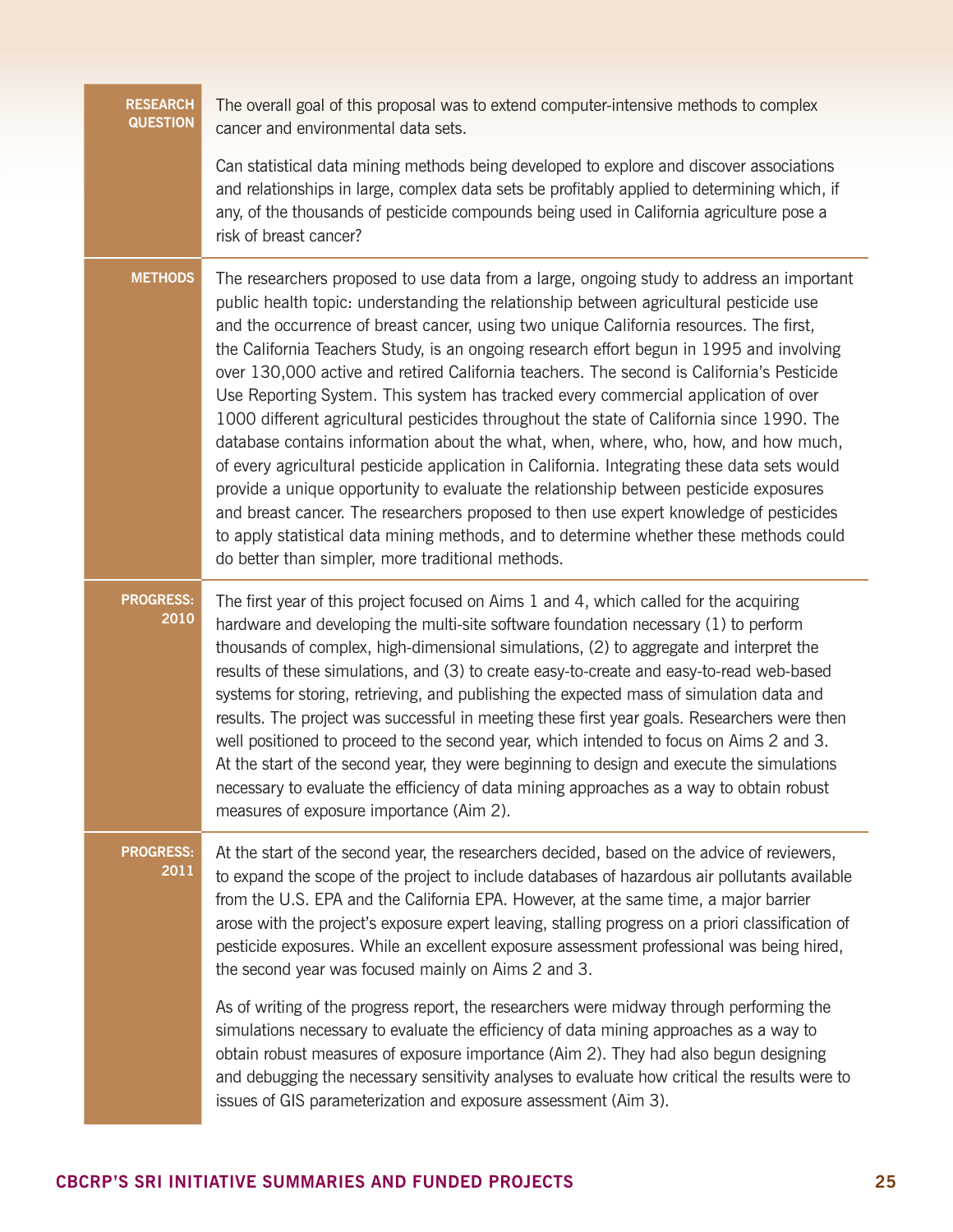| <b>TITLE</b>                            | B. New Methods for Genomic Studies in African-American Women                                                                                                                                                                                                                                                                                                                                                                                                                                                                                                                                                                                  |
|-----------------------------------------|-----------------------------------------------------------------------------------------------------------------------------------------------------------------------------------------------------------------------------------------------------------------------------------------------------------------------------------------------------------------------------------------------------------------------------------------------------------------------------------------------------------------------------------------------------------------------------------------------------------------------------------------------|
| <b>AWARD PERIOD</b>                     | $9/1/2009 - 8/31/2012$                                                                                                                                                                                                                                                                                                                                                                                                                                                                                                                                                                                                                        |
| <b>PRINCIPAL</b><br><b>INVESTIGATOR</b> | Daniel Stram, PhD, University of Southern California                                                                                                                                                                                                                                                                                                                                                                                                                                                                                                                                                                                          |
| <b>RESEARCH</b><br><b>QUESTIONS</b>     | This project proposed to use innovative statistical methods to investigate genetic<br>differences in breast cancer among African American women. The team hypothesized that<br>new statistical methods and techniques could be applied to the African American Breast<br>Cancer (AABC) data to better understand the relationship between disease risk and over<br>1 million measurements of genetic variation for each study participant.                                                                                                                                                                                                    |
| <b>METHODS</b>                          | The researchers proposed to develop statistical methods, and apply them along with other<br>new and established methods to analyze the AABC study data. They planned to conduct<br>computer-based realistic simulation studies (based on evolutionary simulation techniques)<br>to determine which of the statistical techniques could be expected to give the best results<br>with real data.                                                                                                                                                                                                                                                |
|                                         | The project proposed to evaluate and compare these to other methods. The analysis of the<br>AABC data would also attempt to find new disease associations that would help understand<br>differences in individual, genetic susceptibility to breast cancer.                                                                                                                                                                                                                                                                                                                                                                                   |
| <b>PROGRESS:</b><br>2010                | The grantee took two different paths related to haplotype based association testing.<br>The first examined known regions carrying risk genes for additional association signals<br>related to haplotypes beyond the known individual single-nucleotide polymorphism<br>(SNP) associations. The second approach involves a whole-genome scan for haplotype<br>associations. They conducted fine mapping of shorter linkage disequilibrium patterns<br>in people of African ancestry by using genome wide association study (GWAS) data to<br>estimate all common haplotypes in these regions and compute haplotype specific risk<br>estimates. |
|                                         | They also began refining a 3-step haplotype block-based approach to scanning for<br>haplotype associations throughout the genome, irrespective of the location of known GWAS<br>hits. When the global test passes a certain level then haplotype-specific risk estimates for<br>each of the haplotypes are performed. Because both the four gamete rule and the global<br>association test does not require phased data, they can be computed very rapidly (in<br>comparison to more elaborate methods needed to estimate single haplotype-specific risks.                                                                                    |
|                                         | So far there is little evidence that known copy number variants (CNV) are associated with<br>breast cancer risk, based upon the probes presented on the Illumina 1M chip used for<br>genotyping in the AABC. Comparison to CNV detection using Framingham Heart Study<br>data showed a very poor level of agreement between calls of CNV polymorphism across<br>platforms.                                                                                                                                                                                                                                                                    |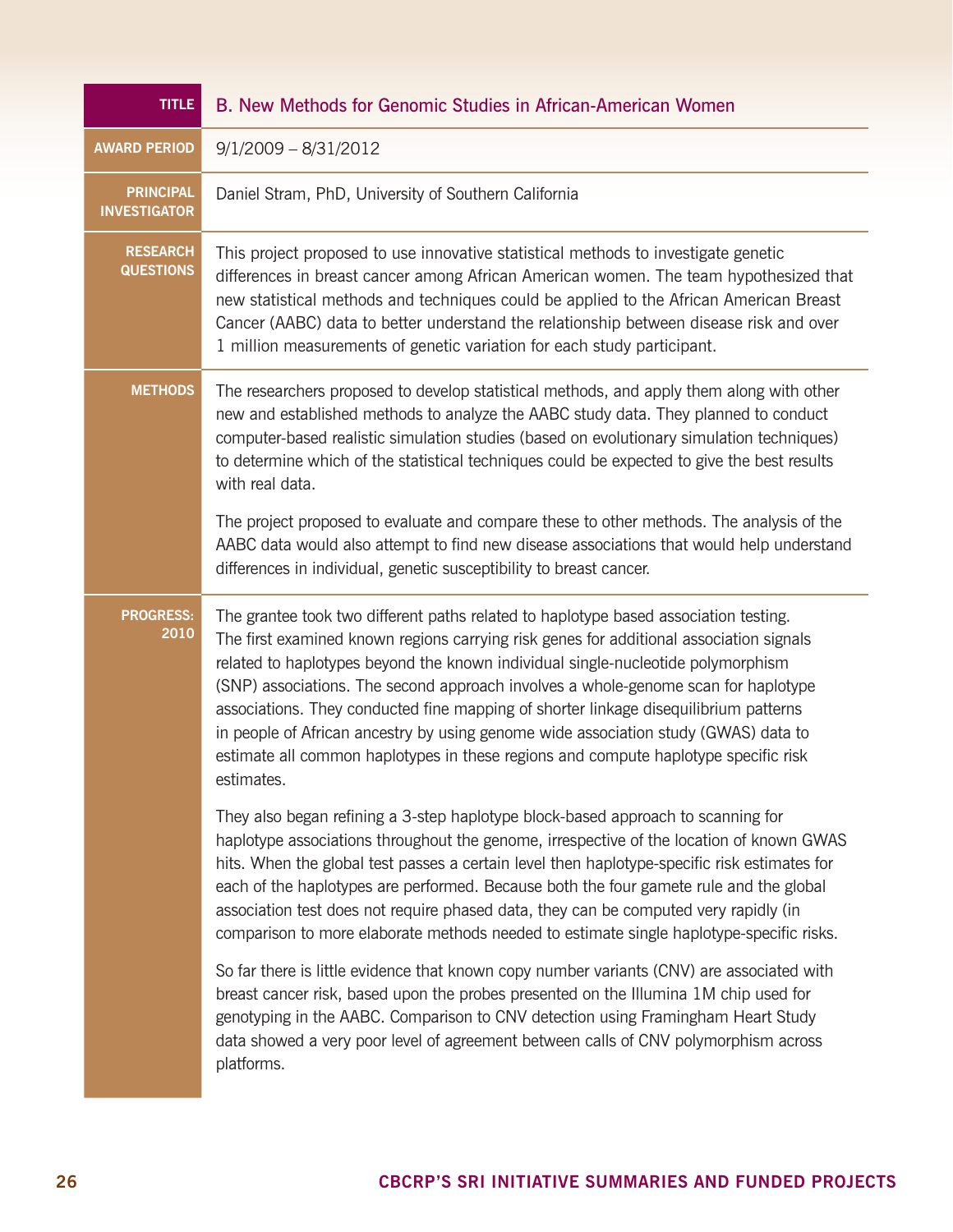This group continued to use linkage disequilibrium and haplotype-based methods to fine map the weak associations seen with GWAS hits found in other populations and improve assessment of breast cancer risk in African American (AA) women. The risk score composed of risk alleles found by fine mapping was much more strongly predictive of risk in AA women than the score consisting of previously discovered GWAS hits in non-African derived populations. For example, AA women in the upper quintile of revised score had a relative risk of 2.1 compared to AA women in the lowest quintile. This relative risk is considerably larger than the 1.44 observed using only the "index" GWAS SNPs found in other populations.

Efforts to relate known CNVs which can be predicted using probes present on the 1M chip for genotyping in this study population have found little evidence that these known CNVs have any association with breast cancer risk. Even this null finding is interesting and a manuscript is currently in development.

This group is also continuing work on admixture and reuse of GWAS data. Currently they are examining how to estimate the fraction of the heritability of breast cancer that is captured by common SNPs in GWAS, applying methods used by others to this study population.

| <b>TITLE</b>                            | C. Cancer Mapping: Making Spatial Models Work for Communities                                                                                                                                                                                                           |
|-----------------------------------------|-------------------------------------------------------------------------------------------------------------------------------------------------------------------------------------------------------------------------------------------------------------------------|
| <b>AWARD PERIOD</b>                     | $9/1/2009 - 8/31/2012$                                                                                                                                                                                                                                                  |
| <b>PRINCIPAL</b><br><b>INVESTIGATOR</b> | Eric Roberts, MD, PhD, Public Health Institute                                                                                                                                                                                                                          |
| <b>RESEARCH</b><br><b>QUESTIONS</b>     | Data is vital to ascertain breast cancer burden and also to explore possible patterns or<br>causes. This project sought to create new approaches and tools to help communities<br>understand and investigate breast cancer data.                                        |
|                                         | The research questions for this project fall into three overlapping areas.                                                                                                                                                                                              |
|                                         | • The geography of invasive breast cancer in California: Can communities that face<br>heightened vulnerability to invasive breast cancer be geographically defined? Is risk<br>related to issues of social class or segregation?                                        |
|                                         | • Implementation of statistical methods: How can the work of statistical researchers be<br>adapted to the needs of diverse stakeholders in order to carry out mapping?                                                                                                  |
|                                         | • Communication and utility for translation: How do stakeholders work through issues<br>related to the uncertainty around detecting "clusters" of disease? How should results be<br>communicated? How to use maps in communication, advocacy, and public health action? |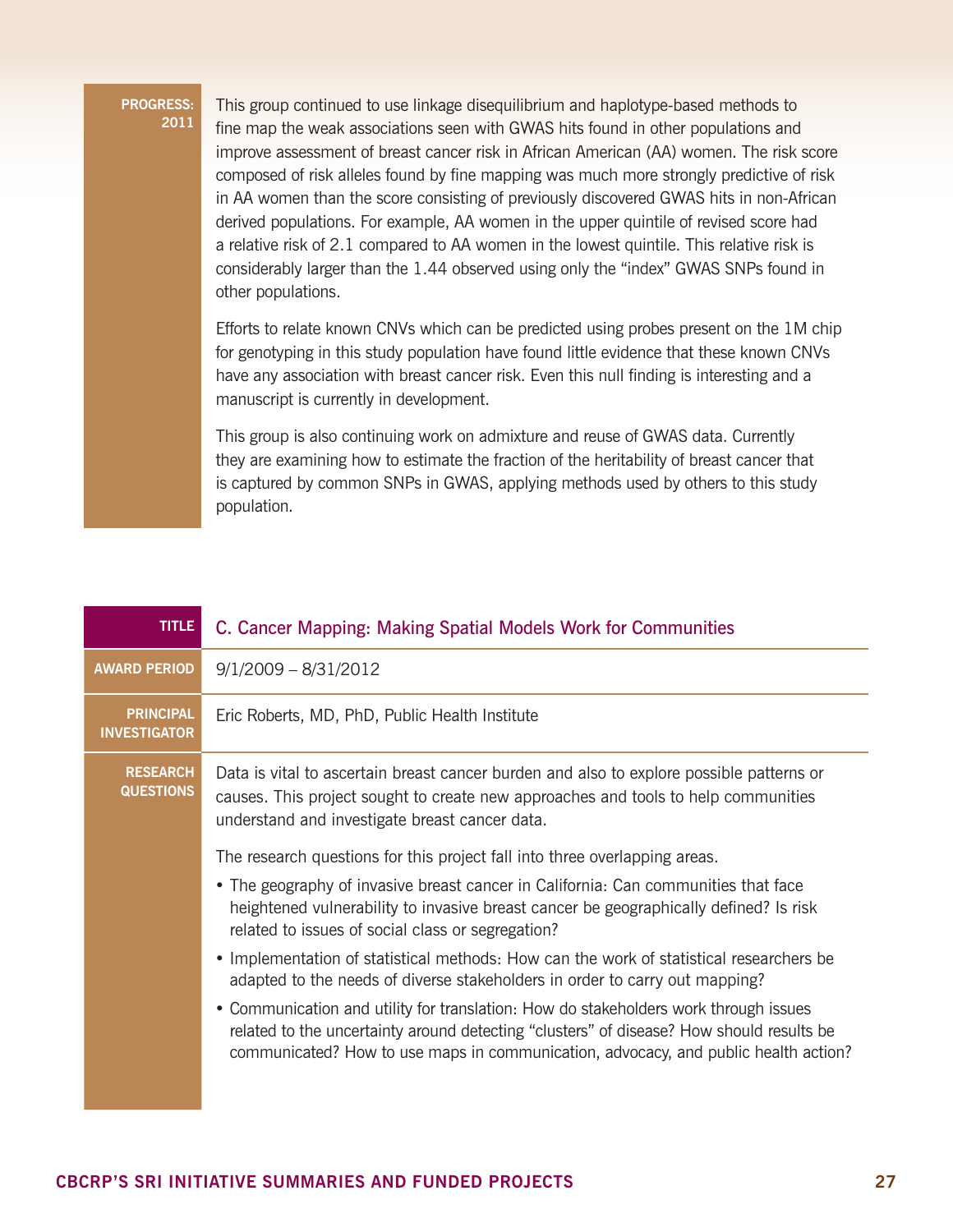| <b>METHODS</b>           | To create a protocol for mapping breast cancer in a large, diverse state such as<br>California, this project proposed to convene an Advisory Group (AG) of collaborators<br>with diverse backgrounds and a multi-disciplinary project team to develop and refine a<br>broadly applicable mapping protocol to help locate vulnerable communities, understand<br>demographic risk factors, target prevention/intervention efforts, and generate hypotheses<br>about breast cancer.                                                                                                                                                                                                                                                                                                                                                                                                                                          |
|--------------------------|---------------------------------------------------------------------------------------------------------------------------------------------------------------------------------------------------------------------------------------------------------------------------------------------------------------------------------------------------------------------------------------------------------------------------------------------------------------------------------------------------------------------------------------------------------------------------------------------------------------------------------------------------------------------------------------------------------------------------------------------------------------------------------------------------------------------------------------------------------------------------------------------------------------------------|
|                          | The technical staff planned to begin by working with "simulated data" to determine what<br>kinds of disease patterns (in terms of geographic size, shape, and degree of risk) the<br>methods could locate. This information would be crucial for the AG to make decisions<br>about how the methods should be used. During this time, the health educator would<br>work with the AG to identify group learning objectives and capacity building necessary<br>for decision-making. Key technical decisions regarding the mapping protocol were to be<br>directly informed by AG values and preferences. The AG would also help staff to develop<br>supporting material so that advocates, communities, government, and other stakeholders<br>could interpret breast cancer maps. Finally, the researchers planned to produce statewide,<br>annualized maps showing areas of California with elevated risk of breast cancer. |
| <b>PROGRESS:</b><br>2010 | This group convened an Advisory Group (AG) of collaborators with diverse backgrounds and<br>a multi-disciplinary project team to inform and implement this award. The health educator<br>worked with the AG to identify group learning objectives and capacity building necessary for<br>decision-making about the mapping protocols, tools and training needs. AG members have<br>been actively and enthusiastically engaged in this process.                                                                                                                                                                                                                                                                                                                                                                                                                                                                            |
|                          | The technical staff created a simulated data set, to allow for testing of a variety of<br>methods for determining what kinds of disease patterns (in terms of geographic size,<br>shape, and degree of risk) each could locate. Staff ran various scenarios at different levels<br>of geographic and temporal detail and presented a range of census tract-level maps of<br>breast cancer incidence to the AG, so that they could make informed decisions about the<br>methods and how they methods should be used. The key technical decisions regarding<br>the mapping protocol were directly informed by AG values and preferences through an<br>input iterative process.                                                                                                                                                                                                                                              |
|                          | The contribution of these stakeholders has been essential to adapting statistical and<br>geographic methods into a mapping protocol that is suitable for use by the affected<br>communities. The AG has also begun help staff to develop supporting material so that<br>advocates, communities, government, and other stakeholders can interpret breast<br>cancer maps.                                                                                                                                                                                                                                                                                                                                                                                                                                                                                                                                                   |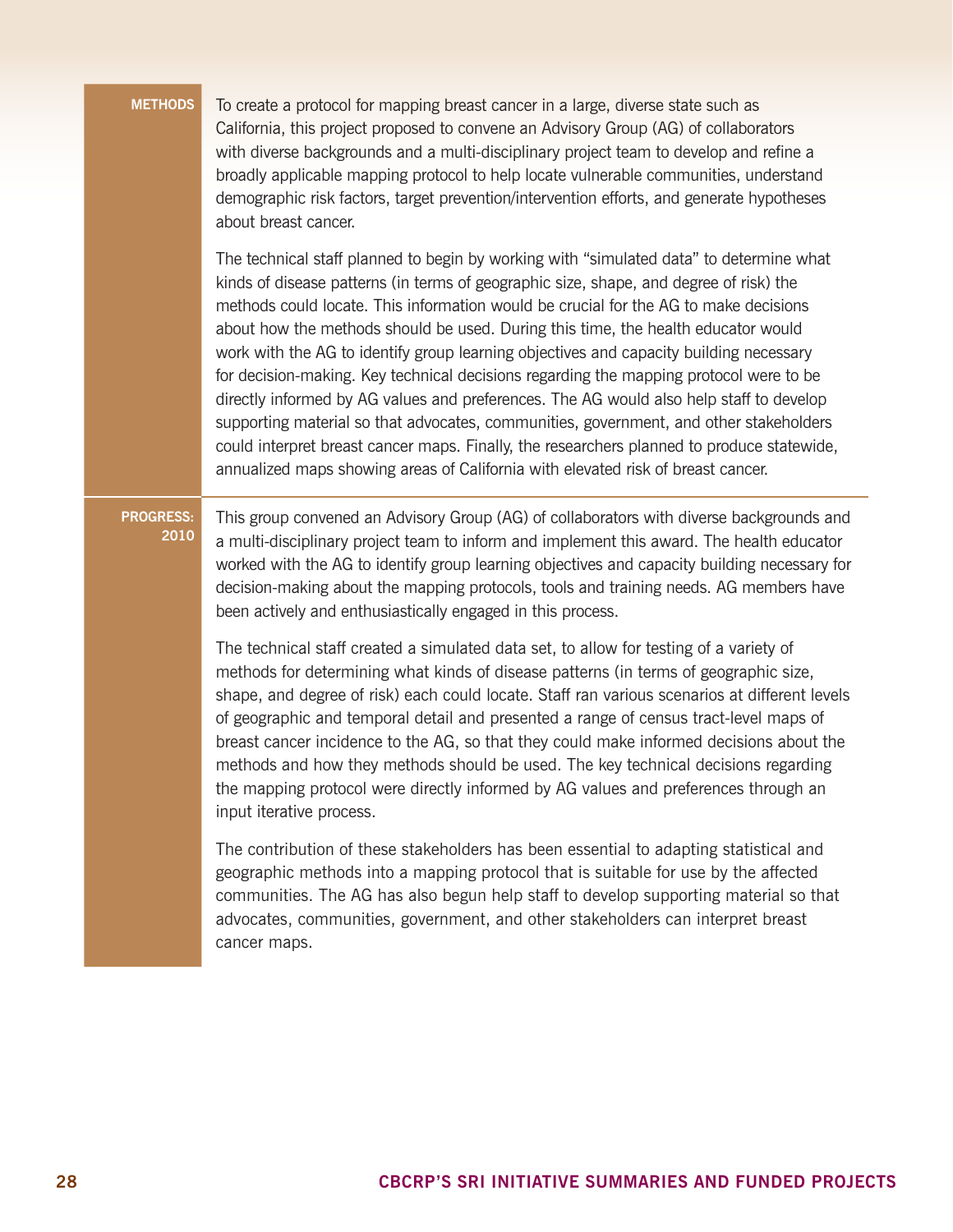Public health department staff members and breast cancer advocates have successfully outlined a method for mapping statewide surveillance data for the incidence of invasive breast cancer that best meets their needs. These methods were applied to real data with project staff working closely with AG members to interpret and synthesize results generated and develop effective communication products to share project findings with diverse community stakeholders. To incorporate communication priorities from a diverse AG, project staff facilitated ongoing meetings and discussions to allow for critical dialogue necessary to address potential challenges and build consensus around an appropriate communication strategy. Through regular evaluation data collected from the AG on the stakeholder engagement process, members reported that AG input was effectively integrated into project goals and outcomes.

The 12 AG members consistently participated and (a) reviewed breast cancer mapping protocols with respect to their sensitivity, specificity, and communication potential; (b) reviewed results generated through the application of AG-selected methods to actual Cancer Registry data; and (c) outlined appropriate communication strategies to report project findings to diverse community and public health stakeholders.

Staff employed the AG's preferred mapping method to temporally and geographically analyze invasive breast cancer incidence statewide. This produced a series of 13 maps (one for each year of available data) depicting areas potentially having elevated disease risk color-coded to indicate degrees of consistency, reliability, and likelihood for representing spurious results related to denominator limitations. The team provided training and capacity building to facilitate the AG's identification of limitations of mapping methods, interpretation of results, and determination of effective communication strategies. They also facilitated conference calls with AG and Cancer Registry staff to clarify current procedures, protocols and challenges in accessing sub-county breast cancer data to allow the AG to refine their priorities and strategies and to develop products that would both meet communities' information needs and reflect public agency realities.

The AG reviewed draft communication materials and further refined the communication strategy expected to consist of three companion pieces:

- 1. A journal article submitted to peer-reviewed journals on the statewide Scan Statistic analysis and the Advisory Group process
- 2. A report of the findings generated by the statewide Scan Statistic analysis including data and information on the areas identified as having potentially elevated breast cancer risk
- 3. A community toolkit to assist advocates in accessing and responsibly utilizing breast cancer surveillance data and information.

*The methods developed in this grant were presented to and well-received by CBCRP's community-based participatory research trainee teams. A methods paper was submitted and accepted for publication in the Journal of Public Health Practice and Management (in press as of August 2012) and the report of findings is being printed.*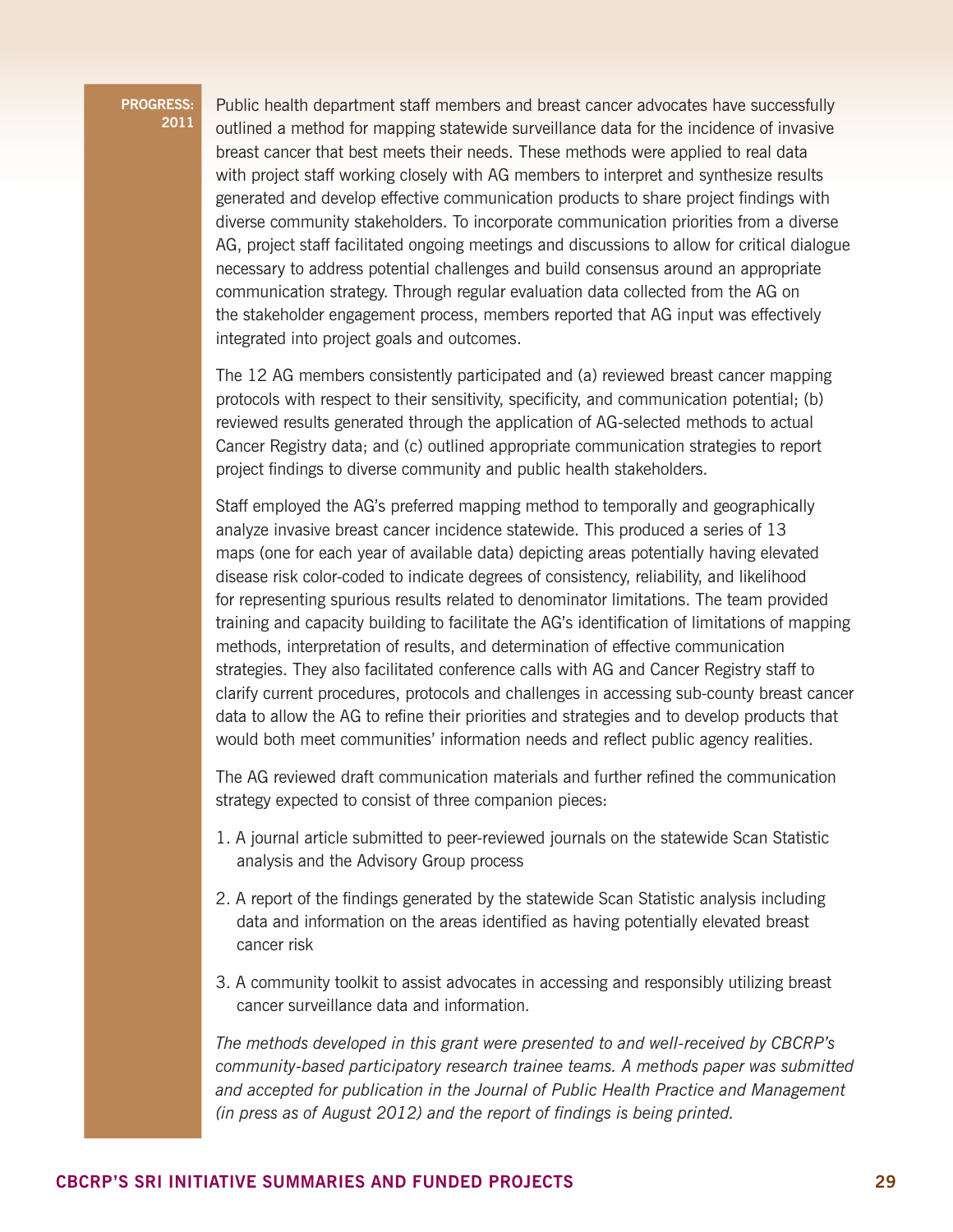## <span id="page-31-0"></span>*7. Toward An Ecological Model of Breast Cancer Causation and Prevention*

#### RFQ Goals

The goal is to extend an emerging new paradigm of environmental health—the paradigm of complexity—into breast cancer research. Individual health must be understood as dependent on biological mechanisms that are nested within communities, societies, and physical environments and which are governed by interactions between and within these levels. Rather than focus on a limited number of pathogenic factors in isolation from each other, an ecological model of human health examines the web of relationships among many variables operating at different levels of organization.

Specifically, then, this project will examine the breast, within relevant context, as an ecosystem. It would explore the hypothesis that breast cancer is an ecological disorder that does not arise from a single causal pathway but emerges from a constellation of environmental stressors, from molecular to global, that interact with the ecosystem of the breast and all other stressors in ways that create disease. In the case of breast cancer, factors within the web of causation may include gene expression, tissue architecture, hormonal signaling pathways, chemical contaminants, fetal programming, nutritional

status, immigration history, barriers to physical activity created by the built environment, the timing and pace of sexual maturation, exposure to sunlight and light at night, neighborhood cohesion, economic status, radiation exposure, and cultural attitudes about breastfeeding. Characterizing how these factors assist, potentiate, reinforce, disrupt, diminish, restrain, or otherwise influence each other is at the heart of this investigation.

#### Application Process Results

In response to the Request for Qualifications, we received four strong applications and made one award. The review committee was intrigued by the prospect of funding all four of them and comparing the results, or having the four teams work together, either before or after working independently, as each application was found to have unique valuable aspects that would have added to an overall project. Unfortunately, funding for this Initiative did not allow such an approach.

| <b>TITLE</b>                            | New Paradigm of Breast Cancer Causation and Prevention              |
|-----------------------------------------|---------------------------------------------------------------------|
| AWARD PERIOD                            | 1/2/2009 – 1/1/2014                                                 |
| <b>PRINCIPAL</b><br><b>INVESTIGATOR</b> | Robert Hiatt, MD, PhD, MPH, University of California, San Francisco |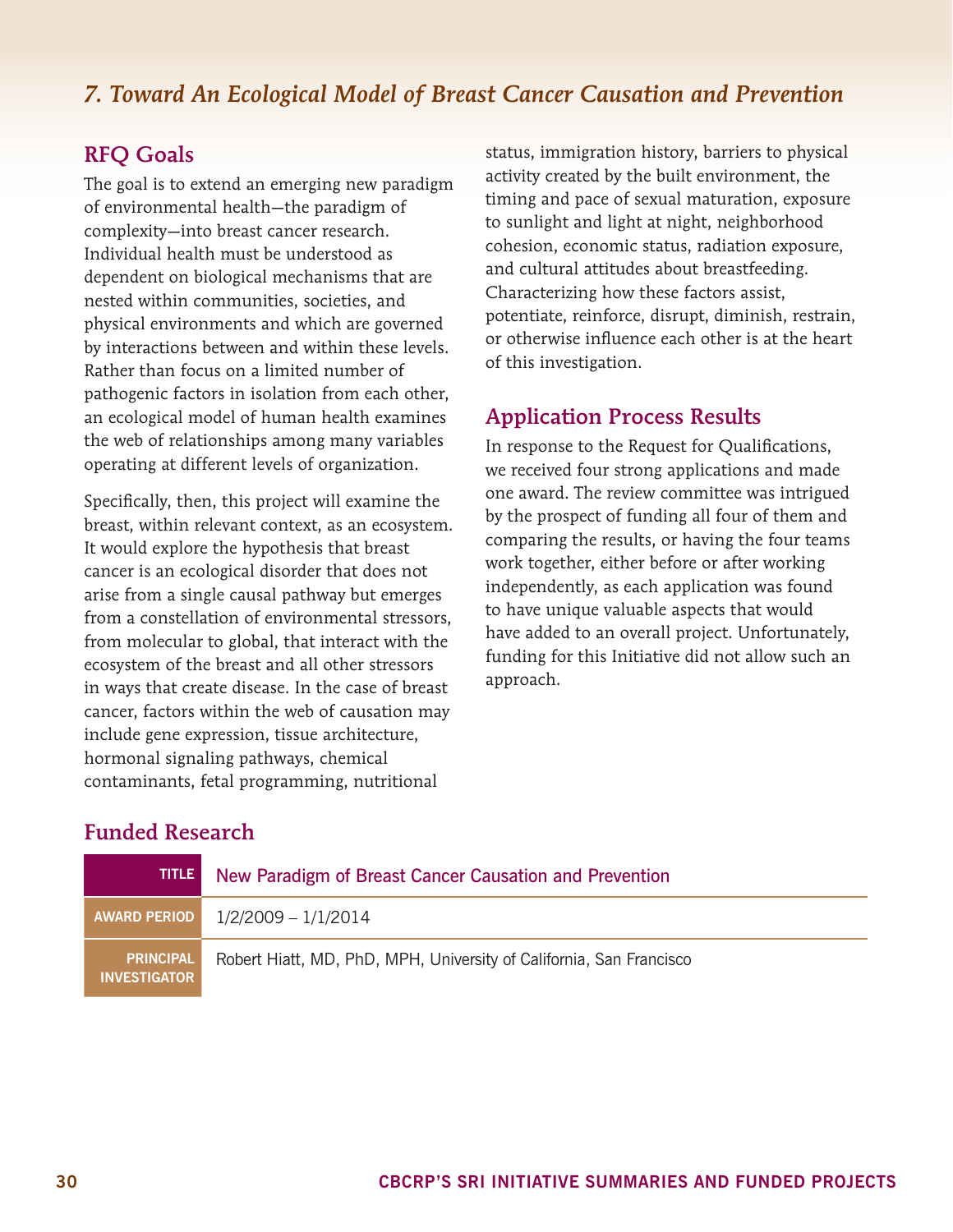| <b>RESEARCH</b>          | Specific questions to be answered included:                                                                                                                                                                                                                                                                                                                                                                                                                                                                                                                                                                                                                                                                                                                                                                                                                                                                                                                                                                                                                                               |
|--------------------------|-------------------------------------------------------------------------------------------------------------------------------------------------------------------------------------------------------------------------------------------------------------------------------------------------------------------------------------------------------------------------------------------------------------------------------------------------------------------------------------------------------------------------------------------------------------------------------------------------------------------------------------------------------------------------------------------------------------------------------------------------------------------------------------------------------------------------------------------------------------------------------------------------------------------------------------------------------------------------------------------------------------------------------------------------------------------------------------------|
| <b>QUESTIONS</b>         | • What risk and protective factors should be included in a new, complex conceptual<br>framework (e.g. gene expression, multiple contaminant exposures across the life course,<br>fetal programming, the timing and pace of sexual maturation, personal experience of<br>racism, neighborhood cohesion, etc.)?                                                                                                                                                                                                                                                                                                                                                                                                                                                                                                                                                                                                                                                                                                                                                                             |
|                          | • How can dynamics of these factors be accounted for, including interactions, timing,<br>dose, and other properties, in a visual manner?                                                                                                                                                                                                                                                                                                                                                                                                                                                                                                                                                                                                                                                                                                                                                                                                                                                                                                                                                  |
| <b>METHODS</b>           | This team proposed to conduct research and create a conceptual framework that would<br>extend complexity theory to the study of breast cancer. They intended to include the<br>perspectives of multiple disciplines to examine the web of relationships among the many<br>variables operating on susceptibility, induction, and development of breast cancer.                                                                                                                                                                                                                                                                                                                                                                                                                                                                                                                                                                                                                                                                                                                             |
|                          | A multi-disciplinary expert panel was to assist the team in exploring alternative modeling<br>approaches and generating a graphic display of the model that contains the necessary<br>complexity and is transparent and understandable to the lay public. These were to be tested<br>to ensure effectiveness and disseminated for further use and potential development and to<br>inform research and prevention efforts.                                                                                                                                                                                                                                                                                                                                                                                                                                                                                                                                                                                                                                                                 |
| <b>PROGRESS:</b><br>2010 | The project progressed smoothly and as planned. The researchers held two meetings of<br>all experts on their multidisciplinary panel and plan a third and final one on April 13,<br>2010. Between meetings, core faculty collected myriad information on the nature and<br>strength of relationship between factors leading up to breast cancer and developed a<br>draft model that they planned to test and discuss in their third meeting. In all interactions<br>there was open and thoughtful exchange of ideas about the causes of breast cancer even<br>though there were honest differences of opinion about the relative importance of these<br>factors. Simultaneously, they explored optimal ways to illustrate our new model, intending<br>to use web-based technologies, and also ways to disseminate their work to a broad<br>audience in ways that were transparent and understandable to the lay public. Products of<br>this project were to include a web-based model (hopefully interactive), a final report and<br>one or more publications in key scientific journals. |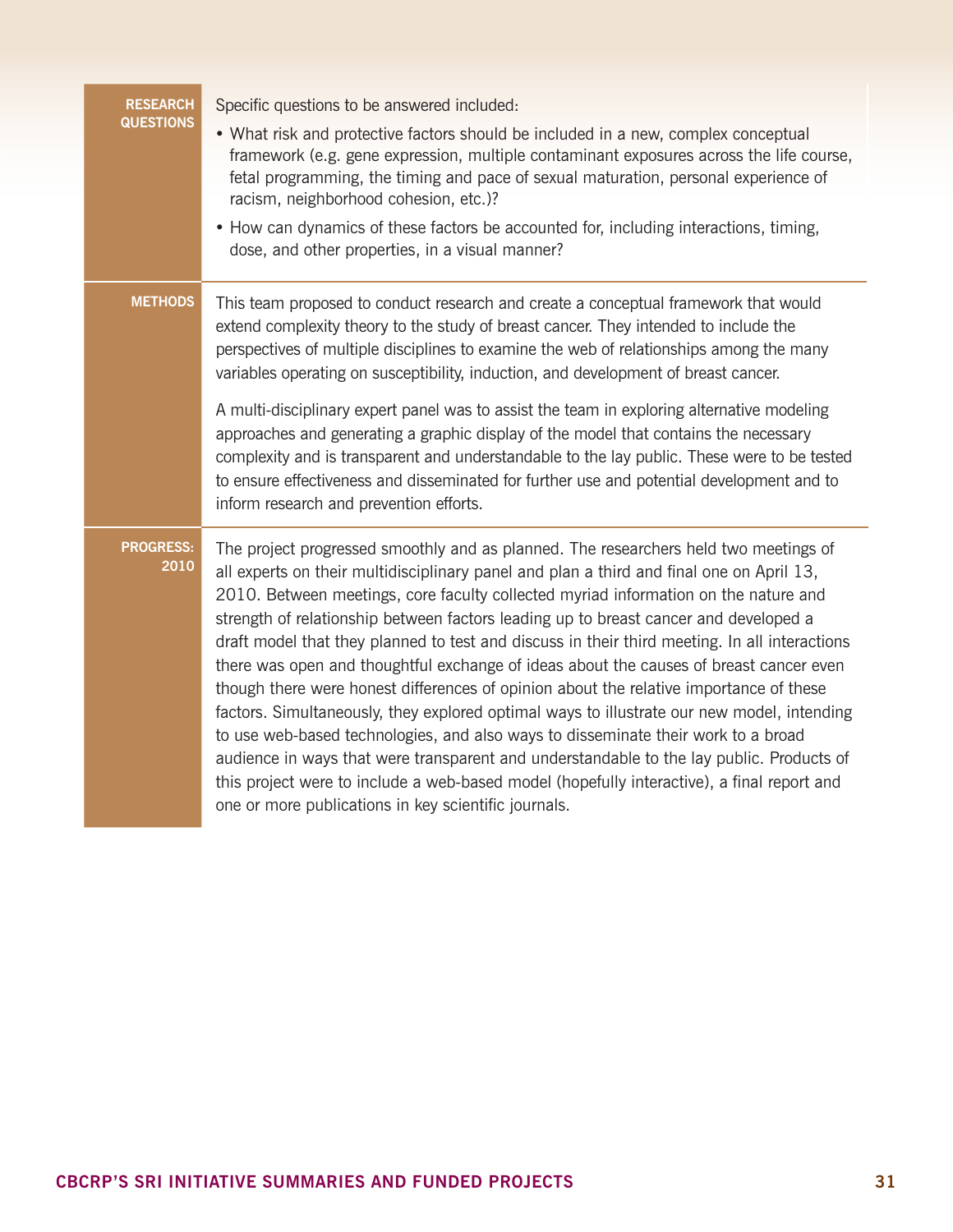As of the end of April 2011 the project has completed a conceptual model in the form of an annotated illustration of selected causal factors and their interactions. These causal factors were divided into four domains: 1) biological, 2) physical and chemical environment, 3) lifestyle, and 4) sociocultural environment.

The researchers presented the model to multiple audiences from the lay public to scientists and had positive responses to the work. They were still working on the mathematical aspects of the model that relate a selected subset of the variables from the full conceptual model to each other in a dynamic, interactive way. The products of this project were to include one or more publications in key scientific journals and a webbased model that could be posted on the CBCRP website.

*The model was featured in the recent IOM Report on Breast Cancer and the environment (pp. 179-180) [http://books.nap.edu/openbook.php?record\\_](http://books.nap.edu/openbook.php?record_id=13263&page=179) [id=13263&page=179;](http://books.nap.edu/openbook.php?record_id=13263&page=179) [http://books.nap.edu/openbook.php?record\\_](http://books.nap.edu/openbook.php?record_id=13263&page=180) [id=13263&page=180.](http://books.nap.edu/openbook.php?record_id=13263&page=180)*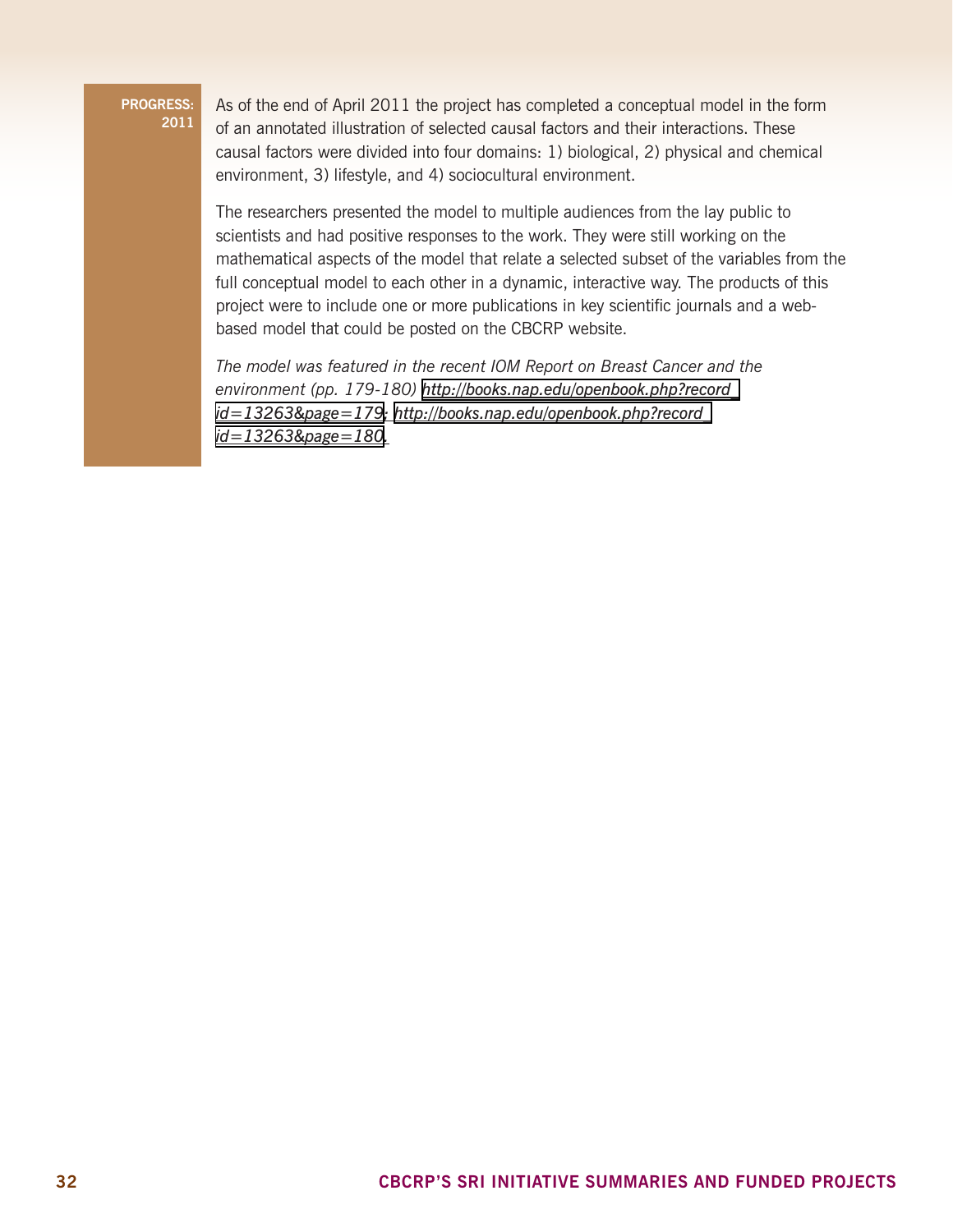### <span id="page-34-0"></span>*8. Environmental Causes of Breast Cancer Across Generations*

#### Directed Research Goals

Many chemical compounds are known to affect fertility, birth outcomes and immune function and are thus suspected causes of or contributors to breast cancer. However, no human study has been able to measure exposure in the womb, a time of vulnerability for the developing fetus. This study proposed to investigate how exposure to environmental toxins *in utero* is related to breast cancer risk using the unique data available in the Child Health and Development Studies project.

#### Application Process Results

The CBCRP negotiated this project under the guidance of SRI Steering Committee members to make a Program Directed Award. One of the requirements of this award is to collaborate with the other funded grantees. Details of the collaboration to date are in the last section of this report.

| <b>TITLE</b>                            | <b>Environmental Causes of Breast Cancer Across Generations</b>                                                                                                                                                                                                                                                                                                                                                                                                                                                                                                                                                                                                                                                         |
|-----------------------------------------|-------------------------------------------------------------------------------------------------------------------------------------------------------------------------------------------------------------------------------------------------------------------------------------------------------------------------------------------------------------------------------------------------------------------------------------------------------------------------------------------------------------------------------------------------------------------------------------------------------------------------------------------------------------------------------------------------------------------------|
| <b>AWARD PERIOD</b>                     | $5/1/2009 - 4/30/2012$                                                                                                                                                                                                                                                                                                                                                                                                                                                                                                                                                                                                                                                                                                  |
| <b>PRINCIPAL</b><br><b>INVESTIGATOR</b> | Barbara Cohn, PhD, Public Health Institute                                                                                                                                                                                                                                                                                                                                                                                                                                                                                                                                                                                                                                                                              |
| <b>RESEARCH</b><br><b>QUESTIONS</b>     | This study proposed to test the idea that prenatal exposure to environmental chemicals<br>increases the risk of breast cancer. Specifically, does risk increase with higher levels of<br>the insecticide DDT, or polychlorinated biphenyls (PCBs) and the chemical that it breaks<br>down into in the body, which is known to increase estrogen action and to cross over to<br>the fetus more readily than the original PCB compounds.                                                                                                                                                                                                                                                                                  |
| <b>METHODS</b>                          | Researchers proposed to advantage of a critical resource, one of the rare research projects<br>that collected blood samples years ago and then tracked women later in life, the Child Health<br>and Development Studies (CHDS) cohort. These women gave birth in the Bay Area between<br>1959 and 1967. Daughters of these women were to be surveyed to identify their risk factors<br>and environmental exposures. Blood samples from when their mothers were pregnant were<br>to be tested for the suspect chemicals to look for differences between those women with a<br>breast cancer diagnosis and those without in their 40s, and between women of different race/<br>ethnicity, education and geographic areas. |
|                                         | CHDS granddaughters, who are now in young childhood and adolescence, when<br>contemporary exposures to environmental chemicals can be captured at a vulnerable period<br>of breast development, were also to be invited to participate with their mothers. This project<br>also proposed to establish procedures for ongoing participant involvement in this project as<br>the daughters and the granddaughters moved through the ages of breast cancer risk. An<br>Advisory Committee consisting of cohort members was to help design study procedures,<br>materials, review research objectives and disseminate findings.                                                                                             |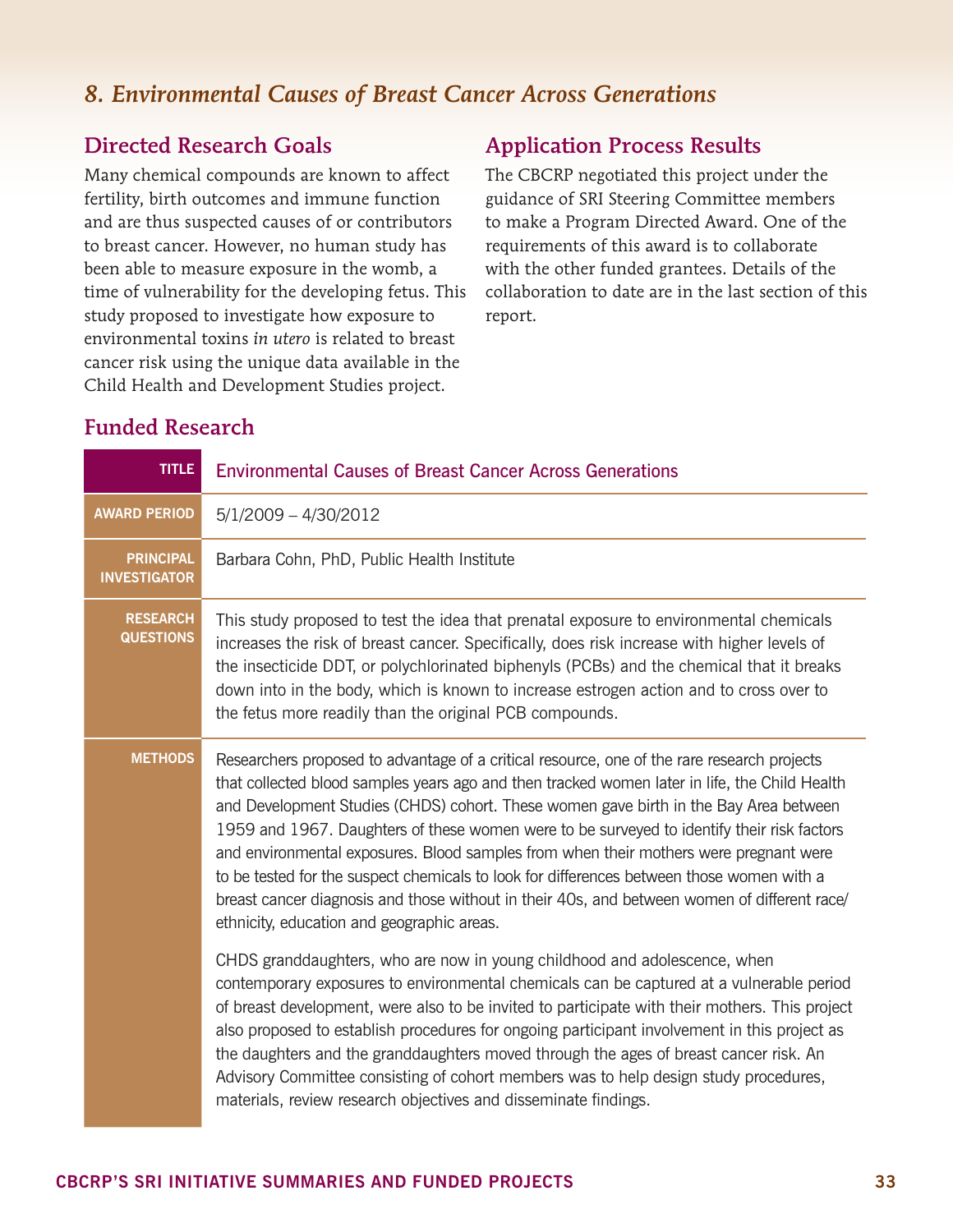| <b>PROGRESS:</b><br>2009 | The primary barriers overcome in the first year of this study were identification of all sub-<br>contractors and addressing a budget shortfall by proposing alternative scenarios to CBCRP.                                                                                                                                                                                                                                                                                                                                                                                                                                                                                                                                                                                                                                                                                                                                                                                 |
|--------------------------|-----------------------------------------------------------------------------------------------------------------------------------------------------------------------------------------------------------------------------------------------------------------------------------------------------------------------------------------------------------------------------------------------------------------------------------------------------------------------------------------------------------------------------------------------------------------------------------------------------------------------------------------------------------------------------------------------------------------------------------------------------------------------------------------------------------------------------------------------------------------------------------------------------------------------------------------------------------------------------|
|                          | In collaboaration with CBCRP, a scenario was chosen that preserved all study aims,<br>while scaling down the number of home visits to collect contemporary blood samples.<br>In 2009, the researchers made significant progress in setting up and meeting with their<br>External Advisory Committee, developing their questionnaire, finding sub-contractors<br>to administer the survey, the home visit, and process and archive the blood samples<br>collected, developing a protocol for archiving samples and developing estimates for all<br>costs. In addition they constructed a data base to keep track of study subjects, updated<br>their computer systems to ensure confidentiality of study subjects, began website<br>development, developed consent instruments, began the process of designing a project<br>message that would engage the subjects and designed a way to coordinate this data<br>collection with other studies also in progress in the CHDS. |
| <b>PROGRESS:</b><br>2010 | In close collaboration with the External Advisory Committee, the researchers made major<br>progress on their primary aim for the year, the development of the daughter's cohort.<br>After the loss of the interview contractor, the researchers contracted with Survey Research<br>Group, affiliated with the State of California and the Public Health Institute.                                                                                                                                                                                                                                                                                                                                                                                                                                                                                                                                                                                                          |
|                          | Major accomplishments included: designing recruitment materials; applying for and<br>receiving Human Subjects Approval for the contact and interview procedures; completing<br>the study website; identifying the interview contractor; beginning the interviews;<br>deciding on the eligibility criteria for a subset of daughters who would receive a home<br>visit; designing a protocol for collecting biological samples; redesigning the data base to<br>accommodate eligibility criteria; beginning to consider the process for returning subject<br>assay results and the design of the home visit consent procedures for daughters and<br>granddaughters.                                                                                                                                                                                                                                                                                                          |
|                          | This team also successfully competed for a companion NIH grant that added researchers<br>and aims related to this project, including mammogram collection for daughters of women<br>with breast cancer and assistance in designing report-back procedures for individual results<br>of environmental chemical assays, which was not part of the original protocol.                                                                                                                                                                                                                                                                                                                                                                                                                                                                                                                                                                                                          |
| <b>PROGRESS:</b><br>2011 | In 2011, the researchers made major progress toward completing the goal of re-enrolling<br>women into the cohort. In 2011, 1642 women were enrolled in the telephone interview,<br>and all recruitment materials for the home visit portion of the study were finished. The<br>team also contracted with the home visit company and the laboratory that will store<br>the collected biological samples; redesigned the database to accommodate home visit<br>activities; and, with the help of the External Advisory Committee, began exploring methods<br>for returning individual assay results. They also held several meetings with both the<br>External Advisory Committee and the Participant Advisory Council that was formed in 2011<br>from a supplemental NIH grant. The Participant Advisory Council included CHDS study<br>participants who were assisting with efforts to maintain the cohort by improving recruitment<br>and retention methods.               |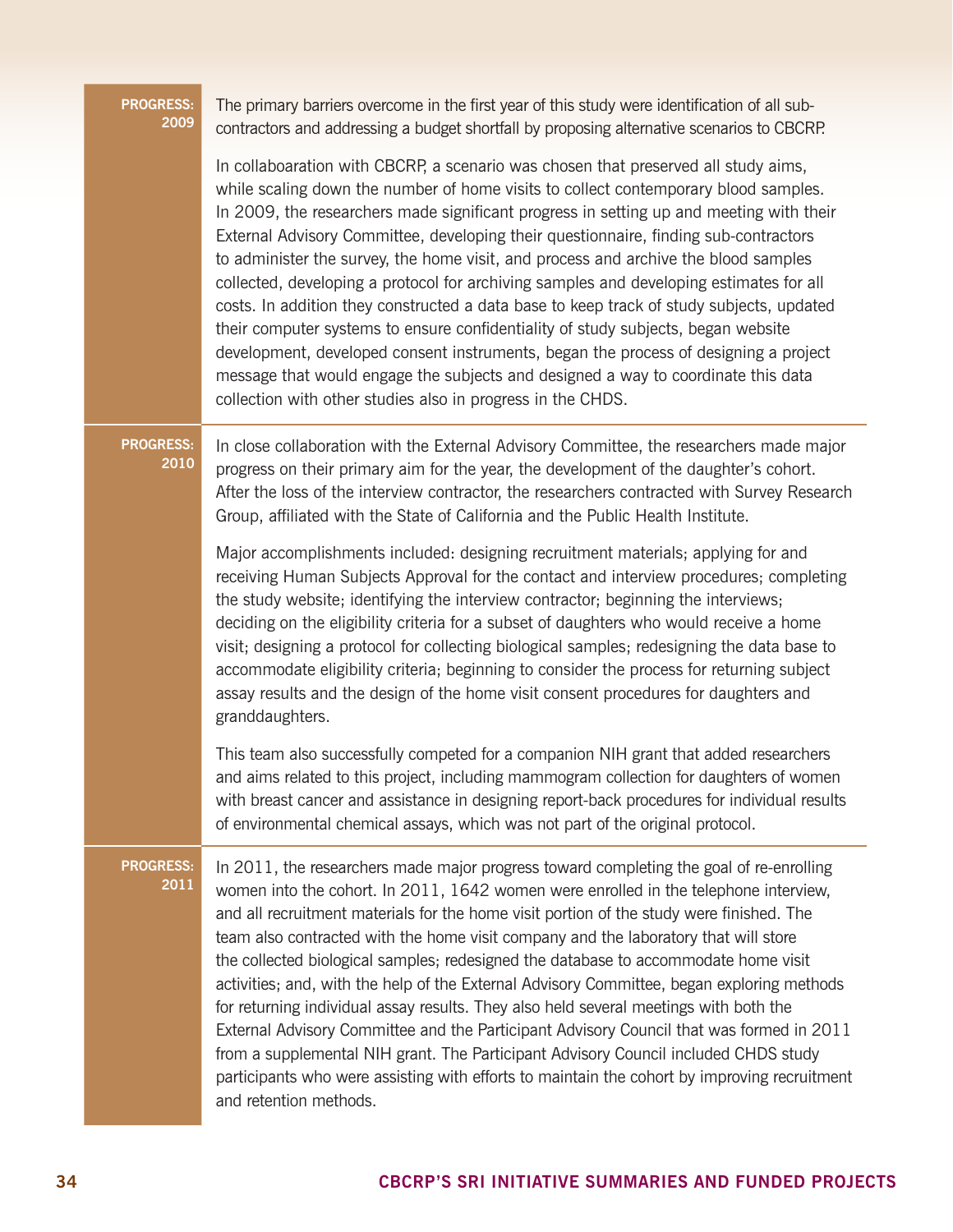#### <span id="page-36-0"></span>*9. Environmental Exposures & Breast Cancer in a Large, Diverse Cohort*

#### Directed Research Goals

This Initiative was created by combining two SRI Concept Proposals ("A Multi-Level and Transdisciplinary Approach to Understanding the Contribution of the Environment to the Etiology of Breast Cancer" and "Augment the California Teachers Study to Elucidate Environmental Risk Factors for Breast Cancer") to take advantage of the two studies identified by the SRI Strategy Team and Steering Committee as having unique potential for advancing the field. This created a single competitive process for developing a scientifically sound research plan to leverage a large, on-going California cohort. The goal was to use data that already have been collected and gather additional data needed to (better) define the relationship between the chosen environmental contaminant(s) and breast cancer. The proposed research had to include well-defined social, cultural, geographic and/or demographic risk or protective factors that may influence breast cancer risk independently of, or

in some combination with, the environmental exposure(s).

#### Application Process Results

CBCRP offered the two candidate organizations pilot funding to develop a full proposal; one of the candidates submitted for and received a pilot award. A Scientific Advisory Committee (SAC) was convened by CBCRP to provide guidance and technical assistance to invited investigators. The SAC worked separately with each of the applicants, their staff and CBCRP staff to provide advice on prioritizing research goals, develop a study design and other aspects of the proposal development. Both candidates submitted applications. One proposal was found to lack scientific merit; the other was given a high scientific score and was funded. One of the requirements of this award is to collaborate with the other funded grantees. Details of the collaboration to date are in the last section of this report.

| <b>TITLE</b>                            | Persistent Organic Pollutants (POPs) and Breast Cancer Risk                                                                                                                                                                                                                                                                                                                                                                                                                                     |
|-----------------------------------------|-------------------------------------------------------------------------------------------------------------------------------------------------------------------------------------------------------------------------------------------------------------------------------------------------------------------------------------------------------------------------------------------------------------------------------------------------------------------------------------------------|
| <b>AWARD PERIOD</b>                     | 12/1/2010 - 11/30/2015                                                                                                                                                                                                                                                                                                                                                                                                                                                                          |
| <b>PRINCIPAL</b><br><b>INVESTIGATOR</b> | Peggy Reynolds, PhD, Cancer Prevention Institute of California                                                                                                                                                                                                                                                                                                                                                                                                                                  |
| <b>RESEARCH.</b><br><b>QUESTIONS</b>    | The primary objective of this study was to investigate the risk of breast cancer associated<br>with both the older and newer POPs among participants in the California Teachers<br>Study (CTS), a large on-going study of breast cancer among 133,479 female California<br>professional school employees. The researchers also proposed to look for disparities<br>in, and predictors of, body burden levels of these compounds and explore potentially<br>important windows of susceptibility. |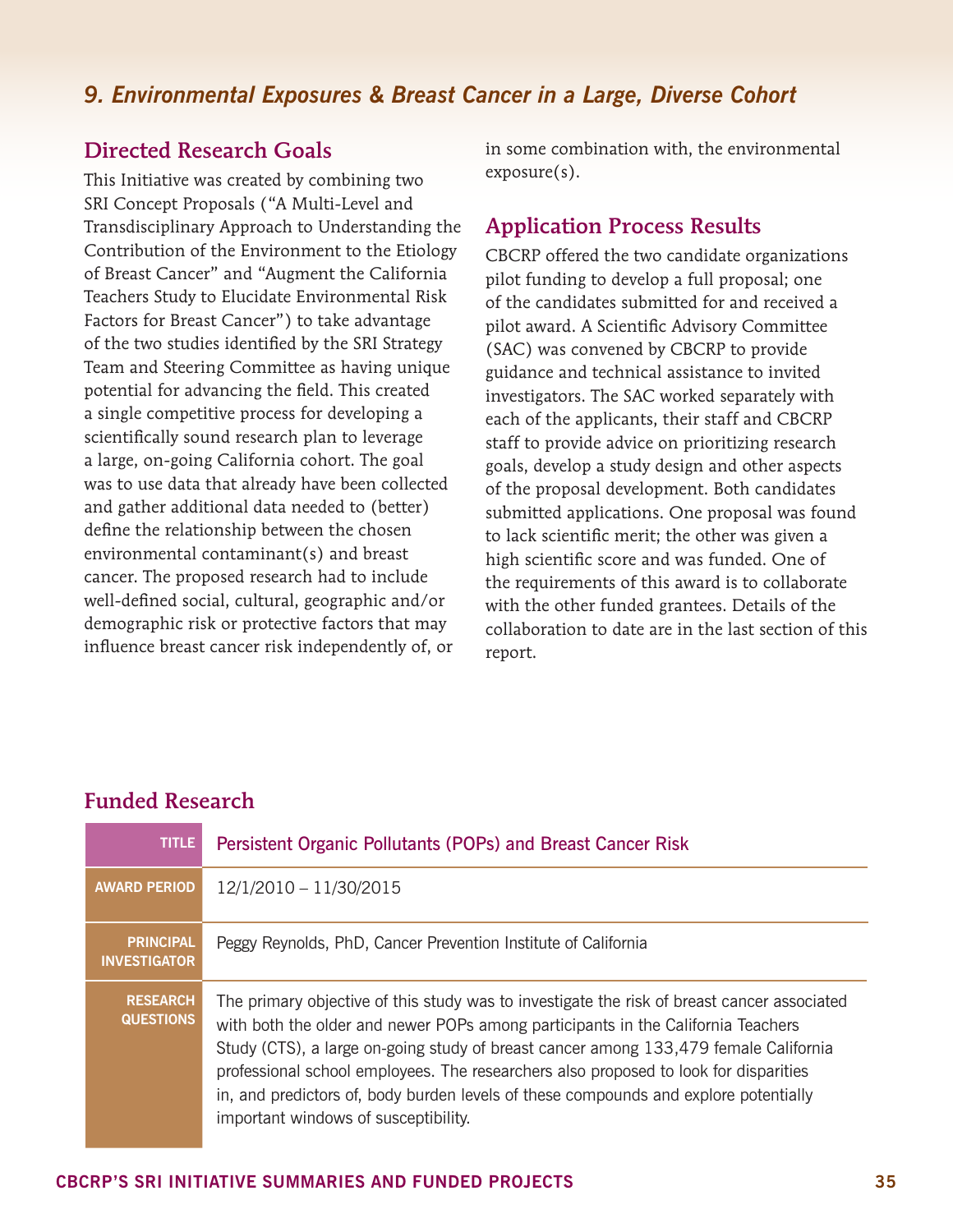**Methods** Capitalizing on the unique resources collected over the 15 years since the CTS' inception, this study proposed to measure the levels of POPs in blood collected for two studies already underway. To identify disparities in, and predictors of, body burden levels of PBDEs/BFRs, the researchers proposed to utilize the approximately 360 blood specimens to be collected from CTS participants in 2010. A geographic information system (GIS) was to be used to link the residential location of CTS members' homes to the location of waste processing and manufacturing sites that may serve as sources of polybrominated diphenyl ethers/ brominated flame retardants (PBDE/BFR) exposures. Survey and census data was to be used to explore behavioral and sociodemographic predictors of body burden levels. Study participants are racially and ethnically diverse and from both rural and urban areas, so that analyses was intended to identify disparities in exposure to these compounds.

> These preliminary analyses would help the researchers optimize selection of study subjects for the breast cancer risk analysis. This would be conducted among 2,000 CTS participants who have provided a blood specimen, 1,000 who will have been diagnosed with breast cancer and 1,000 women who remained breast cancer-free (controls) between 2007 and 2013. Concentrations of 15 PCBs, 4 organochlorine pesticides, 11 PBDEs, and 10 BFRs were to be measured in their blood. Statistical models were to be used to compare the levels of these POPs in women with breast cancer to the control women. Survey information was to be used to account for differences in other known risk factors. Additional analyses would evaluate whether certain women may be especially susceptible to risks associated with these exposures due to the type of tumor they have, or by virtue of selected behavioral or genetic characteristics. For a subset of the CTS cohort, the researchers proposed to use questionnaire and birth file data to enhance exposure estimates for earlier time periods that may represent windows of increased vulnerability to the effects of these compounds.

#### **Progress: 2011**

Activities during the first year of this study primarily focused on the following start-up tasks: obtaining IRB approvals; coordinating with collaborating study sites to set up protocols for the selection and delivery of biospecimens from the CTS parent study to our laboratory; laboratory set-up and bioassay pre-processing of initial samples; acquisition of data files for record linkages; and the conduct of preliminary record linkages. Pilot record linkages were very successful and informative towards optimizing the researchers' final linkage strategies.

The primary obstacle encountered in the first year of the study was the delay in delivery of biospecimens to the researchers' lab from the CTS parent grant. Specimen collection began in May 2011 and, as of this progress report, they had received 90 blood samples designated for their first specific aim, and 487 samples (256 cases/231 controls) for their second specific aim. The first batch of these specimens underwent preprocessing and the bioassays were poised to begin in December 2011. Since completion of their specific aims is contingent upon the body burden measurements in the blood samples, the researchers had no experimental results to report at the time of this progress report. The researchers proposed that the next year of this study would be devoted to completing the record linkages, developing protocols for assigning indoor and outdoor measures of exposure, and conducting the laboratory bioassays on the blood samples as they become available.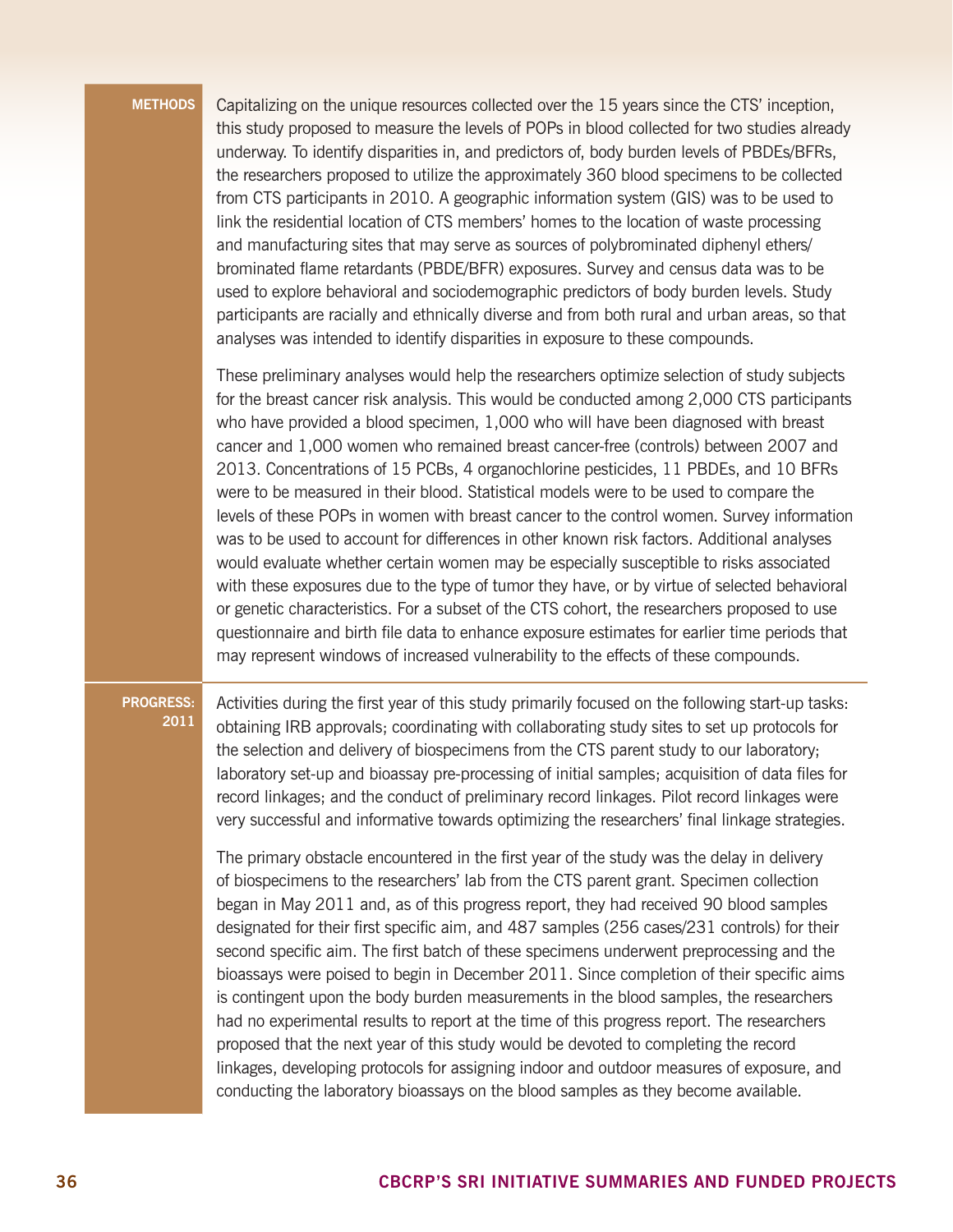## <span id="page-38-0"></span>Required Investigator Collaborations

## *Epidemiologic Studies and Statistical Methods Meeting*

The RFPs that the SRI program released routinely called for collaboration with other grantees, particularly in the case of initiatives with multiple awards. In order to facilitate the exchange of ideas, CBCRP staff arranged meetings of grantees and others. Following are descriptions of the exchanges to date. On February 7, 2011, CBCRP hosted a meeting of the funded large epidemiologic studies (California Breast Cancer Survival Consortium, Persistent Organic Pollutants and Breast Cancer Risk and Environmental Causes of Breast Cancer across Generations) and the statistical methods awards. The goals of this meeting were to 1) Cross-fertilize ideas between studies and grantees to inspire use of new or different methods and approaches in current studies; 2) Match statistics grantees' expertise and experience with cohort study grantees' research design and analytical approaches for possible consultation or collaboration; and 3) Inspire new SRI-related research topics and collaborations.

New tools and approaches were presented by other SRI grantees, explaining the Chemicals Policy approach and Demographics Questions tool, followed by summaries of the large epidemiologic studies and the Statistical Methods awards. Time was then allotted for each of the epidemiologic study teams to meet with each of the statistical grantees to discuss the analytical methods of the large study, future research directions for the study (or studies) and future SRI funding possibilities. All 18 of the participants submitted an evaluation; all found the meeting useful for their project and for networking and most had a clear sense of actions they could take from the meeting.

## *Chemicals Testing Grantees Meeting*

The RFP stated "Applicants should be prepared to collaborate with the chemicals policy panel initiative members and other investigators funded under this initiative. At a minimum, this will include presenting ideas, approaches and findings at a semi-annual meeting, and offering feedback to other researchers on their work. Investigators from other CBCRP-funded projects and outside experts may also be invited to these meetings.

CBCRP staff organized the first meeting of the funded Chemicals Testing grantees on 6/6/12. The goals of the day-long meeting were to: 1) Cross-fertilize ideas between studies and grantees to inspire new or different methods and approaches in current studies and ideas for future research; 2) Review Chemicals Policy award findings, explore implications of currently funded research for policy, explore additional data needs for California and federal policy-making; and 3) Inspire new SRI-related research topics and collaborations.

The five funded Chemicals Testing awards were represented by eleven grantee team members. Three advocate members of one grantee's advisory committee also attended. The coinvestigators of the Chemicals Policy award also presented and participated. The meeting kicked off with a presentation by Lauren Zeise of the California EPA, to frame the policy needs. Each of the awards was introduced, with a summary of the project and work to date, followed by lively discussion. The meeting ended with brainstorming future research needs and funding directions. Of the 13 evaluation submitted, all felt that hearing about other projects was interesting and useful and that the meeting was helpful for networking or developing possible collaborations. Participants offered many ideas for the December 2012 and May 2013 meetings.